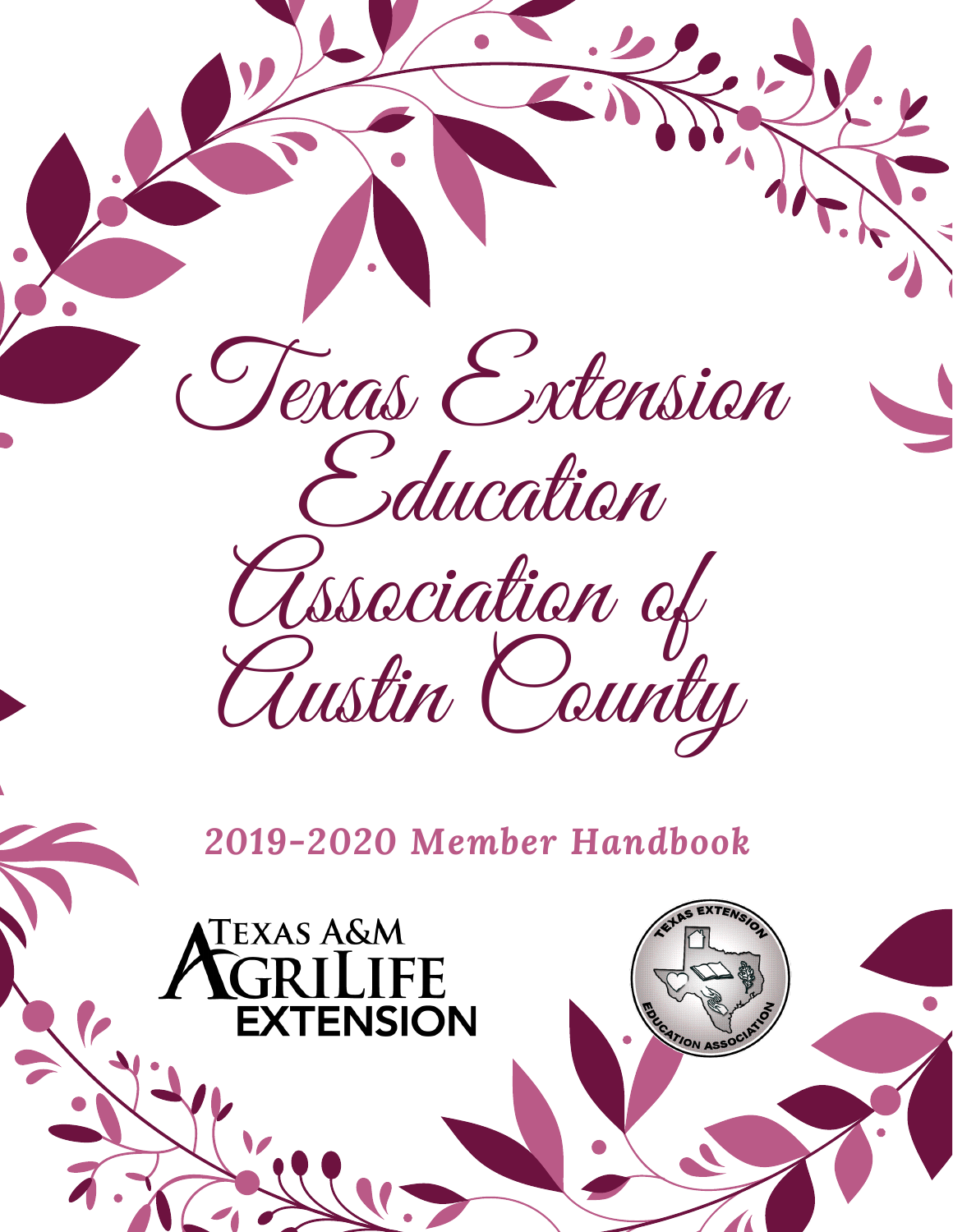

## **Texas Extension Education Association of Austin County**

### 2019 - 2020 HANDBOOK

Michelle Wright Austin County Extension Agent Family and Community Health

Shelbi Toadvine Kimberly Benjamin Office Manager Secretary

> Austin County Extension Office Courthouse, 1 East Main Bellville, Texas 77418

Phone: (979) 865-2072 e-mail: [michelle.wright@ag.tamu.edu](mailto:michelle.wright@ag.tamu.edu) [austin-tx@tamu.edu](mailto:austin-tx@tamu.edu) [http://austin.agrilife.org](http://austin.agrilife.org/) [http://fcs.tamu.edu](http://fcs.tamu.edu/) [http://teea.tamu.edu](http://teea.tamu.edu/)

The members of Texas A&M AgriLife will provide equal opportunities in programs and activities, education, and employment to all persons regardless of race, color, sex, religion, national origin, age, disability, genetic information, veteran status, sexual orientation or gender identity and will strive to achieve full and equal employment opportunity throughout Texas A&M AgriLife. The Texas A&M University System, U.S. Department of Agriculture, and the County Commissioners Courts of Texas Cooperating. Individuals with disabilities who require an auxiliary aid, service or accommodation in order to participate in this activity are encouraged to contact the Extension Office at (979) 865-2072 prior to the meeting to determine how reasonable accommodations can be made.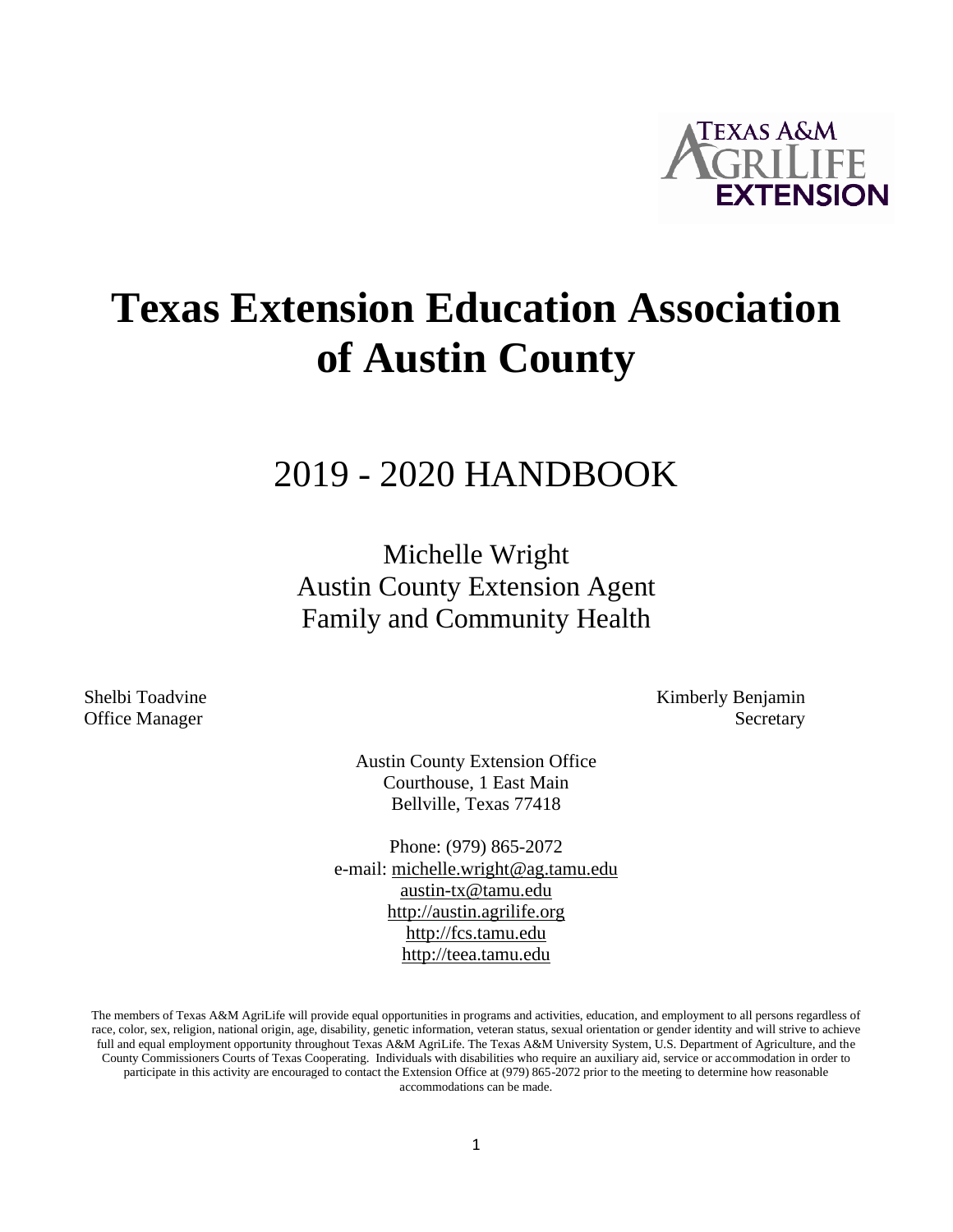#### **Austin County Commissioners' Court**

Tim Lapham County Judge Courthouse, 1 East Main Bellville, Texas 77418

Mark Lamp Randy Reichardt Commissioner, Precinct 1 Commissioner, Precinct 3 Bellville, Texas Sealy, Texas

Bobby Rinn Chip Reed Commissioner, Precinct 2 Commissioner, Precinct 4 Industry, Texas Wallis, Texas

#### **Texas A&M AgriLife Extension Service**

Dr. Doug Steele, Director Jack K. Williams Building Texas A&M University College Station, Texas 77843

Donnie Montemayor Ms. Erika Bochat District Extension Administrator Regional FCS Program Director 10345 State Hwy. 44 10345 State Hwy. 44 Corpus Christi, Texas 78406 Corpus Christi, Texas 78406

#### **Representatives and Senators**

US Senator Ted Cruz US Senator John Cornyn B40B Dirksen Senate Office Bldg. 517 Hart Senate Office Bldg. Washington, D.C. 20510 Washington, D.C. 20510

State Senator Lois Kolkhorst Representative Ben Leman P. O. Box 12068 P. O. Box 2910 Austin, Texas 78711 Austin, Texas 78768

Governor Gregg Abbott Honorable Michael McCaul P.O. Box 12428 U. S. Representative District 10 Austin, Texas 78711 2000 S. Market Street, Suite 303 Brenham, TX 77833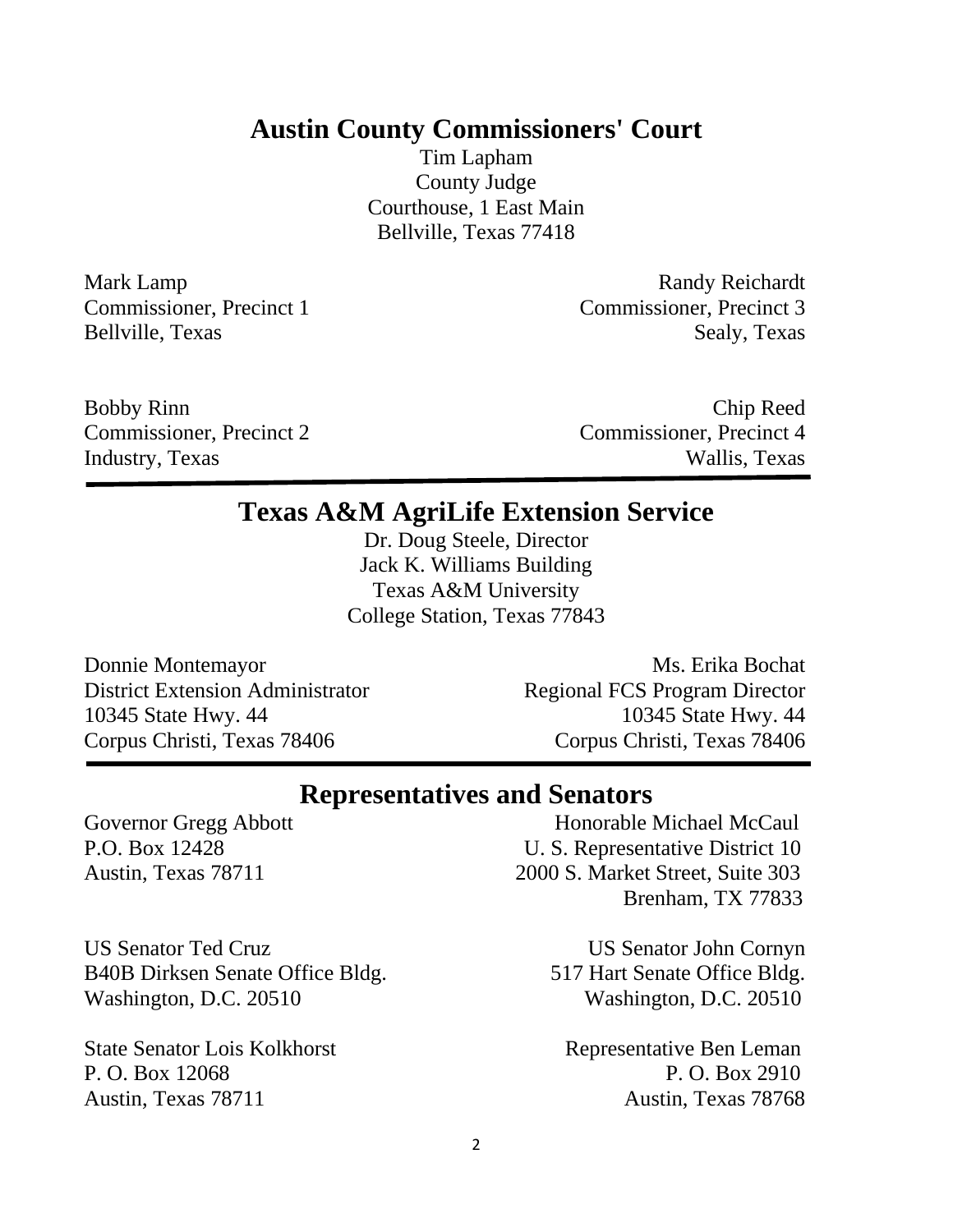#### **TEEA EMBLEM**



The outer circle represents the world we live in. Inside the circle proudly displays the name of the organization. Centered is the outline of our unique and beautiful State of Texas. In the center lies an **open book**, denoting **education**. One cannot learn from a closed book. The **house** in the Panhandle represents the home and our **family life**. In the West, an **open heart**; we open our **hearts** to all. In the East, an **oak leaf** representing **strength**; we gain strength through our partnership with the Texas A&M AgriLife Extension Service. In the lower portion, **two reaching hands**, reaching out to those who **need us**.

#### **TEEA CORE VALUES**

The core values of TEEA embody the guiding principles of the Texas A&M AgriLife Extension Service. TEEA and its member value:

- Strong families as basic to the wellbeing of Texas
- Education programs that address critical needs impacting Texas families and communities
- Volunteerism and opportunities for volunteer development
- Leadership development, which offers opportunities for individual growth and development
- Cultural and ethnic diversity in programs and membership.
- Global awareness
- Cooperative efforts with Texas A&M AgriLife Extension Service to attain mutual goals.

#### **District 11 Extension Education Association Director Rachel Monday**

P. O. Box 4194 361-649-1212 Victoria, TX 77903 rachel.monday@zoho.com

#### **TEXAS EXTENSION EDUCATION ASSOCIATION**

Texas Extension Education Association is composed of Texas Extension Education Association club members. It is a cooperative and coordinating group for the state-wide activities of the expression and desires and interests of club members, and a means of cooperating with other organizations with similar interests.

The primary purpose of organizing in 1926 was to establish a scholarship of \$200, which has grown to twelve (12) \$1000 scholarships. Some of these scholarships are named: Maggie W. Barry; Helen W. Swift; Bonnie Cox; President's; Edna W. Trigg; Lola Wheeler Smith and Florence W. Low. The Association and scholarships are financed and funded by membership dues of \$15.00 from each member.

| <b>STATE FACTS</b>   |                    |  |  |
|----------------------|--------------------|--|--|
| STATE BIRD:          | <b>MOCKINGBIRD</b> |  |  |
| <b>STATE TREE:</b>   | <b>PECAN</b>       |  |  |
| <b>STATE FLOWER:</b> | <b>BLUEBONNET</b>  |  |  |
| STATE MOTTO:         | <b>FRIENDSHIP</b>  |  |  |
|                      |                    |  |  |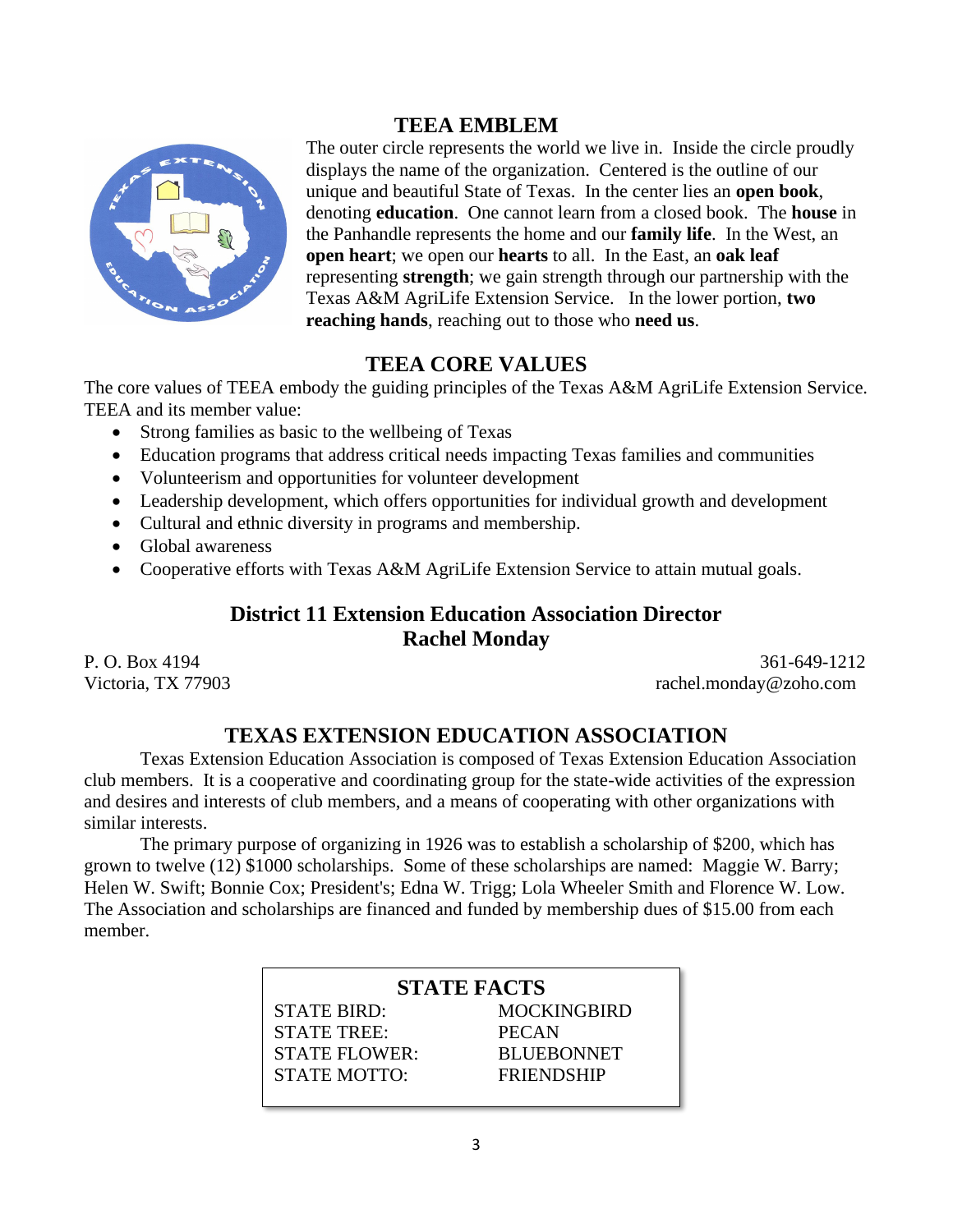#### **TEEA NAME BADGES**

The TEEA name badges may be ordered through your County EEA Council chairman. All club members are urged to wear it as the emblem of their organization. Cost is \$10.00 per badge.

#### **THE MESSENGER**

*The Messenger* is the TEEA's own newspaper. It is printed three times per year and it is devoted to news about district meetings, state, conventions and other TEEA activities over the state. Order through your County EEA Council president. Information may be sent to: Lela Goar, 225 County Rd. 207A, Burnet, TX 78611 or you may email her at [teeamessenger2013@gmail.com](mailto:teeamessenger2013@gmail.com)

#### **TEEA MISSION**

The mission of the Texas Extension Education Association, Inc. is to work with the Texas A&M AgriLife Extension Service to strengthen and enrich families through educational programs, leadership development and community service.

#### **TEEA VISION**

We envision the Texas Extension Education Association, Inc. as Texas' most effective volunteer organization for supporting families through life-long learning opportunities. We will strive through education to improve family and community life for all families, reaching across ethnic, age, cultural lines and including those with disabilities.

The Public Policy and Leadership (PPAL) program will be the catalyst for leadership development of Texas women and community service activities will be the medium for the expression of charitable interests and community enrichment. Opportunities for individual growth and development will be supported by TEEA for youth and adults to help them reach their full potential through educational pursuits.

We will strengthen communication among TEEA members, with other Extension Clientele and related community organizations that share common goals. We will cooperate with the Texas A&M AgriLife Extension Service to strengthen, develop and extend adult education that improves the quality of life for Texas families and communities.

#### **TEEA OBJECTIVES**

A. Strengthen, develop, coordinate and extend adult education to improve the quality of life for families and communities in cooperation with the Texas A&M AgriLife Extension Service, part of the Texas A&M University System.

B. Promote family strengths and leadership development; serve as a medium for the expression of charitable, community service, and educational interests, and award 4-H and TEEA Adult Scholarships on a non-discriminatory basis to worthy applicants.

C. Offer a means by which TEEA members, may interpret and provide programs of state, national and international importance in the preservation of the American home and the promotion of better international understanding.

D.Function exclusively for charitable, education and scientific purposes within the meaning of Section 501 (c)(3) of the Internal Revenue Code and assure the above expressed objectives shall be limited accordingly.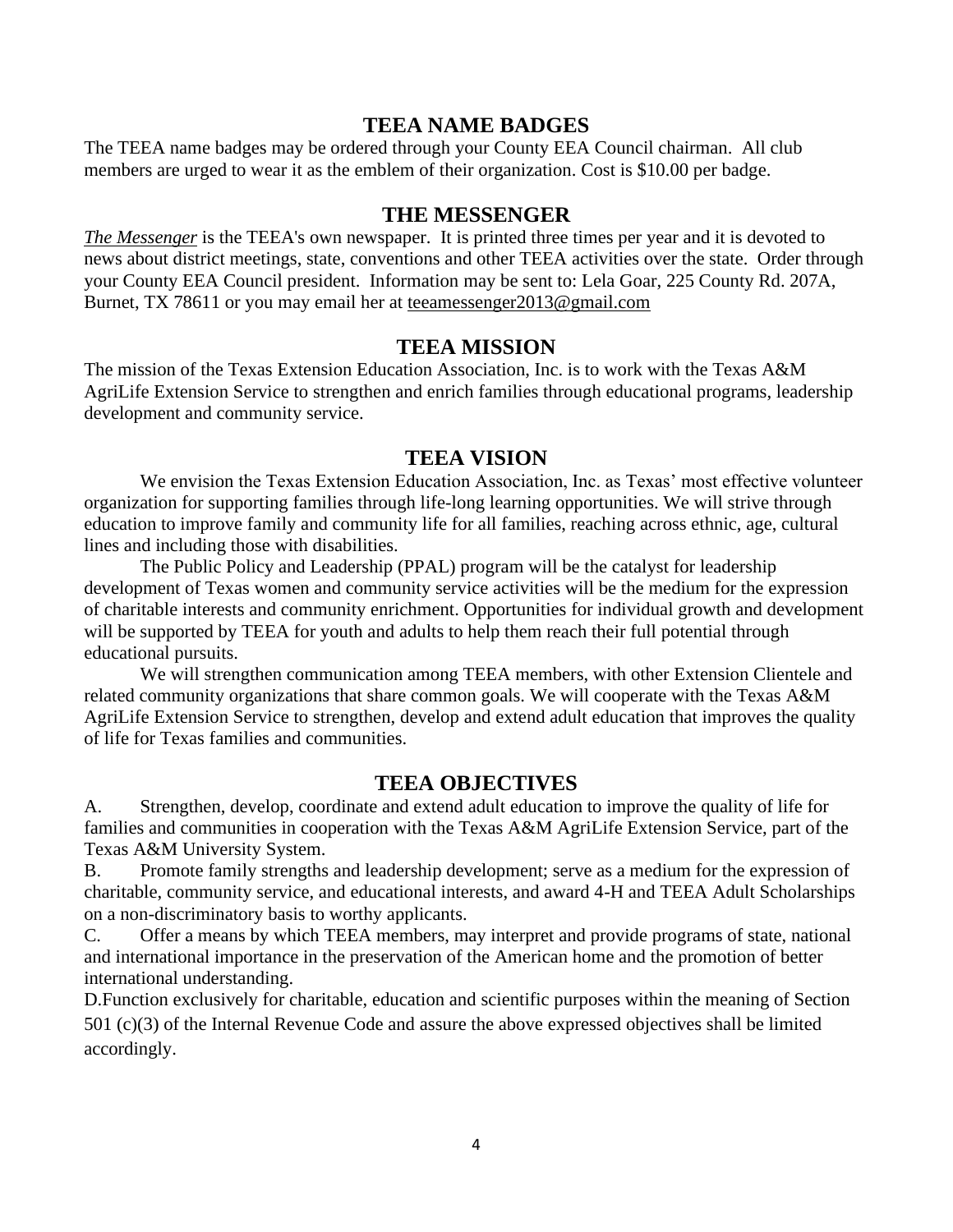#### **TEEA STATE SONG**

"Song of Peace" Sung to the tune of 'Finlandia' Adopted 1948

This is my song, 0 God of all the nations, A song of peace for lands a far and mine; This is my home, the country where my heart is, Here are my hopes, my dreams, my holy shrine; But other hearts in other lands are beating, With hopes and dreams as true and high as mine.

My country's skies are bluer than the ocean, And sunlight beams on clover leaf and pine, But other lands have sunlight, too, and clover And skies are ev'ry where as blue as mine. Oh, hear my song, thou God of all the nations, A song of peace for their land and for mine

#### **"GOD BLESS AMERICA"**

God Bless America. Land that I love, Stand beside her and guide her Through the night with a light from above From the mountains to the prairies, to the Oceans white with foam, God Bless America, My Home Sweet Home God Bless America, My Home Sweet, Home.

#### **"Texas, Our Texas"**

Texas, our Texas! All hail the mighty state! Texas, our Texas! So wonderful, so great! Boldest and grandest, withstanding ev'ry test, O empire wide and glorious, you stand supremely blest.

(Chorus) God bless you, Texas, and keep you brave and strong That you may grow in power and worth throughout the ages long.

#### **Order of Business**

**1. Call to Order**

"The meeting will please come to order."

**2. Opening Exercises**

"We will stand together and give the club prayer." (or scriptures, etc.)

**3. Roll Call**

"The secretary will please call the roll and ach member will answer with ......."

- **4. Recognition of Visitors**
- **5. Reading and Approval of Minutes**
- **6. Treasurer's Report**
- **7. Report of Committees** "We shall have reports from the committees."
- **8. Report of Council Delegate**
- **9. Unfinished Business and New Business**

"Is there any unfinished business to come before this meeting?" "Any new business."

#### **10. Program**

#### **11. Adjourn**

"This meeting is adjourned."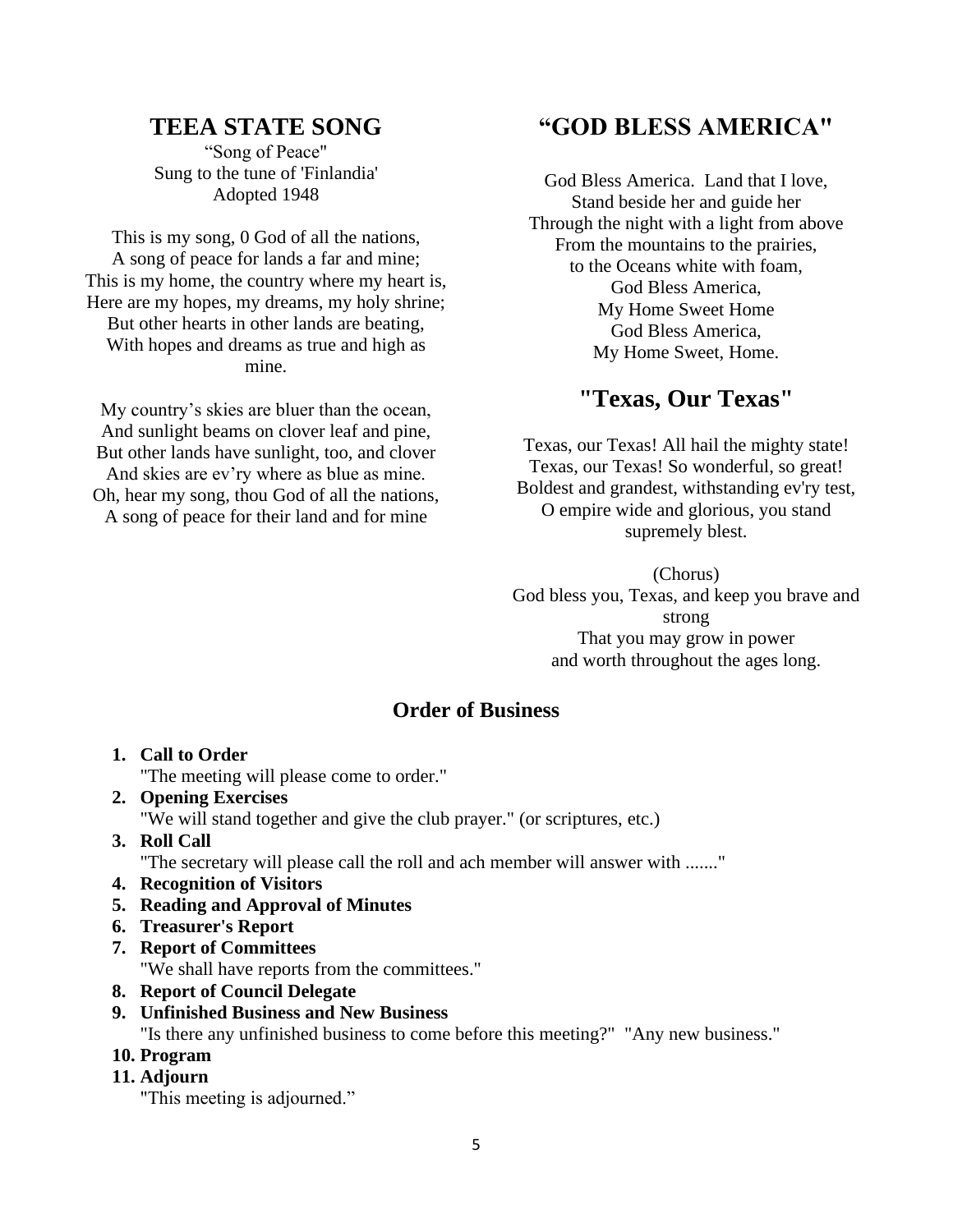#### **By-Laws for Extension Education Council of Austin County January 2016**

- 1. **Name:** The name of this organization shall be the Extension Education Council of Austin County.
- 2. **Object:** The object of this organization shall be to develop leadership and improve the quality of life for Austin County residents through Extension Education Clubs in cooperation with the Texas A&M AgriLife Extension Service regardless of race, color, religion, sex, national origin, age, disability, genetic information, or veteran status.
- 3. **Officers:** The elected officers of this organization shall be President, Vice President, Recording Secretary, Corresponding Secretary, Treasurer, and Reporter. The President will appoint the Parliamentarian.
- 4. **Nominating Committee:** At the regular meeting in May, a nominating committee of three members shall be appointed by the President. It shall be the duty of this committee to nominate candidates for the offices to be installed at the meeting in the fall. New officers will be elected in July following the nominating committee report and an opportunity for nominations from the floor.
- 5. **Election of Officers:** Officers of this organization shall be elected by ballot at the meeting in July to serve for two years. They will serve for two years and their term of office shall begin following the State TEEA Conference. If there is only one nominee for an office, an election may be by voice vote. No officer shall be eligible to serve more than four consecutive years in the same office.

#### 6. **Duties of Officers:**

President: The President shall preside at all Council meetings, act as Chairperson of the executive committee, appoint standing committees, fill vacancies that occur, call special meetings and perform other duties that pertain to the office including serving as a delegate to District and State Conferences. She/he shall file all committee reports and summarize them annually as requested by the County Extension Agent(s)

**Vice President:** The Vice President shall perform the duties of the President in her/his absence and act as chairperson of the Program Committee and perform additional duties as assigned by the President

**Recording Secretary:** The Recording Secretary shall keep accurate minutes of all Council meetings and submit a copy of the minutes to the Extension office within ten days of the previous meeting. She/he shall keep an official membership roll, receive and file all important communications upon request. In the absence of the President and Vice President she/he shall call the meeting to order and preside until a President Pro-Tem is elected.

**Corresponding Secretary:** The Corresponding Secretary shall handle all correspondence.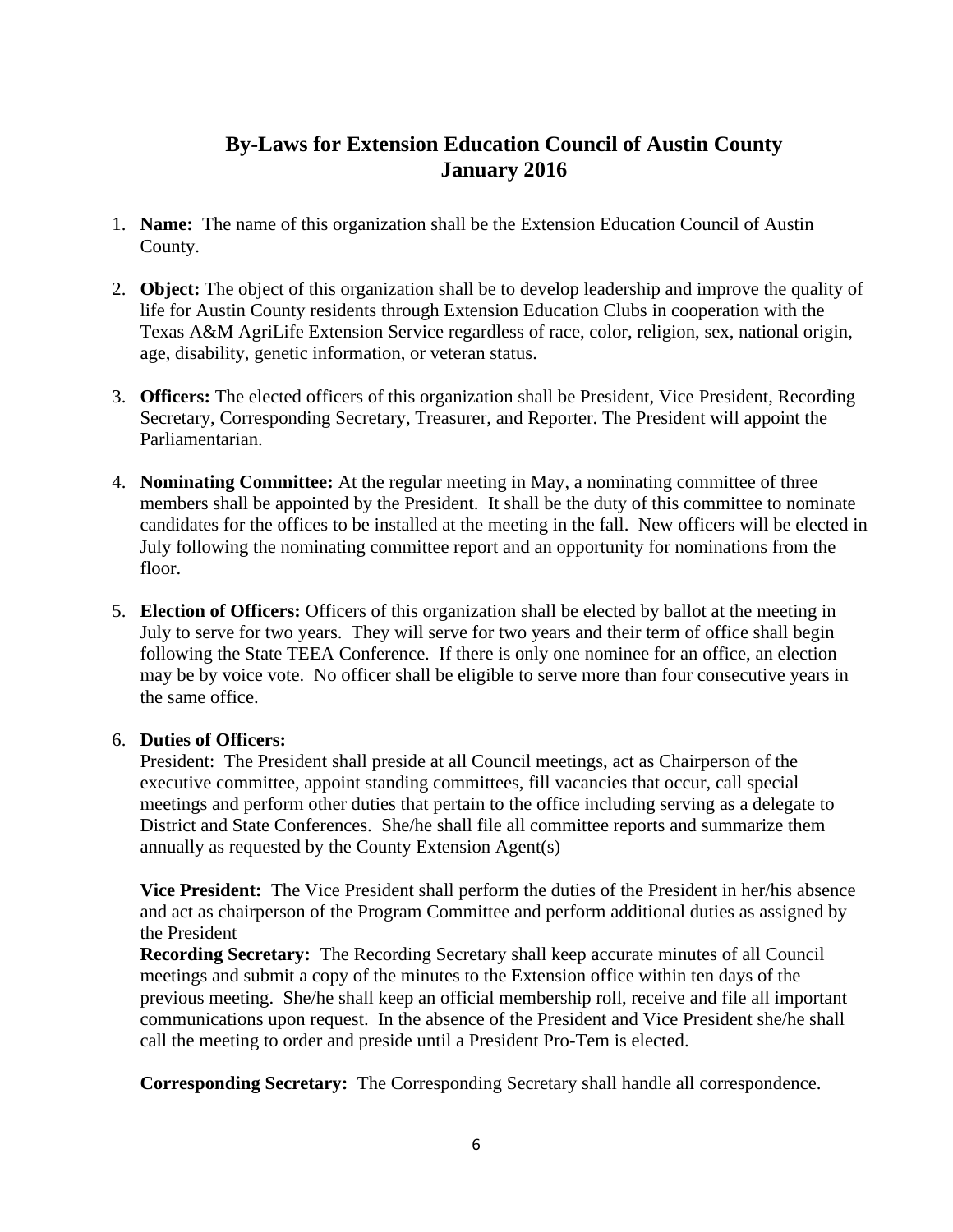**Treasurer:** The Treasurer shall receive and hold all funds and disburse same as authorized by the budget of the EEA Council of Austin County. Payment for items not listed in the budget shall be approved by a majority vote of the Council. In an emergency, the treasurer is authorized to pay not more than Fifty Dollars (\$50.00). All disbursements must be made by check signed by both the TEEA Council President and the Treasurer. A full report must be given annually and upon request of the President. The retiring Treasurer shall turn over all money, books, and papers to the Treasurer-elect by October 1st. The fiscal year begins on October 1st. The Treasurer acts as chairperson of the Finance Committee.

**Reporter:** The Reporter shall be responsible for the publicity and photography of Council events, release news and information to local media, send local stories to the TEEA Messenger and coordinate news articles with Extension Office for the county EEA newsletter.

**Parliamentarian:** The Parliamentarian shall serve as advisor to the President, be available to any committee needing advice on procedure and perform other duties as pertain to the office. This position is usually held by the outgoing President.

7. **Committees:** Composition and Duties: Standing committees of this organization shall be: Program, Community Service, Finance, 4-H, Cultural Arts, Expansion, County Fair and Care and Concern. The EEA President shall appoint other committees as needed. It is the responsibility of the Chairpersons of each committee to carry out the Committee Goals. All such committees shall serve during the term of the President who appointed them.

**Program Committee:** Shall be composed of the Vice President from each club and chaired by the Council Vice President. They shall be responsible for planning future programs and field trips. The committee shall be responsible for developing the yearbook.

**Community Service Committee:** Shall be composed of the Community Service Chairperson from each club and the chairpersons appointed by the Council President. The committee shall be responsible for the fundraiser and outreach activities, (i.e. nursing homes)

**Finance Committee:** Shall be composed of the Treasurer of each club and chaired by the Council Treasurer. It shall prepare the EEA Council budget and plan ways to raise funds to meet the budget.

**4-H Committee:** Shall be composed of the 4-H Chairperson from each club and chairpersons appointed by the Council President. It shall study the objectives of 4-H, the county 4-H plan of work, and plan ways for the Council to support 4-H work in the county.

**Cultural Arts Committee:** Shall be composed of the Cultural Arts Chairperson from each club and chairpersons appointed by the Council President. The committee sponsors the Cultural Arts Contest and workshops throughout the year.

**Expansion Committee:** Shall be composed of the Expansion Chairperson from each club and chairpersons appointed by the Council President. It shall keep the general public and key leaders informed about the progress of EEA club work in the county. It shall work with the Agent(s)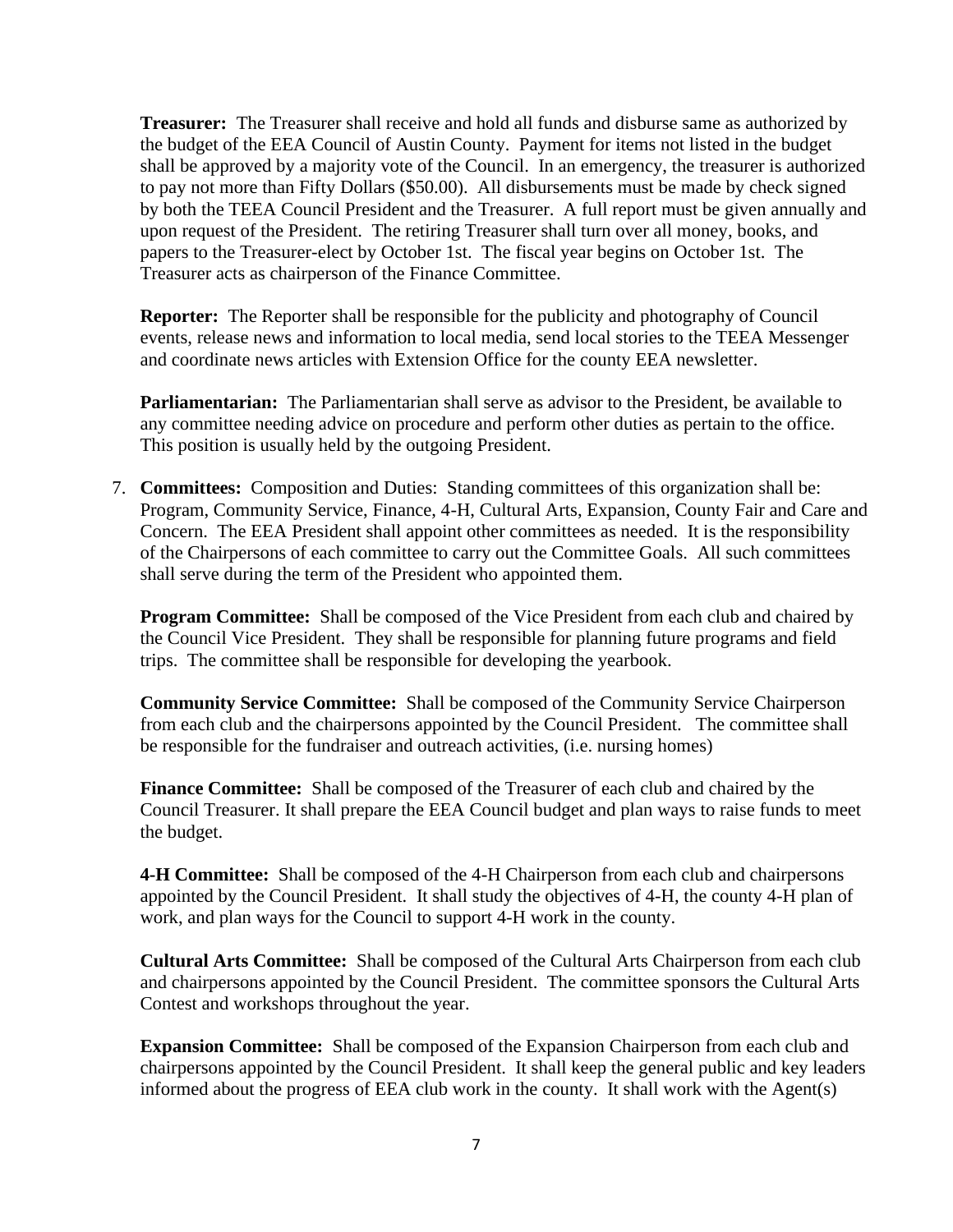and interested members to organize new EEA clubs. The committee sponsors an activity for EE members and invited guests.

**County Fair Committee:** Shall be composed of the County Fair Chairperson from each club and chairpersons appointed by the Council President. The committee will perform liaison duties between EEA clubs and the Austin County Fair Association and assume leadership for the EEA Department at the County Fair.

**Care and Concern Committee:** Shall be composed of the Care and Concern Chairperson from each club and chairpersons appointed by the Council President. The committee will assist in the conveying of information concerning EE members and their families. This includes any information regarding any news of an EEA member. For example, this would include births, deaths or health related issues, etc.

- 8. **Meetings:** The Council shall meet the 4th Thursday every other month at 2pm in the Extension Office Meeting Room with the exception of November. The President may call special meetings.
- 9. **Voting Body:** The voting body shall consist of three (3) dues paying TEEA members from each club in the county, council officers and chairpersons of standing committees.
- 10. **Quorum:** A quorum shall consist of nine voting members. In this number, three clubs shall be represented.
- 11. **Funds:** No dues shall be required for Extension Education Association of Austin County. A fee is required for the yearbook.
- 12. **Parliamentary Authority:** Rules contained in Robert's Rules of Order Newly Revised shall govern the EEA Council in all cases to which they are applicable and consistent with the bylaws.
- 13. **Amendments:** The bylaws may be amended at any regular meeting by a two thirds vote provided the amendment has been previously submitted.
- 14. **Memorials:** In time of bereavement of an Extension Education member, the Council President or Council Treasurer may send a memorial of \$20.00 to the bereaved family. The Club President should notify the Council President of the need for a memorial.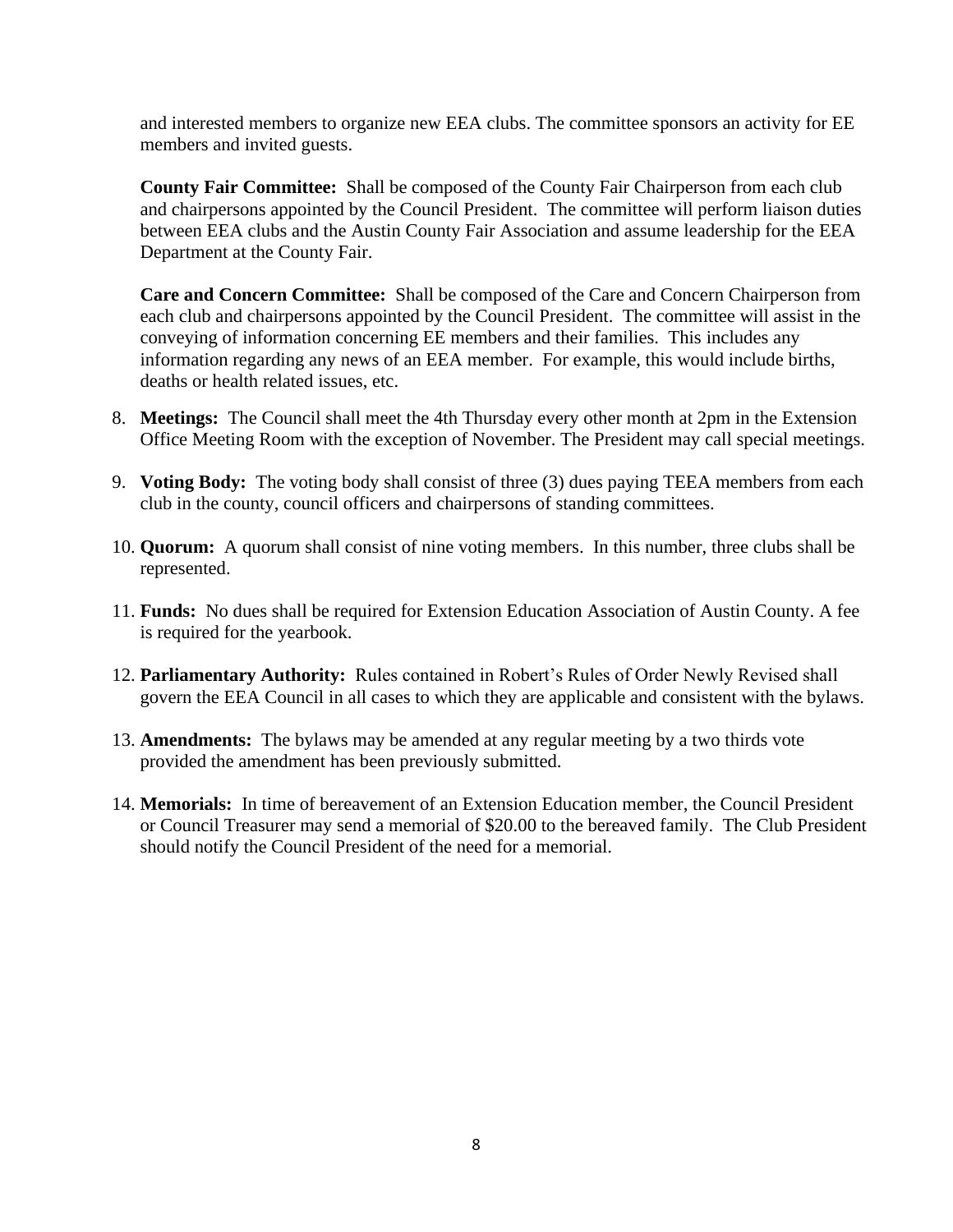### **Austin County Extension Education Association Officers for 2019 - 2020**

| $(2018 - 2020)$  |
|------------------|
| $(2019-2021)$    |
| $(2019-2021)$    |
| $(2018 - 2020)$  |
| $(2019-2021)$    |
| $(2018 - 2020)$  |
| (Past President) |

### **Committee Chairmen**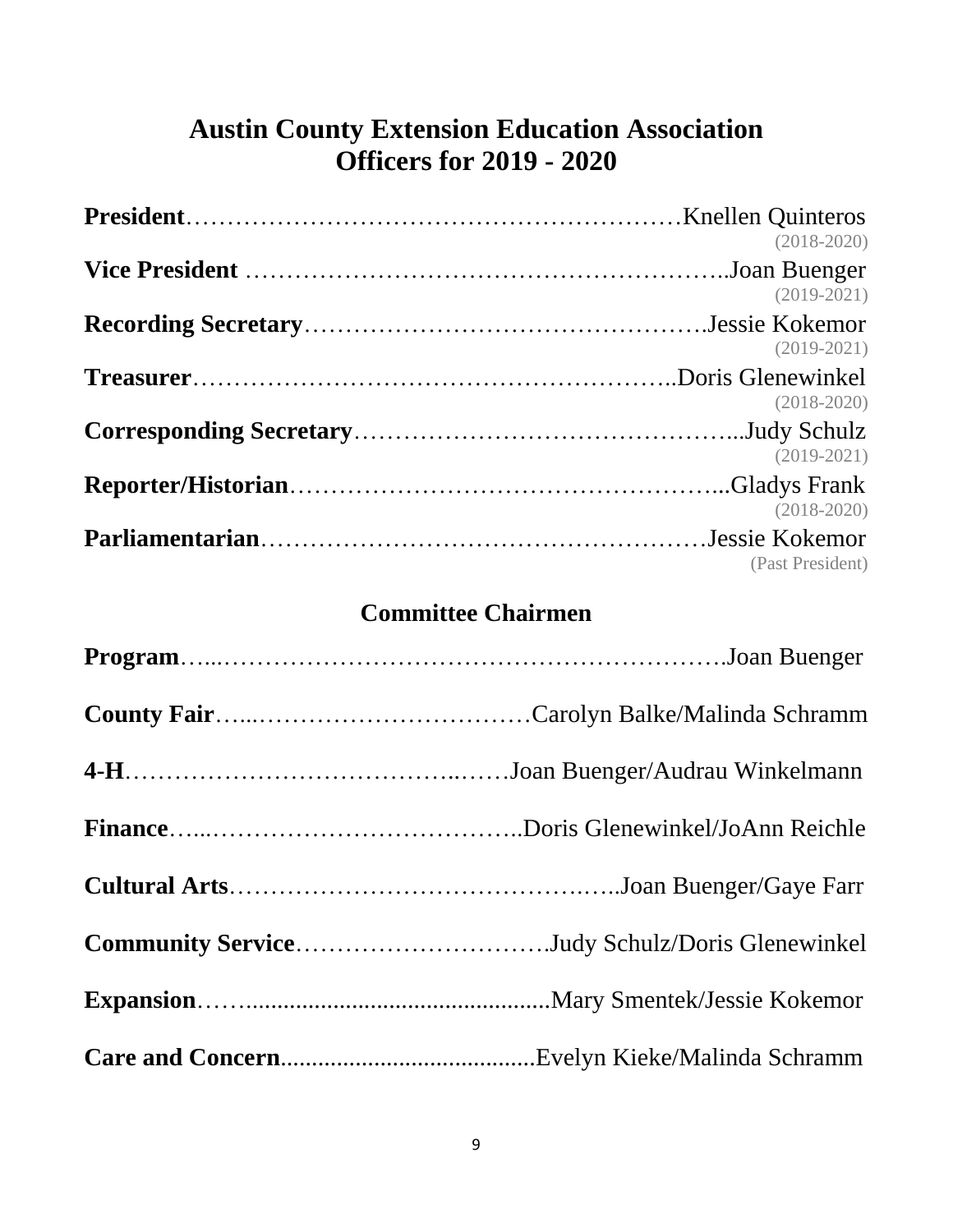#### **Committee Goals for 2019 - 2020 Program Committee**

| Chairman                   | Joan Buenger             |
|----------------------------|--------------------------|
| Bleiblerville              | Doris Glenewinkel        |
| <b>North Austin County</b> | <b>Knellen Quinteros</b> |
| <b>Sealy Moonlighters</b>  | <b>Gladys Frank</b>      |
| Wallis                     | <b>Wallis Club</b>       |
| West End                   | <b>Betty Lehmann</b>     |

- 1. 2019 2020 yearbook will be printed and assembled at the Extension Office. Compensation will be provided to the Extension Office for supplies. In addition, each secretary will receive a \$25.00 check as a thank you gift. The cost of the 2019-2020 EE yearbook will be \$10.00 per book.
- 2. Committee will meet on Thursday, May 28<sup>th</sup>, 2020, at 9:30 A.M. to plan 2020 2021 programs and design yearbook.
- 3. A tour & lunch at Festival Hill in Round Top is planned for Thursday, April  $2<sup>nd</sup>$ , 2020. Lunch will be at your own expense.

| Chairman                   | Carolyn Balke/Malinda Schramm |  |
|----------------------------|-------------------------------|--|
| <b>Bleiblerville</b>       | <b>Geraldine Siptak</b>       |  |
| <b>North Austin County</b> | Malinda Schramm               |  |
| <b>Sealy Moonlighters</b>  | Barbara Vohs                  |  |
| Wallis                     | <b>Wallis Club</b>            |  |
| West End                   | Debra Kollman                 |  |

#### **Committee Goals for 2019 - 2020 County Fair Committee**

- 1. Extension Education Association of Austin County will sponsor the High Point Exhibitor Award for the Extension Education Department. The County Fair Committee Chairman will purchase the award for \$50.00 or less. The Bluebonnet Quilt Guild will sponsor the High Point Exhibitor Award for the Open Adult Department at the County Fair.
- 2. Austin County Farm Bureau, Austin County Farmers Mutual of Welcome and Sheila Howard have been secured for awards for all High Point Winners in the Extension Education Department and Open Adult Department for the Clothing, Fiber Arts, Handicraft, Baked Food, Canned Food and Photography Divisions.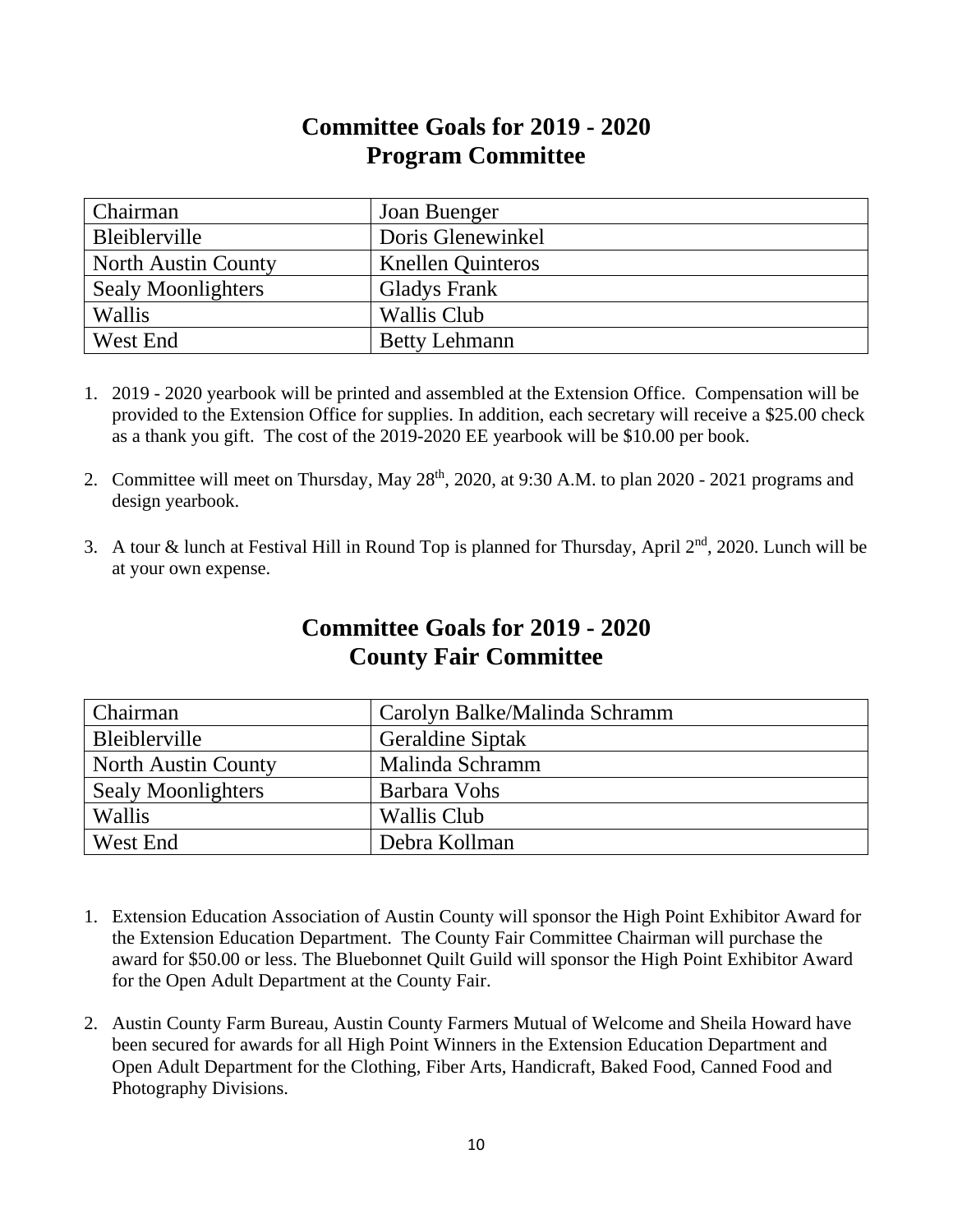- 3. Two Extension Education Council members will be presented to the Austin County Fair Board, one of which will be elected to represent the Extension Education Association of Austin County. The representative will serve according to the Austin County Fair Association by-laws for a three-year term. The representative will attend monthly fair board meetings and functions, and will report to the Extension Education Council at their regular meetings. (Judy Schulz) (2019-2021) (2022-2024)
- 4. Division Chairmen are rotated every two years. Division Chairmen were rotated in 2019. Each year, the Division Chairman will be re-announced at the March Council meeting. In 2019, the categories are as follows:
	- A Clothing
	- B Fiber Arts
	- C Handicraft
	- E Baked Foods Yeast Bread, Decorated Baked Foods, Candy & Quick Breads
	- F Baked Foods Pies, Cakes, & Cookies
	- G Canned Foods Preserves, Jams, Jellies, Fruit Butter & Miscellaneous
	- H Canned Foods Canned Fruit, Juices, Vegetables, Relishes & Pickles
	- J Photography

| Chairman                                                                   | 2019 & 2020 | 2021 & 2022 |
|----------------------------------------------------------------------------|-------------|-------------|
| West End (JoAnn Reichle & Lois Schubert)                                   | Category H  | Category A  |
| Sealy Moonlighters (Karen Landrum & Marie George)                          | Category A  | Category B  |
| Bleiblerville (Doris Glenewinkel & Judy Schulz)                            | Category B  | Category C  |
| Wallis (Evelyn Kieke, Gloria Havemann, Betty Lehmann, Barney<br>Zimmerman) | Category C  | Category E  |
| Bleiblerville (Geraldine Siptak & Annette Balke)                           | Category E  | Category F  |
| Sealy Moonlighters (Gladys Frank, Knellen Quinteros & Erika<br>Moldt)      | Category F  | Category G  |
| North Austin Co (Jessie Kokemor & Gaye Farr)                               | Category G  | Category H  |
| West End (Pam O'Brien, Betty Thiel, and Pat Allee)                         | Category J  | Category J  |

- 5. Division Chairmen have the authority and responsibility to disqualify items that are dirty, soiled or do not appear to have been completed in the last 12 months. All entries must be made by the exhibitor and **not previously entered**.
- 6. Encourage Extension Education members helping at the County Fair to wear EE pins.
- 7. The Fair Committee will meet on Thursday, October 31<sup>st</sup>, 2019, at 10:00 A.M. at the County Extension Office. The committee will review all rules for fair catalog.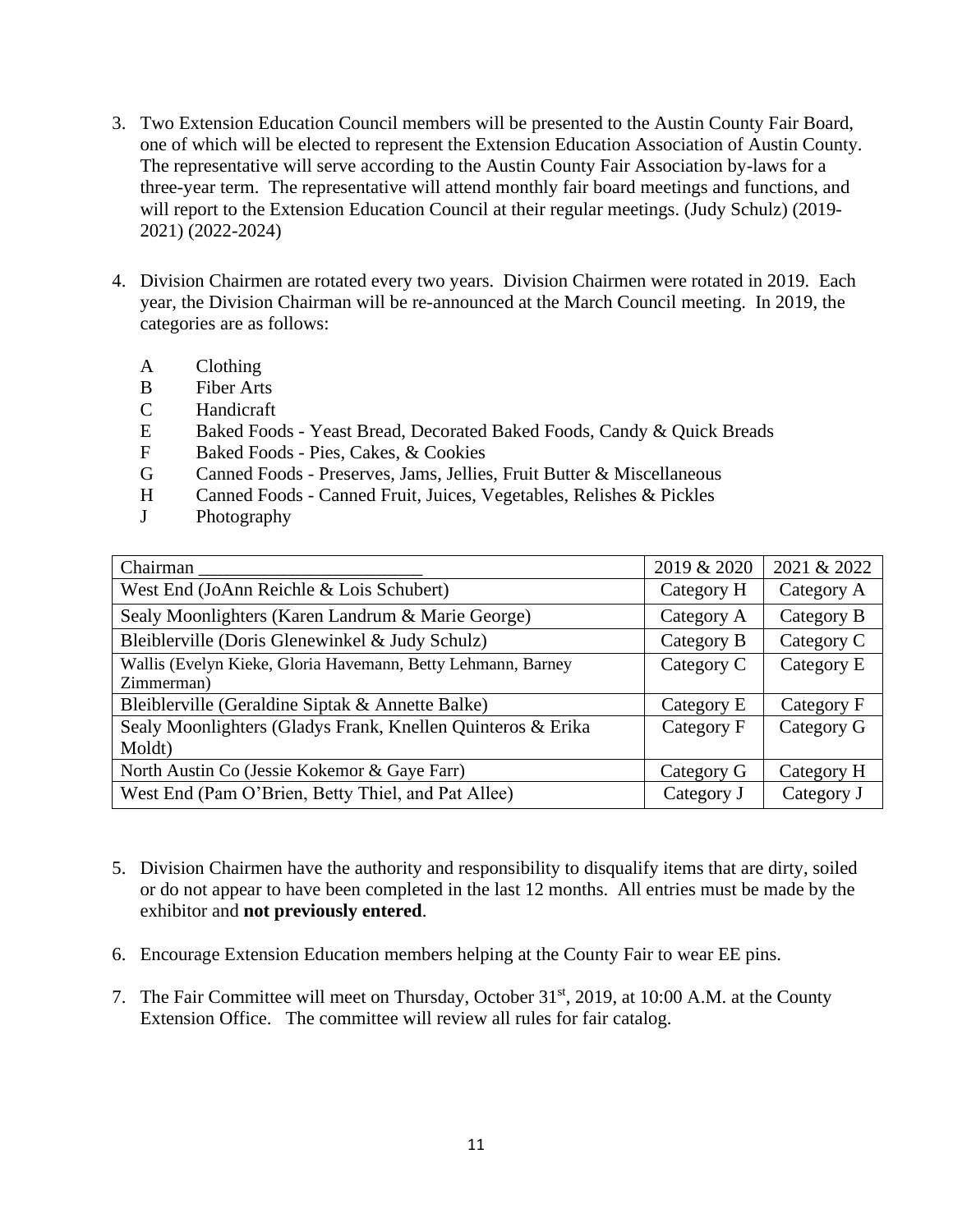#### **Committee Goals for 2019 - 2020 4-H Committee**

| Chairman                   | Joan Buenger/Audrau Winkelmann |  |
|----------------------------|--------------------------------|--|
| Bleiblerville              | Audrau Winkelmann              |  |
| <b>North Austin County</b> | Jessie Kokemor                 |  |
| <b>Sealy Moonlighters</b>  | Lora McCarthy                  |  |
| Wallis                     | <b>Wallis Club</b>             |  |
| West End                   | Debra Kollman                  |  |

- 1. The Committee will provide a beverage and snack for judging of the 4-H Food Show when scheduled by the 4-H Agent.
- 2. The Committee will provide and serve refreshments for the 4-H Fashion Show in the spring of 2020. Refreshments will include punch and cookies.
- 3. The Committee will present each Gold Star honoree an award at the Gold Star Achievement and Awards program.
- 4. Each Extension Education Club member is encouraged to attend a 4-H club meeting in their area to show support of 4-H work.
- 5. Each Austin County Extension Education Club will issue an invitation to area 4-H members to come to an Extension Education Club meeting and explain what 4-H projects they are involved in, what they have learned, and any awards received. EE members can call the Extension Office for a list of 4-H members in their community.
- 6. Committee members are encouraged to send congratulatory cards to 4-Hers recognizing them for outstanding community, school, church or 4-H achievements. Addresses may be obtained from the Extension Office.
- 7. The County EE 4-H Committee Chairman will include information on available TEEA Scholarships in the November 4-H newsletter and at the January 4-H Parent/Leaders Association meeting. In addition, EEA will present a \$50.00 cash award to the Austin County Recordbook winner of the TEEA/4-H Scholarship contest. (If there is more than one applicant in the county, the EE 4-H Committee will judge and select the county winner to advance to District.) This award pertains to graduating seniors only. Record books are due by February 14<sup>th</sup>, 2020, to the county EEA President or the county Extension Office.
- 8. Encourage 4-H member participation at Austin County EE Cultural Arts Workshops and other educational programs.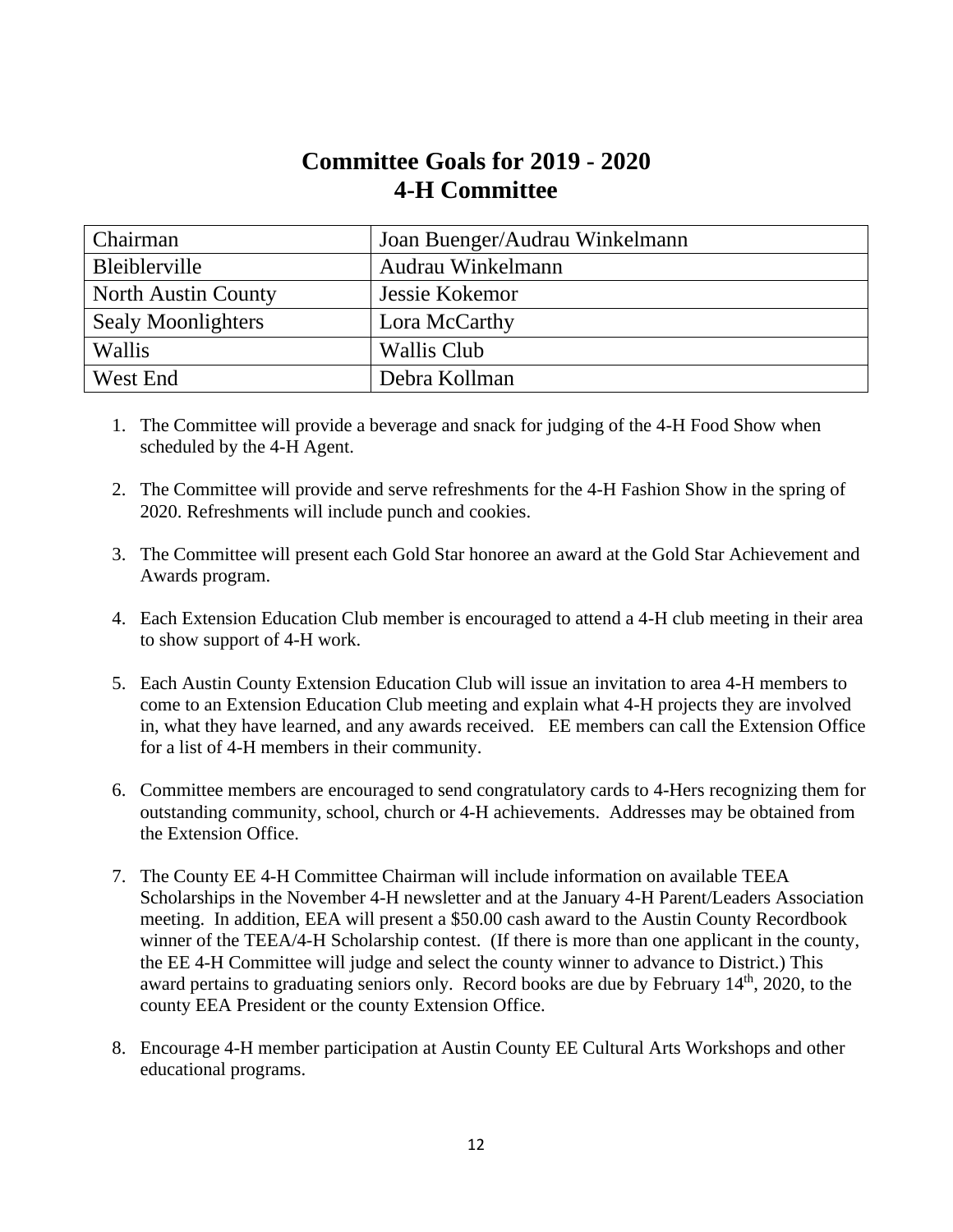#### **Committee Goals for 2019 - 2020 Cultural Arts Committee**

| Chairman                   | Joan Buenger/Gaye Farr |
|----------------------------|------------------------|
| Bleiblerville              | Joan Buenger           |
| <b>North Austin County</b> | Malinda Schramm        |
| <b>Sealy Moonlighters</b>  | Karen Landrum          |
| Wallis                     | <b>Wallis Club</b>     |
| West End                   | Debra Kollman          |

- 1. All Austin County Extension Education Clubs are encouraged to have two family activities, usually an August picnic and a Christmas party.
- 2. The Extension Education Cultural Arts Committee will sponsor a Cultural Arts Contest in conjunction with the County Judge & Commissioners Luncheon on Monday, February  $10^{th}$ , 2020, at St. John's Lutheran Church in Bellville. Exhibits need to be checked in by 10:00 A.M. and judging starts at 10:30 A.M.
- 3. A spring painting workshop will be held on Thursday, March 19<sup>th</sup>, 2020, at 9:30 A.M. at Joan Buenger's home. The committee will sponsor a Cultural Arts Workshop to be held on Thursday, July  $16<sup>th</sup>$ , 2020, at 1:00 P.M. at the Extension Office.
- 4. Chairman should appoint committee members to assist with nursing home Christmas gift project to be constructed at the Cultural Arts workshop in March.

### **Committee Goals for 2019 - 2020 Finance Committee**

| Chairman                  | Doris Glenewinkel/JoAnn Reichle |  |
|---------------------------|---------------------------------|--|
| Bleiblerville             | Doris Glenewinkel               |  |
| North Austin County       | <b>Knellen Quinteros</b>        |  |
| <b>Sealy Moonlighters</b> | Karen Landrum                   |  |
| Wallis                    | Pat Byas/Wallis Club            |  |
| West End                  | Cindy Slator                    |  |

- 1. EEA will sponsor a spring fundraiser in 2020.
- 2. 2019 2020 State EEA dues will be paid from Council treasury until further notice.
- 3. Collect \$10.00 per yearbook to cover expenses for the 2019 2020 yearbooks.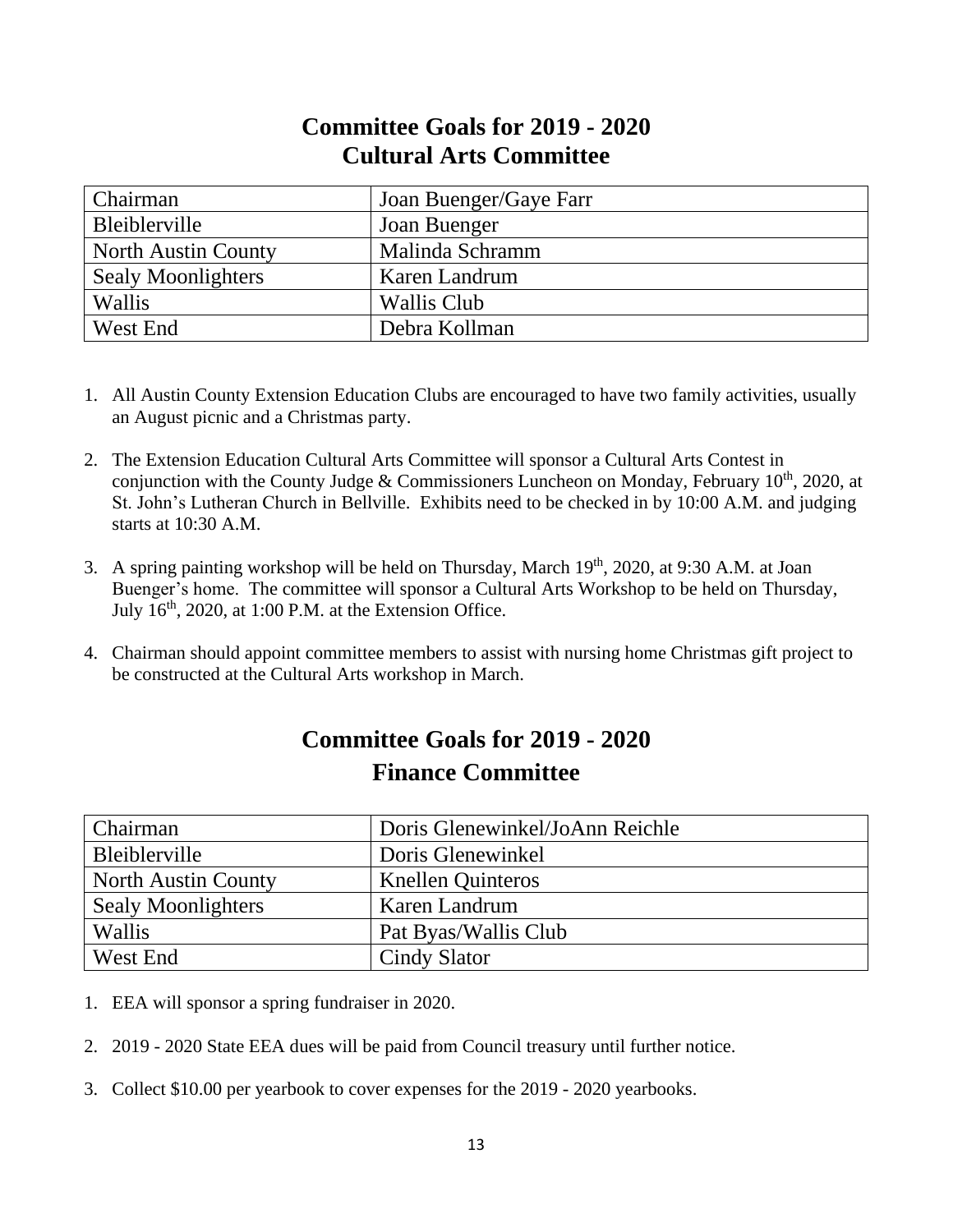4. The purpose of Extension Education Council of Austin County savings account is to provide necessary support and meeting facilities for EEA, 4-H and other Extension activities.

| <b>Extension Education Association of Austin County</b><br>2019 - 2020 Budget |         |                     |         |
|-------------------------------------------------------------------------------|---------|---------------------|---------|
| Income                                                                        |         |                     |         |
| Yearbooks                                                                     | 600.00  |                     |         |
| <b>Baked Potato Luncheon</b>                                                  | 6600.00 |                     |         |
| <b>Spring Fundraiser</b>                                                      | 1270.00 |                     |         |
|                                                                               |         | <b>Total Income</b> | 8470.00 |
| <b>Expenses</b>                                                               |         |                     |         |
| <b>TEEA</b>                                                                   |         | 2850.00             |         |
| District Meeting - 3 delegates                                                | 75.00   |                     |         |
| State Conference - 3 delegates                                                | 1800.00 |                     |         |
| <b>TEEA Dues</b>                                                              | 900.00  |                     |         |
| <b>District EEA Training</b>                                                  | 75.00   |                     |         |
| 4-H Committee                                                                 |         | 150.00              |         |
| Gold Star and Awards                                                          | 150.00  |                     |         |
| <b>Fair Committee</b>                                                         |         | 250.00              |         |
| <b>High Point Exhibitor</b>                                                   | 50.00   |                     |         |
| Miscellaneous                                                                 | 200.00  |                     |         |
| <b>Cultural Arts Committee</b>                                                |         | 50.00               |         |
| Contest - Judges' gifts                                                       | 50.00   |                     |         |
| <b>Program Committee</b>                                                      |         | 135.00              |         |
| <b>Speakers Gifts</b>                                                         | 60.00   |                     |         |
| Miscellaneous                                                                 | 75.00   |                     |         |
| <b>Expansion Committee</b>                                                    |         | 350.00              |         |
| Commissioners' Appreciation                                                   | 200.00  |                     |         |
| <b>Awards and Pins</b>                                                        | 50.00   |                     |         |
| <b>Officer Installation Decoration</b>                                        | 100.00  |                     |         |
| <b>Community Service Committee</b>                                            |         | 3975.00             |         |
| <b>Nursing Home Parties</b>                                                   | 75.00   |                     |         |
| <b>Baked Potato Luncheon</b>                                                  | 2100.00 |                     |         |
| <b>Charitable Donations</b>                                                   | 1800.00 |                     |         |
| <b>Finance Committee</b>                                                      |         | 160.00              |         |
| Professional Dues-FCS Agent                                                   | 160.00  |                     |         |
| Care and Concern Committee                                                    | 50.00   | 50.00               |         |
| Miscellaneous                                                                 | 500.00  | 500.00              |         |
| <b>Total Expenses</b>                                                         |         |                     | 8470.00 |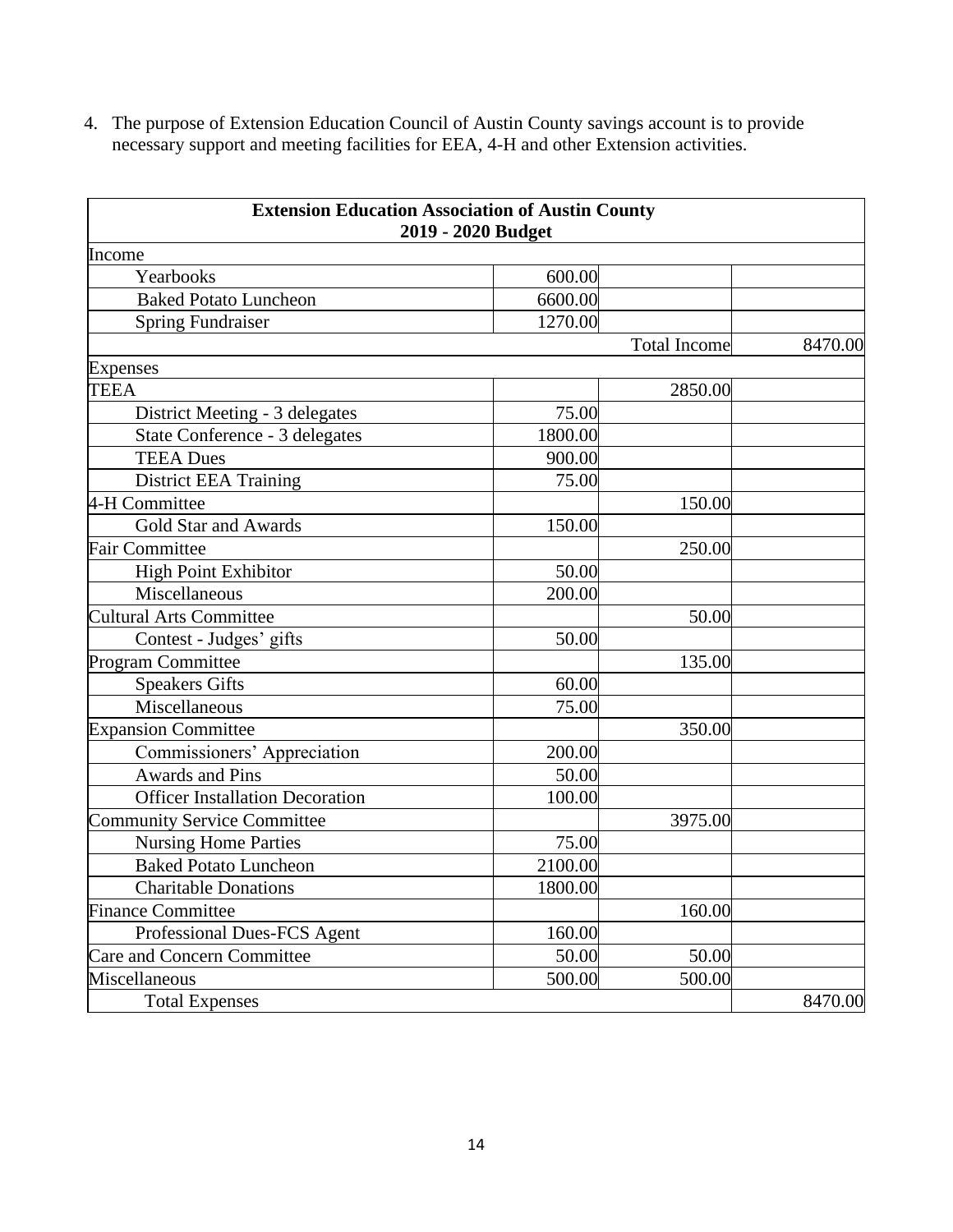#### **Committee Goals for 2019 - 2020 Community Service Committee**

| Chairman                   | Judy Schulz/Doris Glenewinkel  |  |
|----------------------------|--------------------------------|--|
| Bleiblerville              | Danita Schovajsa               |  |
| <b>North Austin County</b> | Vernice Kokemor/Jessie Kokemor |  |
| <b>Sealy Moonlighters</b>  | <b>Gladys Frank</b>            |  |
| Wallis                     | <b>Wallis Club</b>             |  |
| West End                   | Lois Schubert                  |  |

1. Christmas cards will be provided by Extension Education members. Cards should be signed "Extension Education Clubs of Austin County". All clubs are requested to bring extra Christmas cards to the September EE Council meeting. Judy Schulz, EE Community Service Chairman, will purchase additional cards and distribute cards to clubs at the November EE Council meeting. Time and date to be determined by chair.

| <b>Christmas Card Distribution Dates</b> |                |                            |                                   |
|------------------------------------------|----------------|----------------------------|-----------------------------------|
| Briarwood Manor (Bellville)              | December, 2019 | <b>Bleiblerville</b>       | Doris Glenewinkel                 |
|                                          |                | <b>North Austin County</b> | Vernice Kokemor/Jessie<br>Kokemor |
| Colonial Belle (Bellville)               | December, 2019 | West End                   | <b>Betty Lehmann</b>              |
| Colonial Belle (Sealy)                   | December, 2019 | Wallis                     | <b>Wallis Club</b>                |
|                                          |                | Sealy Moonlighters         | Marie George/Barbara Vohs         |

- 2. Austin County Extension Education Council members will sponsor a baked potato luncheon on Thursday, March  $5<sup>th</sup>$ , 2020, from 11:00 A.M. to 1:00 P.M. at the Austin County Courthouse and Industry City Building. Judy Schulz, EE Community Service Chairman, will call a meeting in January to finalize plans for the event. All committee members should contact Judy for further information. Tickets for the baked potato luncheon will be \$10.00 each. Each EE club will donate homemade cookies for the fundraiser. Some of the proceeds from the baked potato luncheon will be given to Austin County charities.
- 3. This committee will sponsor a birthday party for residents at area nursing homes. A birthday gift of not more than \$5.00 will be paid for by the Council for each July birthday recipient. Refreshments will be provided by each club. Day and time to be determined by chairman.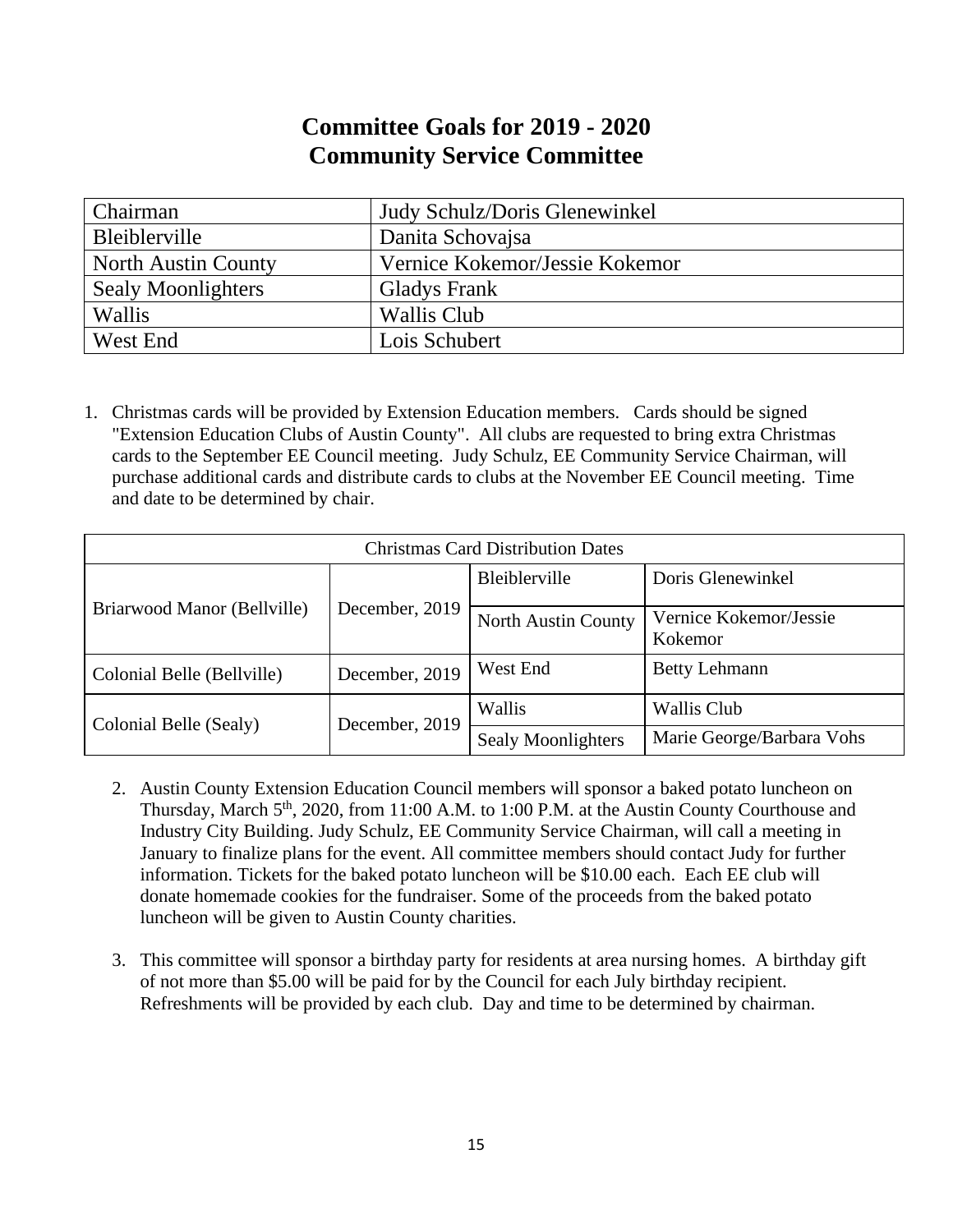| <b>Nursing Home Birthday Parties</b> |            |                    |                                         |  |
|--------------------------------------|------------|--------------------|-----------------------------------------|--|
| Colonial Belle of<br>Sealy           | July, 2020 | Wallis             | <b>Wallis Club</b>                      |  |
|                                      |            | Sealy Moonlighters | Marie George/Barbara Vohs               |  |
| Briarwood Manor of                   | July, 2020 | North Austin Co.   | Vernice Kokemor/Jessie Kokemor          |  |
| <b>Bellville</b>                     |            | Bleiblerville      | Judy Schulz/Doris Glenewinkel           |  |
| Colonial Belle of<br>Bellville       | July, 2020 | West End           | Betty Lehmann, Gaye Farr, JoAnn Reichle |  |

### **Committee Goals for 2019 - 2020 Expansion Committee**

| Chairman                   | Mary Smentek/Jessie Kokemor |
|----------------------------|-----------------------------|
| Bleiblerville              | <b>Annette Balke</b>        |
| <b>North Austin County</b> | <b>Mary Smentek</b>         |
| <b>Sealy Moonlighters</b>  | Marie George                |
| Wallis                     | <b>Wallis Club</b>          |
| West End                   | JoAnn Reichle               |

- 1. The Committee will sponsor a "Soup and Sandwich and Dessert" meal for all Extension Education Club members on Monday, February  $10^{th}$ , 2020, at 12:00 P.M. noon at St. John's Lutheran Church in Bellville. The County Judge and Commissioners and Fair Representatives will be invited in order to showcase the accomplishments of EE in Austin County. The activity board will be on display. Each EE Club will also send a highlight of activities to Knellen Quinteros, EE Council President, at least one week in advance. All EE club members are invited to participate in the event. EE members are encouraged to bring a spouse, family member or friend for the program.
- 2. Clubs are encouraged to increase membership in all current clubs. Suggestions for strengthening and expanding present Extension Education clubs:
	- $\sqrt{\phantom{a}}$  Personally invite a friend to a meeting and provide transportation
	- $\sqrt{\phantom{a}}$  Hostess of the month be responsible for bringing a guest to the meeting
	- ✓ Invite a non-member to attend a leader training with an Extension Education member.
- 3. The Austin County EE Awards Program will be held in conjunction with the EE Officer Installation in August. Bleiblerville will host the 2020 event and announce the location and specific date at a later time.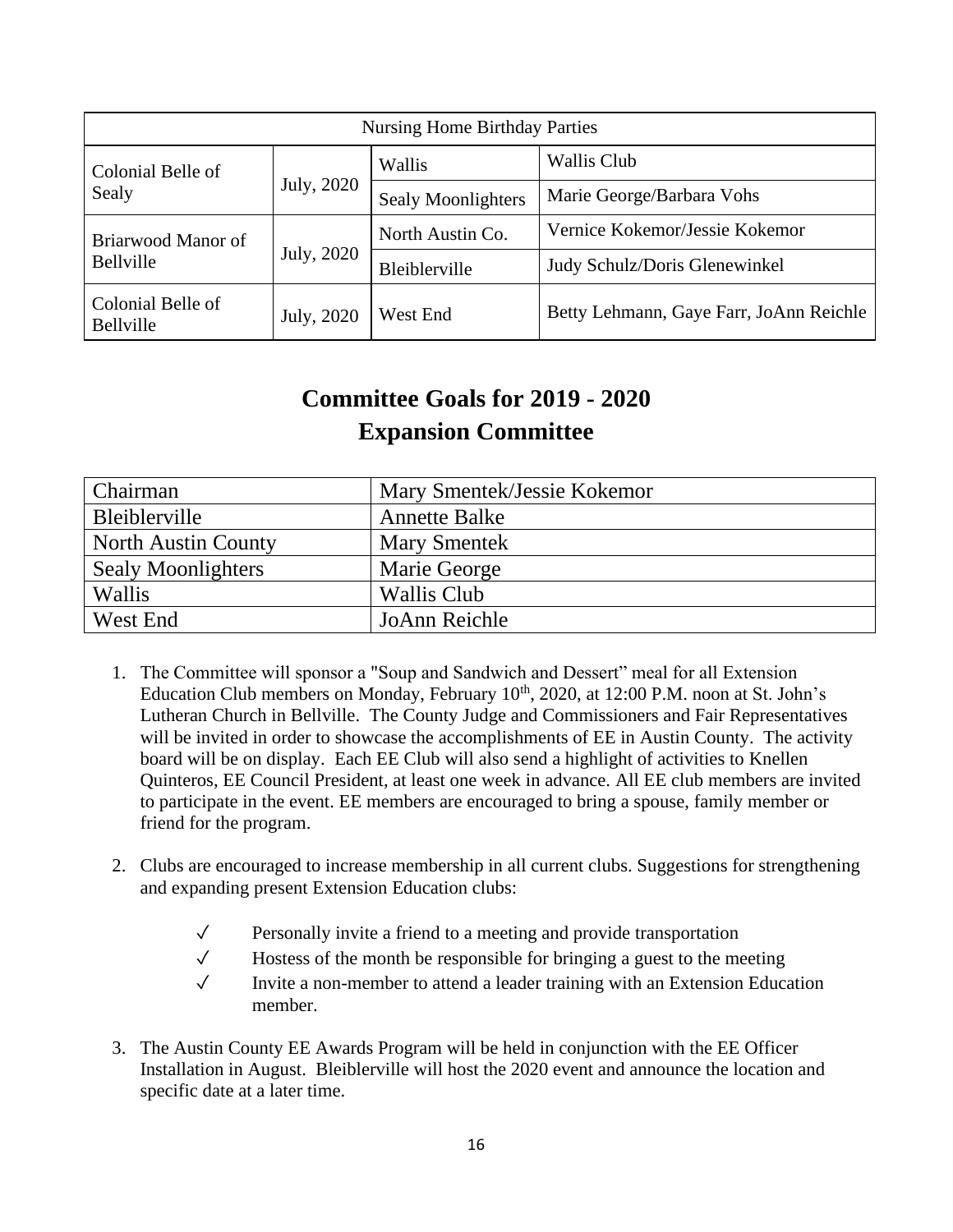Extension Education Officer Installation Hostess Clubs

- 2021 West End 2022 Sealy Moonlighters 2023 North Austin County 2024 Wallis
- 4. At the EE Officer Installation, recognize all members, especially first year members through 45 years (at 5-year increments), with certificates. Members with 50, 55, 60, 65, 70, 75, etc. will receive a framed certificate.
- 5. The committee will sponsor an additional fundraiser to satisfy budget concerns, if needed.
- 6. The committee will sponsor an "Open House" every year to encourage new members.

#### **Committee Goals for 2019 - 2020 Care and Concern Committee**

| Chairman                   | Evelyn Kieke/Malinda Schramm   |
|----------------------------|--------------------------------|
| <b>Bleiblerville</b>       | <b>Judy Schulz</b>             |
| <b>North Austin County</b> | Malinda Schramm/Jessie Kokemor |
| <b>Sealy Moonlighters</b>  | <b>Gladys Frank</b>            |
| Wallis                     | Evelyn Kieke                   |
| West End                   | Delores Kuehn                  |

- 1. The primary responsibility of this committee will be to keep all members and the Extension Office informed about issues that are related to Austin County EEA members.
- 2. All clubs are responsible for communicating to the Care and Concern Committee Chair changes relating to the members concerning illness, death, births, anniversary; i.e., 70<sup>th</sup> and 80<sup>th</sup> birthday,  $25<sup>th</sup>$  or  $50<sup>th</sup>$  anniversary, etc.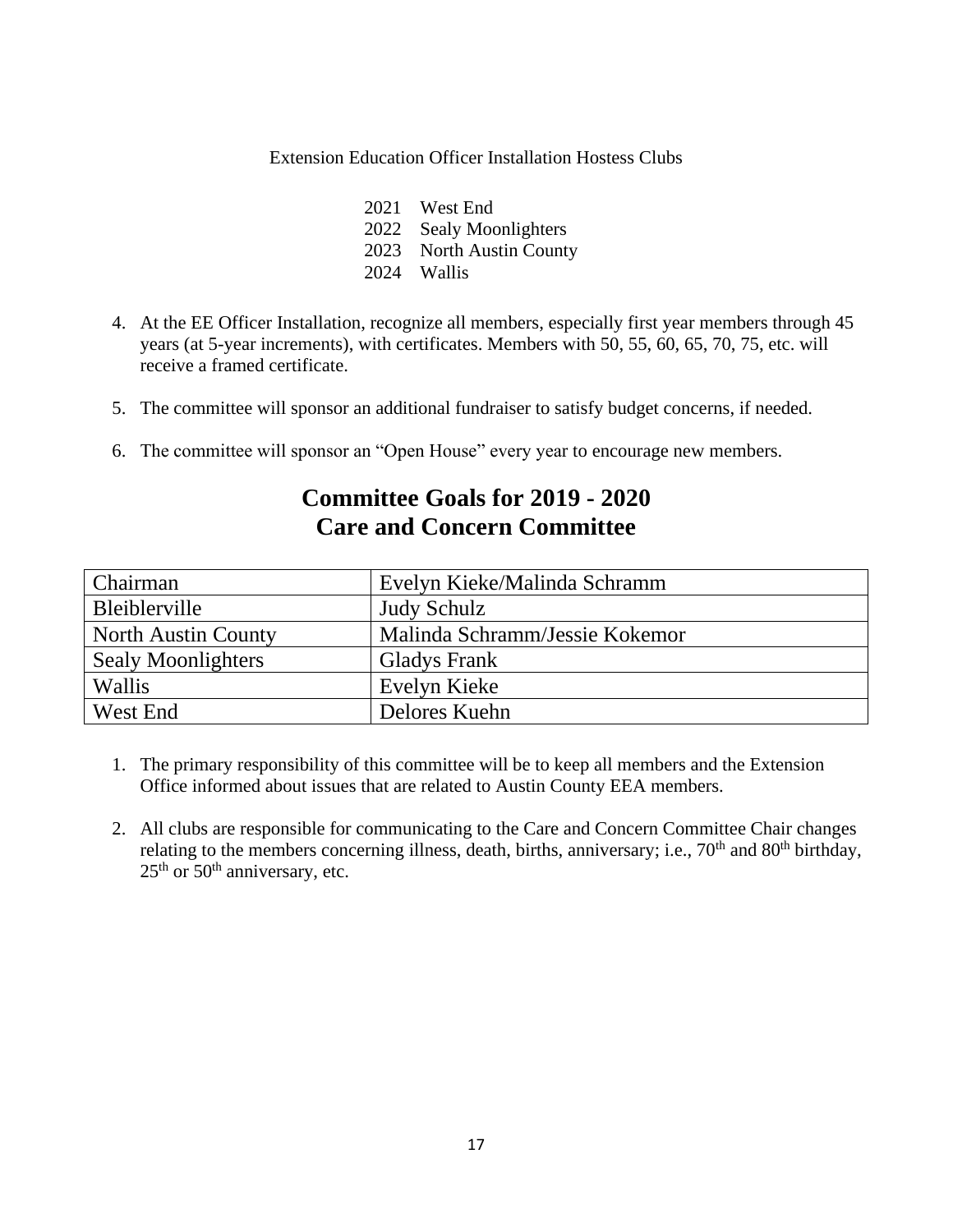|                | <b>Extension Education Programs for 2019 - 2020</b>      |                                                                 |                                                                              |
|----------------|----------------------------------------------------------|-----------------------------------------------------------------|------------------------------------------------------------------------------|
| Program<br>For | Program                                                  | <b>Date of Training</b>                                         | <b>Type</b>                                                                  |
| Sept.<br>2019  | <b>State Program</b><br>"Home Safety" @ Extension Office | Sept. $26^{th}$ at 1:00 p.m.<br>$(2:00 \text{ p.m.}$ Council)   | County Wide Program<br>Council Meeting held<br>afterwards                    |
| Oct.<br>2019   | County Fair - Fair Review                                | Oct. 31 <sup>st</sup> at 10:30 a.m.                             | <b>Committee Chairs</b><br><b>State Program</b>                              |
|                | Winter Gardening at Extension Office                     | Oct. $31^{st}$ at 1:00 p.m.                                     | County Wide Program                                                          |
| Nov.<br>2019   | Paper Mache by<br>Lanelle Waldrop at her home            | Nov. $13^{th}$ at 1:00 p.m.                                     | County Wide Program                                                          |
| Jan.<br>2020   | <b>Memory Loss</b><br>Use It or Lose It                  | Jan. 13 <sup>th</sup> at 6:00 p.m.,<br>Sens Center              | <b>Potluck Dinner</b><br><b>State Program</b><br><b>County Wide Programs</b> |
| Feb.<br>2020   | Scratch Board Art by<br>Pam O'Brian                      | Feb. $28^{th}$ at 1:00 p.m.,<br><b>Extension Office</b>         | <b>County Wide Program</b>                                                   |
| Mar.<br>2020   | Joan's Wood Craft Workshop<br>at her home                | Mar. $19th$<br>at 9:30 a.m. - 3:00 p.m.                         | County Wide Program                                                          |
| Apr.<br>2020   | Festival Hill & Lunch<br>(All day excursion)             | April $2nd$                                                     | County Wide Program                                                          |
| May<br>2020    | Newman Castle<br>with Lunch at Kenney Store              | May $20th$                                                      | County Wide Program                                                          |
| June<br>2020   | <b>Cookie Decorating</b><br>with Pam O'Brian             | June $19^{th}$ at 1:00 p.m.,<br><b>Extension Office</b>         | County Wide Program                                                          |
| July<br>2020   | <b>Cultural Arts including</b><br>Lunch "Out"            | July $16^{th}$ at 1:00 p.m.,<br><b>Extension Office</b>         | County Wide Program                                                          |
| Aug.<br>2020   | <b>Individual Clubs Picnic</b>                           | <b>TBA</b>                                                      | Each club decides                                                            |
|                | <b>Installation Dinner</b>                               | <b>TBA</b>                                                      | County Wide Program                                                          |
| Sept.<br>2020  | <b>State Program</b><br>(TBA after State Convention)     | Sept. 24 <sup>th</sup> at 1:00 p.m.,<br><b>Extension Office</b> | County Wide Program<br>Council Meeting at 2:00<br>p.m.                       |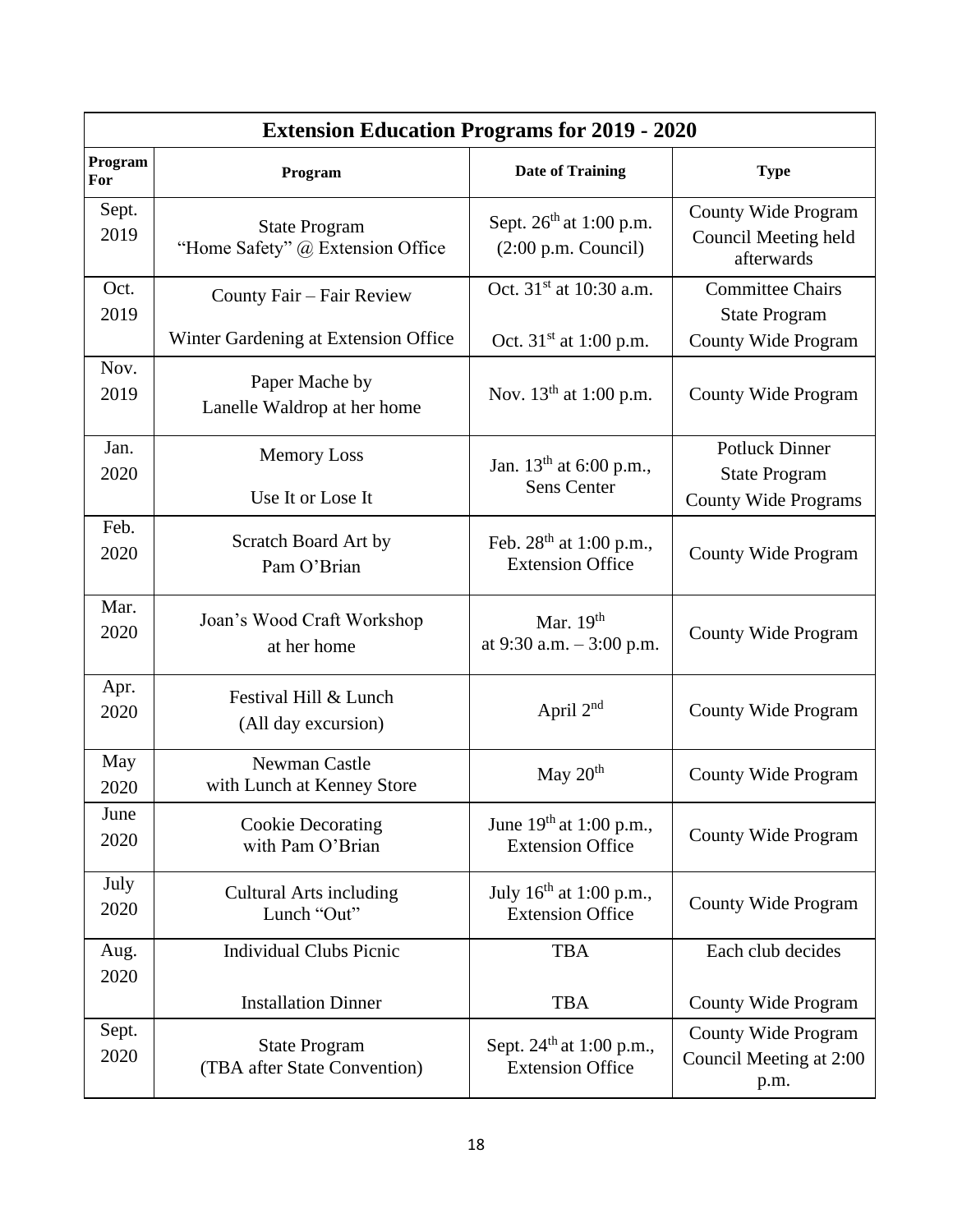### **SEPTEMBER 2019**

| SUN             | MON    | <b>TUE</b>      | WED    | THU             | FRI             | SAT             |
|-----------------|--------|-----------------|--------|-----------------|-----------------|-----------------|
|                 |        |                 |        |                 |                 |                 |
|                 |        |                 |        |                 |                 |                 |
|                 |        |                 |        |                 |                 |                 |
|                 |        |                 |        |                 |                 |                 |
|                 |        |                 |        |                 |                 |                 |
|                 |        |                 |        |                 |                 |                 |
|                 |        |                 |        |                 |                 |                 |
| 01              | 02     | 03              | 04     | $05\,$          | 06              | 07              |
|                 |        |                 |        |                 |                 |                 |
|                 |        |                 |        |                 |                 |                 |
| $\overline{08}$ | 09     | $10\,$          | $11\,$ | $\overline{12}$ | 13              | $14\,$          |
|                 |        |                 |        |                 |                 |                 |
|                 |        |                 |        |                 |                 |                 |
|                 |        |                 |        |                 |                 |                 |
| $\overline{15}$ | 16     | $\overline{17}$ | 18     | 19              | $\overline{20}$ | $\overline{21}$ |
|                 |        |                 |        |                 |                 |                 |
|                 |        |                 |        |                 |                 |                 |
| 22              | 23     | 24              | 25     | 26              | 27              | ${\bf 28}$      |
|                 |        |                 |        |                 |                 |                 |
|                 |        |                 |        |                 |                 |                 |
|                 |        |                 |        |                 |                 |                 |
| 29              | $30\,$ |                 |        |                 |                 |                 |
|                 |        |                 |        |                 |                 |                 |
|                 |        |                 |        |                 |                 |                 |
|                 |        |                 |        |                 |                 |                 |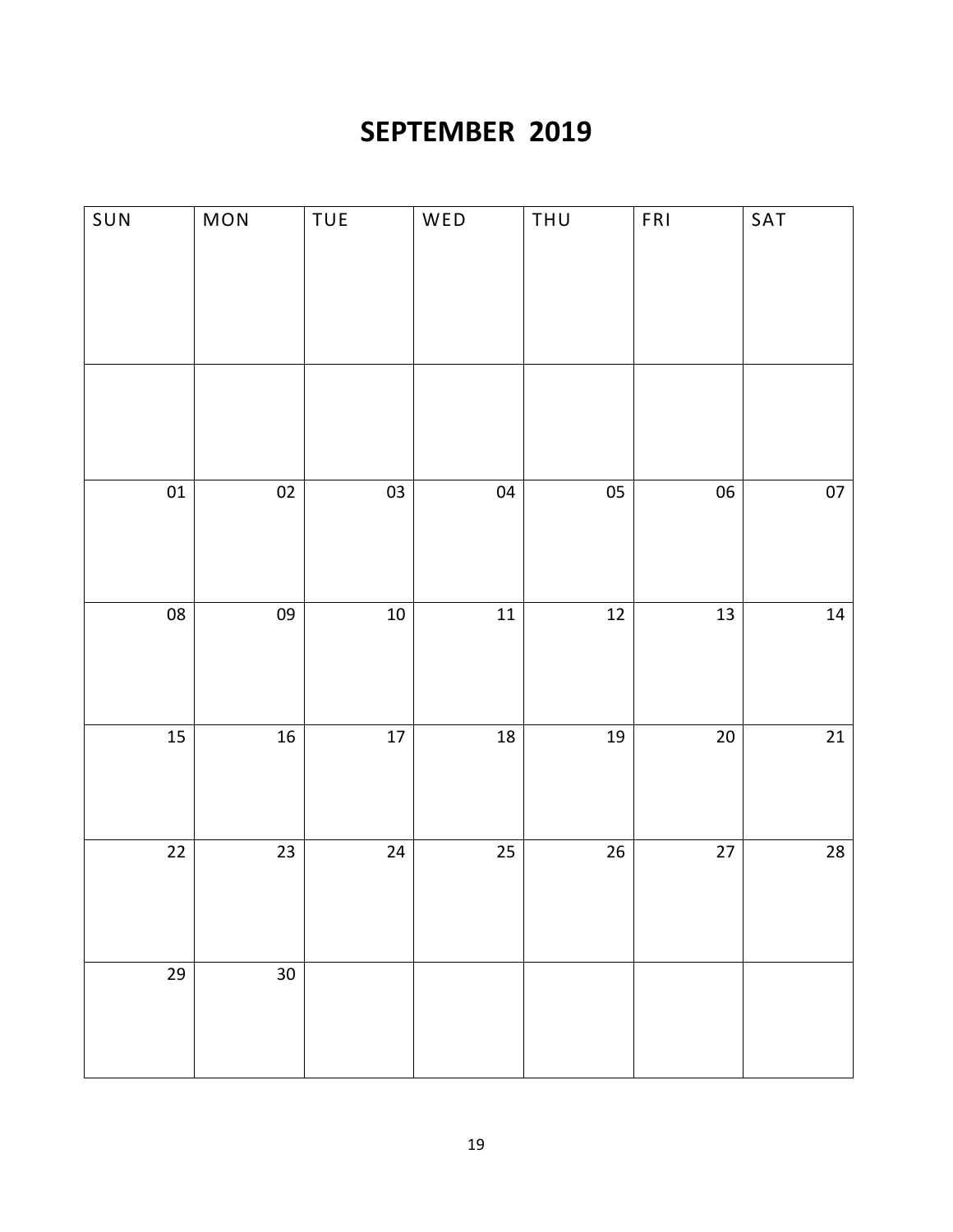### **October 2019**

| Thought:          | A thing of beauty is a joy forever. Its loveliness increases; it will never pass into<br>nothingness. - John Keats                               |
|-------------------|--------------------------------------------------------------------------------------------------------------------------------------------------|
| <b>Roll Call:</b> | <b>Favorite Garden Vegetable</b>                                                                                                                 |
| <b>Program:</b>   | Indoor Winter Gardening at 1:00 p.m. on Oct. $31st$ , 2019 @ Extension Office                                                                    |
| Hint:             | Don't have any frosting? Simply sprinkle some powdered sugar through lace on top of<br>your cookies or cakes for a beautiful topping and design. |
| <b>Business:</b>  | County Fair – Fair Review at 10:30 a.m.<br>Collect Coins for Friendship – helps 4-H Center in Brownwood                                          |

#### **Dates to Remember:**

| Oct. 1   | Messenger Article Due                                                                   |
|----------|-----------------------------------------------------------------------------------------|
| Oct. $2$ | Fair Set $Up - 9:30$ a.m.                                                               |
| Oct. 7   | County Fair EE Dept. Orientation; Entries accepted in EE Dept. – 4:00 p.m. to 6:45 p.m. |
| Oct. $8$ | Entries Accepted in EE Dept. $-9:00$ a.m. to 11:45 a.m.; Judging begins at 1:00 p.m.    |
| Oct.9    | Senior Citizens Day at the Fair                                                         |
| Oct. 12  | Country Auction at 1:00 p.m.                                                            |
|          |                                                                                         |

- Oct. 13 Check out, awards and pictures 12:00 p.m. to 3:00 p.m.
- Oct. 16 Fair Break Down at 9:00 a.m.<br>Oct. 31 County Fair Fair Review
- Oct. 31 County Fair Fair Review<br>Oct. 31 Winter Gardening Indoor
- Winter Gardening Indoor

### **OCTOBER 2019**

| SUN    | <b>MON</b> | <b>TUE</b> | WED | THU    | FRI    | SAT |
|--------|------------|------------|-----|--------|--------|-----|
|        |            | 01         | 02  | 03     | 04     | 05  |
| 06     | 07         | 08         | 09  | $10\,$ | $11\,$ | 12  |
| 13     | 14         | 15         | 16  | 17     | $18\,$ | 19  |
| $20\,$ | 21         | 22         | 23  | 24     | 25     | 26  |
| 27     | 28         | 29         | 30  | 31     |        |     |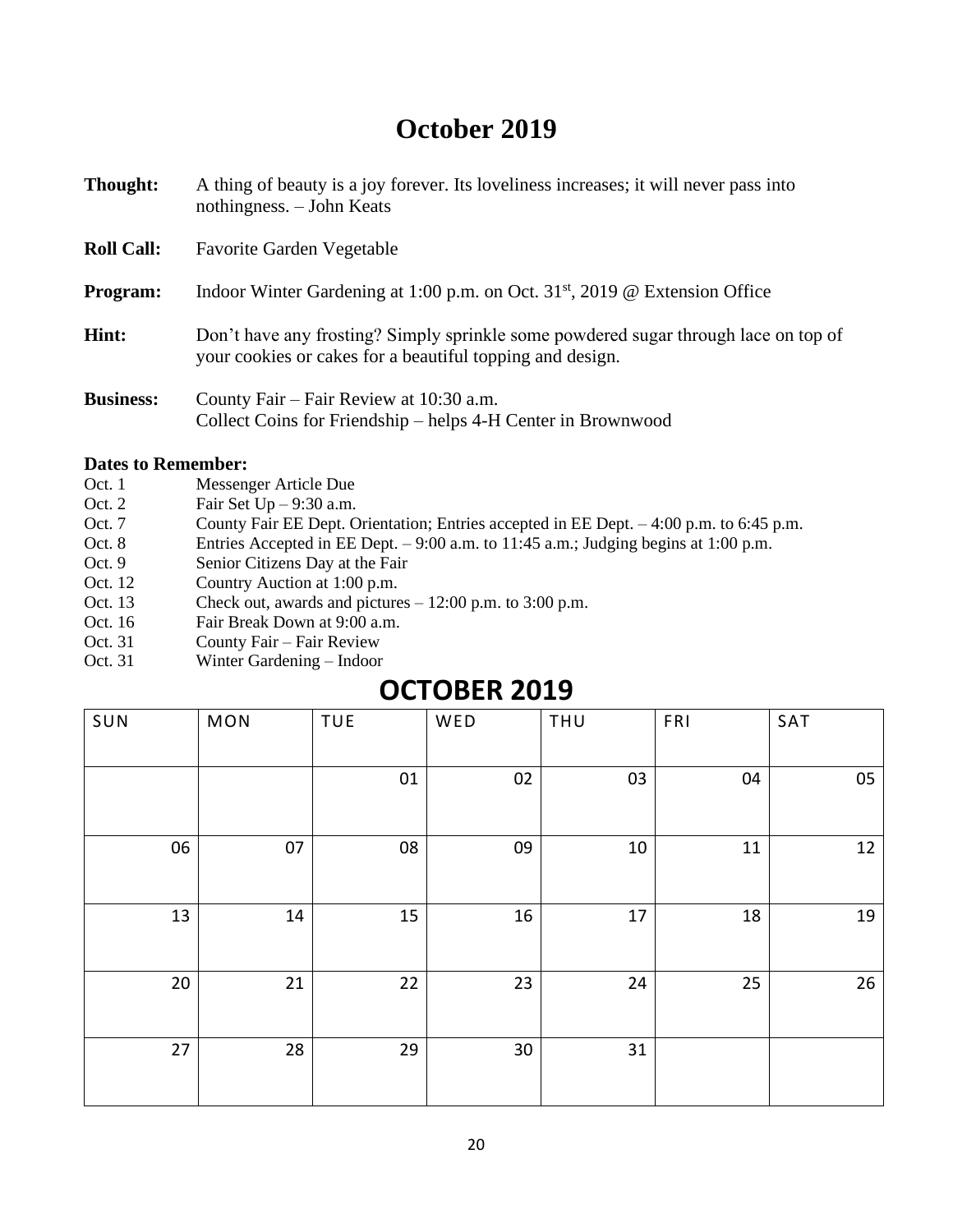### **November 2019**

| Thought:                        | Santa Claus comes to us in many names; Kris Kringle, St. Nicholas, or Mastercard.                     |
|---------------------------------|-------------------------------------------------------------------------------------------------------|
| <b>Roll Call:</b>               | Another name for Santa Claus                                                                          |
| <b>Program:</b>                 | Paper Mache Santa by Lanelle Waldrop                                                                  |
| Hint:                           | Storing a slice of bread or a few marshmallows with your brown sugar will help keep it<br>super soft. |
| <b>Business:</b>                | Lunch at Star in New Ulm at 11:30 a.m.<br>Workshop at 1:00 p.m. at Lanelle's home                     |
| $\mathbf{R}$ is $\mathbf{R}$ if |                                                                                                       |

#### **Dates to Remember:**

- Nov. 1 Deadline for Operation Christmas Child (\$9.00 shipping per box)<br>Nov. 13 Paper Mache
- Paper Mache
- Nov. 21 Council at 2:00 p.m.
- Nov. 22 Pecan Bake Sale

### **NOVEMBER 2019**

| SUN    | MON | <b>TUE</b> | WED    | THU | FRI        | SAT    |
|--------|-----|------------|--------|-----|------------|--------|
|        |     |            |        |     |            |        |
|        |     |            |        |     | 01         | 02     |
|        |     |            |        |     |            |        |
| 03     | 04  | 05         | 06     | 07  | ${\bf 08}$ | 09     |
|        |     |            |        |     |            |        |
| $10\,$ | 11  | 12         | 13     | 14  | 15         | 16     |
|        |     |            |        |     |            |        |
| $17\,$ | 18  | 19         | $20\,$ | 21  | 22         | 23     |
|        |     |            |        |     |            |        |
| 24     | 25  | 26         | 27     | 28  | 29         | $30\,$ |
|        |     |            |        |     |            |        |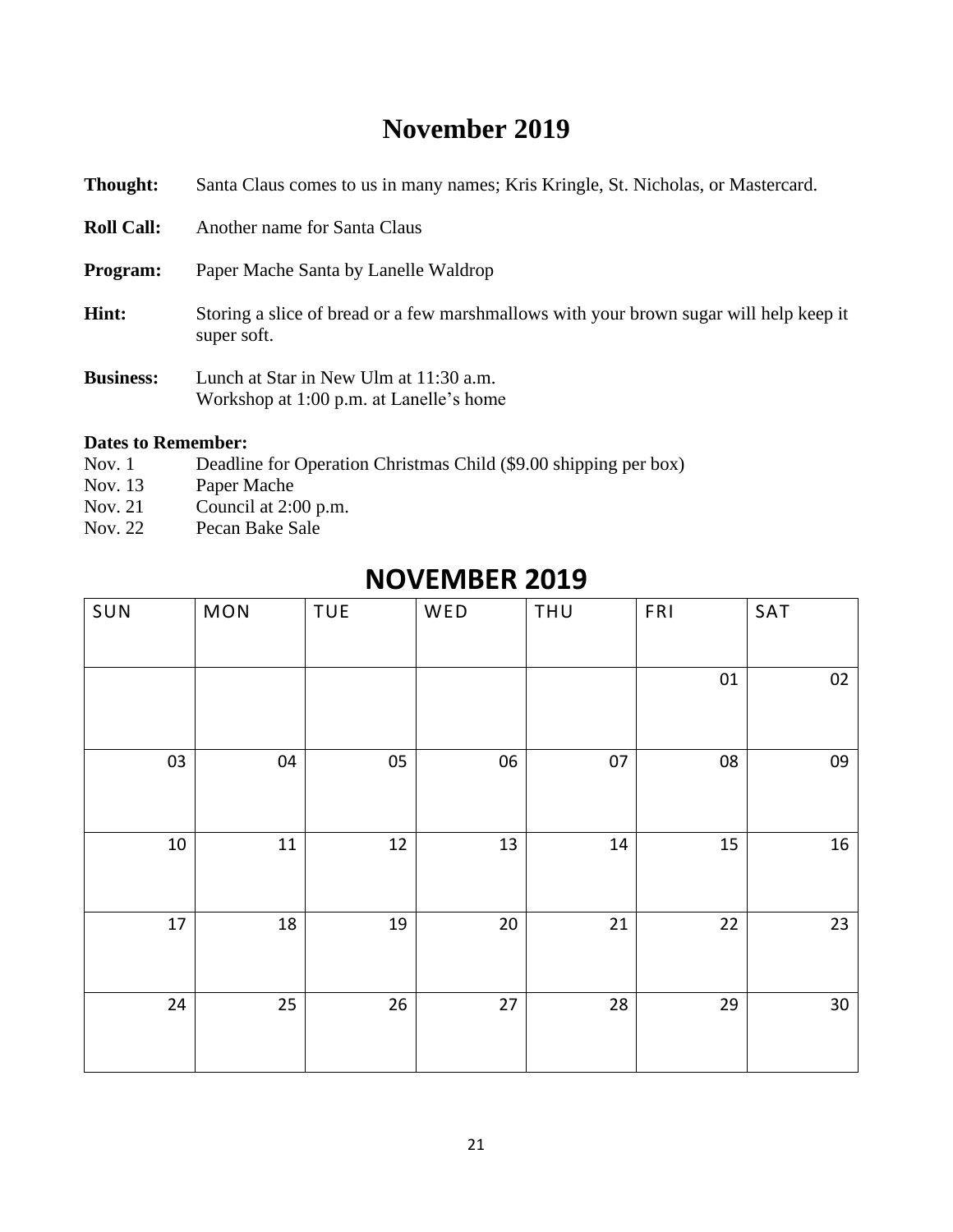### **December 2019**

| Thought:          | The best gifts in life are love, peace, and joy.                                                           |
|-------------------|------------------------------------------------------------------------------------------------------------|
| <b>Roll Call:</b> | What is your favorite holiday dessert?                                                                     |
| Program:          | Christmas – Each club has their own party                                                                  |
| Hint:             | Cut open old toilet paper rolls to use as cuffs around your wrapping paper to keep them<br>from unrolling. |
| <b>Business:</b>  | *Reminder* - Pot Luck & State Programs – January 13 at 6:00 p.m.                                           |
|                   |                                                                                                            |

#### **Dates to Remember:**

| Dec. 5     | District 11 Fall Training, St. John Lutheran Church, Bellville, TX at 8:00 a.m. – Set Up |
|------------|------------------------------------------------------------------------------------------|
| <b>TBA</b> | Distribution of Christmas Cards at Nursing Home                                          |

| SUN             | $MON$ | <b>TUE</b> | WED    | THU | FRI    | SAT    |
|-----------------|-------|------------|--------|-----|--------|--------|
|                 |       |            |        |     |        |        |
|                 |       |            |        |     |        |        |
|                 |       |            |        |     |        |        |
| $01\,$          | 02    | 03         | $04\,$ | 05  | 06     | $07\,$ |
|                 |       |            |        |     |        |        |
| 08              | 09    | $10\,$     | 11     | 12  | 13     | $14\,$ |
|                 |       |            |        |     |        |        |
| 15              | 16    | $17\,$     | 18     | 19  | $20\,$ | 21     |
|                 |       |            |        |     |        |        |
| $\overline{22}$ | 23    | 24         | 25     | 26  | 27     | 28     |
|                 |       |            |        |     |        |        |
| 29              | 30    | 31         |        |     |        |        |
|                 |       |            |        |     |        |        |

### **DECEMBER 2019**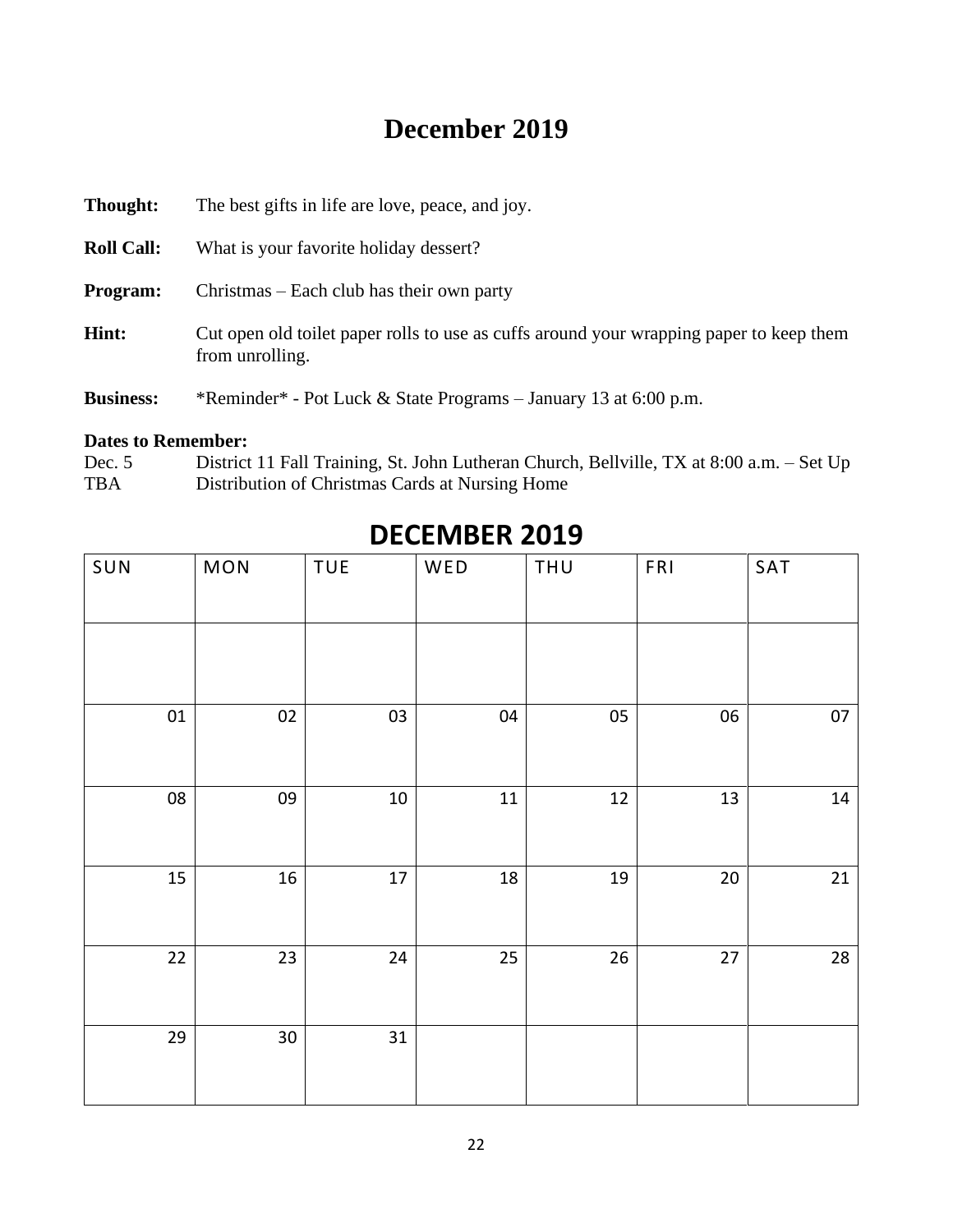### **January 2020**

| Thought:          | You don't stop doing things because you get old. You get old because you stop doing<br>things.                                                                                                                                            |
|-------------------|-------------------------------------------------------------------------------------------------------------------------------------------------------------------------------------------------------------------------------------------|
| <b>Roll Call:</b> | Something you wish you could do like you did 10 years ago.                                                                                                                                                                                |
| <b>Program:</b>   | Memory Loss & Use it or Lose it                                                                                                                                                                                                           |
| Hint:             | Freeze grapes and add them to your wine glass to chill without watering it down.                                                                                                                                                          |
| <b>Business:</b>  | Select Delegate for District 11 Spring Conference<br><b>Collect Dollars for Scholars</b><br>Distribute Sign Up Sheets for District 11 Spring Conference <i>i.e.</i> set up, registration, food,<br>cultural arts conference, and clean up |

#### **Dates to Remember:**

| Jan. 13 | Program at Sens Center at $6:00$ p.m. Potluck – Countywide |  |
|---------|------------------------------------------------------------|--|
| Jan. 23 | Council Mtg at 2:00 p.m.                                   |  |

| SUN | <b>MON</b> | <b>TUE</b> | WED | THU | FRI    | SAT    |
|-----|------------|------------|-----|-----|--------|--------|
|     |            |            |     |     |        |        |
|     |            |            | 01  | 02  | 03     | 04     |
|     |            |            |     |     |        |        |
| 05  | 06         | 07         | 08  | 09  | $10\,$ | $11\,$ |
|     |            |            |     |     |        |        |
| 12  | 13         | 14         | 15  | 16  | 17     | 18     |
|     |            |            |     |     |        |        |
| 19  | 20         | 21         | 22  | 23  | 24     | 25     |
|     |            |            |     |     |        |        |
| 26  | 27         | 28         | 29  | 30  | 31     |        |
|     |            |            |     |     |        |        |

### **JANUARY 2020**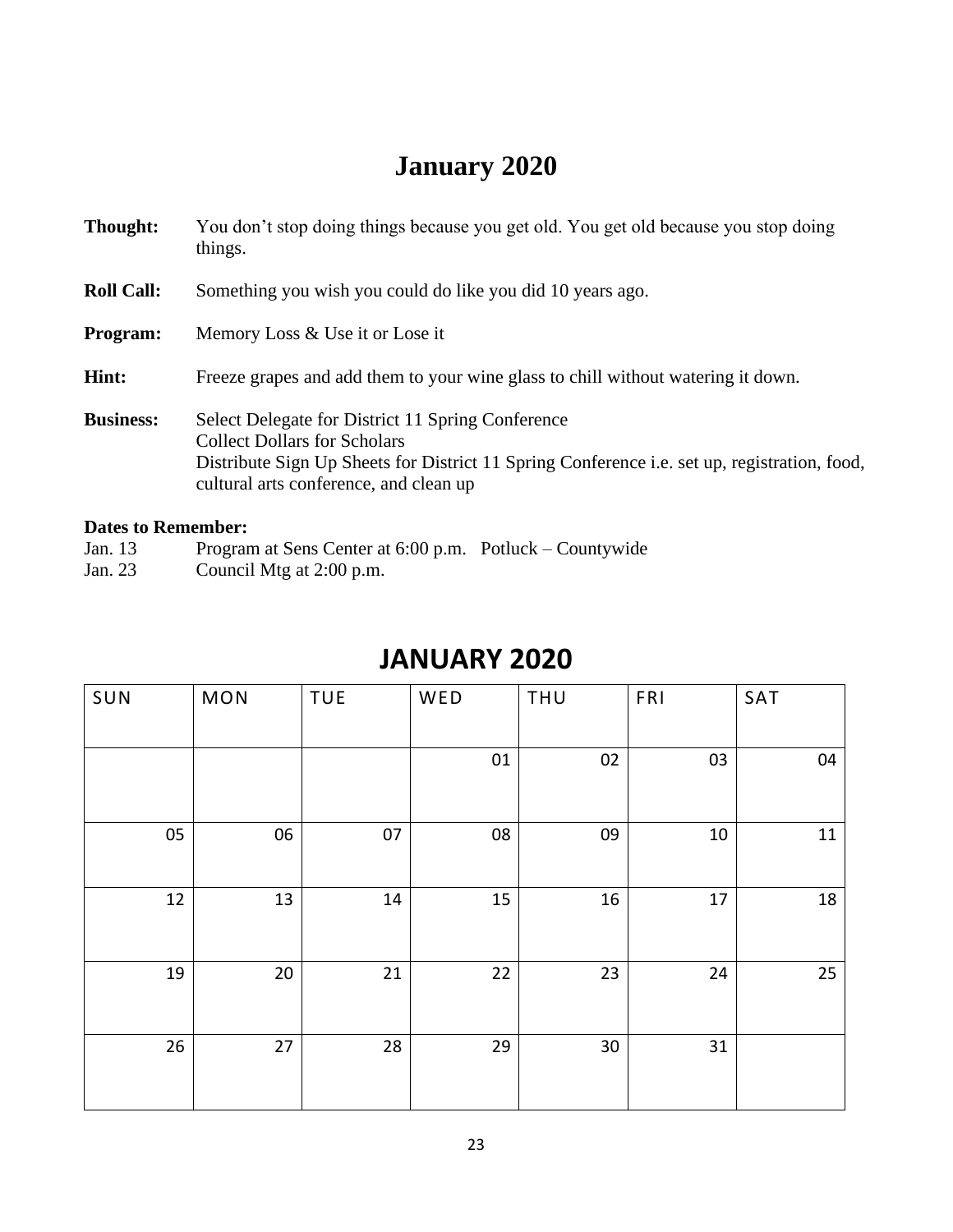### **February 2020**

| <b>Dates to Remember:</b> |                                                                                                                                                     |
|---------------------------|-----------------------------------------------------------------------------------------------------------------------------------------------------|
| <b>Business:</b>          | Finalize ticket sales and work schedule for Baked Potato Luncheon on March 5 <sup>th</sup>                                                          |
| Hint:                     | Static problems with a skirt, dress, or slacks that cling when wearing panty hose? Pin a<br>small safety pin in the seam and TA DA! Static is gone. |
| Program:                  | Scratch Board Art by Pam O'Brian                                                                                                                    |
| <b>Roll Call:</b>         | If I could change place with one person, it would be                                                                                                |
| Thought:                  | The beauty of another person is reason enough to believe in tender miracles.                                                                        |

| Feb. 1  | Messenger Articles Due                          |
|---------|-------------------------------------------------|
| Feb. 10 | Commissioner's Luncheon & Cultural Arts Contest |
| Feb. 16 | West End's Taster's Luncheon                    |
| Feb. 18 | Scratch Art at Extension Office - 1:00 p.m.     |

| SUN | <b>MON</b> | <b>TUE</b> | WED | THU | FRI | SAT    |
|-----|------------|------------|-----|-----|-----|--------|
|     |            |            |     |     |     | $01\,$ |
| 02  | 03         | 04         | 05  | 06  | 07  | 08     |
| 09  | $10\,$     | $11\,$     | 12  | 13  | 14  | 15     |
| 16  | 17         | 18         | 19  | 20  | 21  | 22     |
| 23  | 24         | 25         | 26  | 27  | 28  | 29     |

### **FEBRUARY 2020**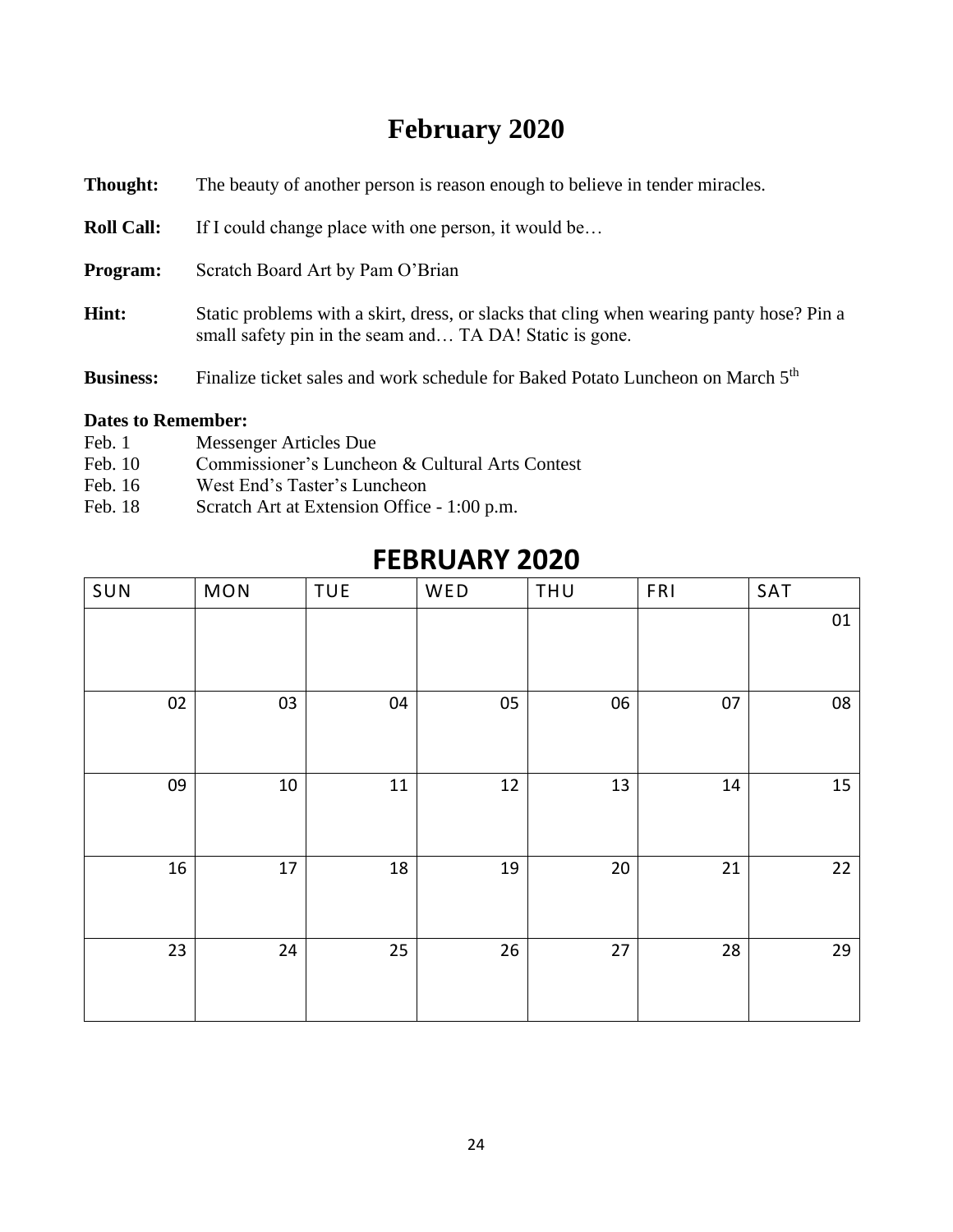### **March 2020**

| <b>Thought</b>   | You don't have to be perfect to inspire or to be admired.                                                                                                                                      |
|------------------|------------------------------------------------------------------------------------------------------------------------------------------------------------------------------------------------|
| <b>Roll Call</b> | Do you celebrate St. Patrick's Day?                                                                                                                                                            |
| Program          | Wood Painting - from 9:30 a.m. to 3:00 p.m. $\omega$ Joan Buenger's Home                                                                                                                       |
| <b>Hint</b>      | When it comes to green bell peppers- the peppers with 3 bumps on the bottom are sweeter<br>and better for eating raw. Peppers with 4 bumps on the bottom are firmer and better for<br>cooking. |
| <b>Business</b>  | Finish collecting Dollars for Scholars<br>Make final plans for District 11 Spring Conference<br>Finalize count for Festival Hill Excursion                                                     |

### **Dates to Remember:**<br>Mar. 5 **Baked**

- Baked Potato Fundraiser 11:00 a.m. to 1:00 p.m. at Austin County Courthouse & Industry City Building
- Mar. 19 Wood Painting at Joan Buenger's Home at 9:30 a.m. (Lunch at Star)
- Mar. 26 Council Meeting at 2:00 p.m.

#### **MARCH 2020**

| SUN | MON | TUE    | WED | THU | FRI    | SAT |
|-----|-----|--------|-----|-----|--------|-----|
|     |     |        |     |     |        |     |
|     |     |        |     |     |        |     |
| 01  | 02  | 03     | 04  | 05  | 06     | 07  |
|     |     |        |     |     |        |     |
| 08  | 09  | $10\,$ | 11  | 12  | 13     | 14  |
|     |     |        |     |     |        |     |
| 15  | 16  | 17     | 18  | 19  | $20\,$ | 21  |
|     |     |        |     |     |        |     |
| 22  | 23  | 24     | 25  | 26  | 27     | 28  |
|     |     |        |     |     |        |     |
| 29  | 30  | 31     |     |     |        |     |
|     |     |        |     |     |        |     |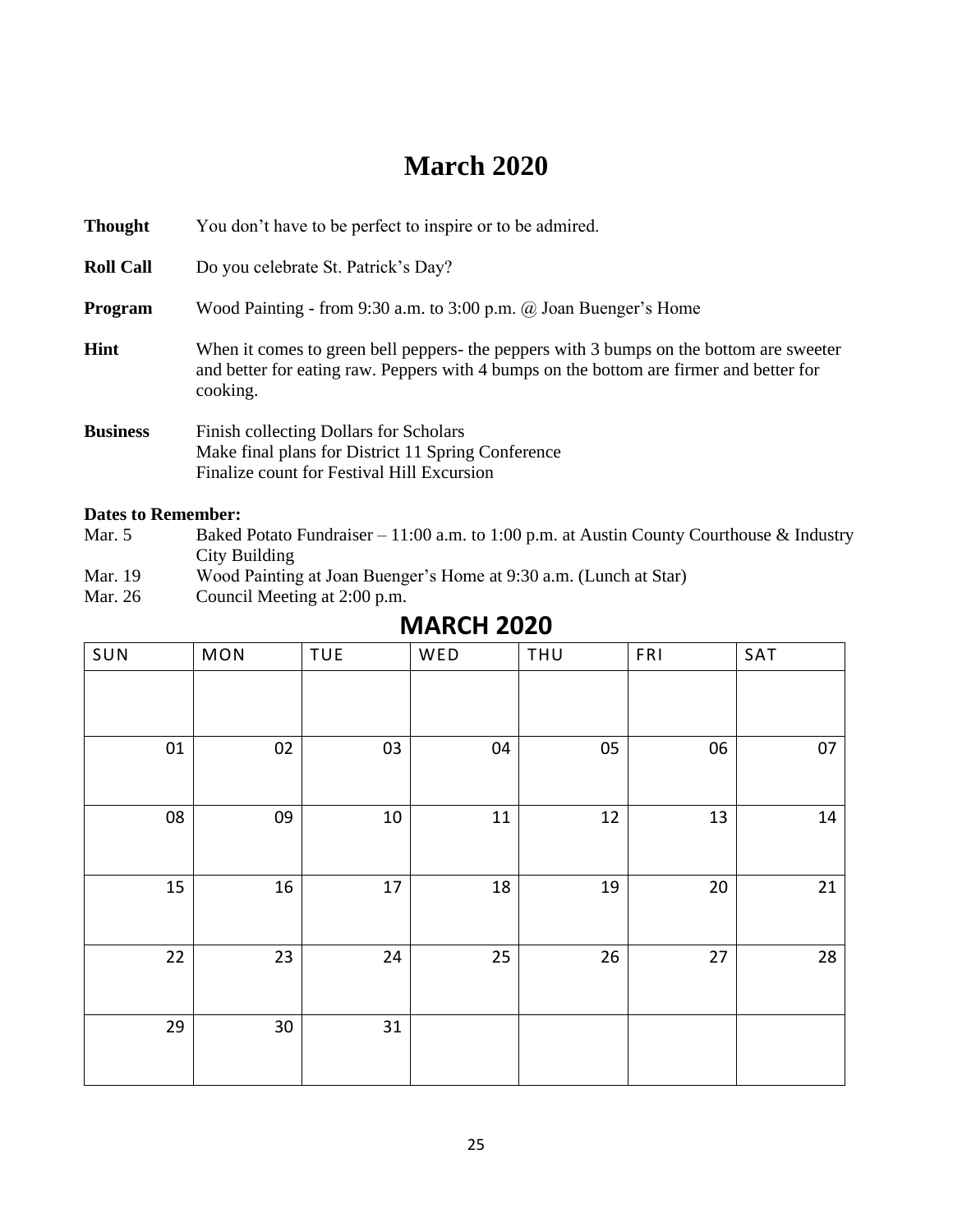### **April 2020**

| Thought:          | Music is the divine way to tell beautiful, poetic things to the heart.                                                            |
|-------------------|-----------------------------------------------------------------------------------------------------------------------------------|
| <b>Roll Call:</b> | What is your favorite type of music?                                                                                              |
| <b>Program:</b>   | Festival Hill Tour - All day - April $2nd$                                                                                        |
| Hint:             | Spring cleaning? Use a piece of tape to pick up that last line of dust that won't go into the<br>dustpan.                         |
| <b>Business:</b>  | Clubs pick nominee for delegate to State Conference<br>Clubs nominate Club Officers<br>Make a list of members for Newman's Castle |

- **Dates to Remember:**<br>Apr. 2 **Festival** Apr. 2 Festival Hill<br>Apr. 16 District 11 S
- District 11 Spring Conference

| SUN | <b>MON</b> | <b>TUE</b> | WED | <b>THU</b> | FRI    | SAT    |
|-----|------------|------------|-----|------------|--------|--------|
|     |            |            |     |            |        |        |
|     |            |            | 01  | $02\,$     | 03     | 04     |
| 05  | 06         | 07         | 08  | 09         | $10\,$ | $11\,$ |
| 12  | 13         | 14         | 15  | 16         | 17     | 18     |
| 19  | $20\,$     | 21         | 22  | 23         | 24     | 25     |
| 26  | $27\,$     | 28         | 29  | $30\,$     |        |        |

### **APRIL 2020**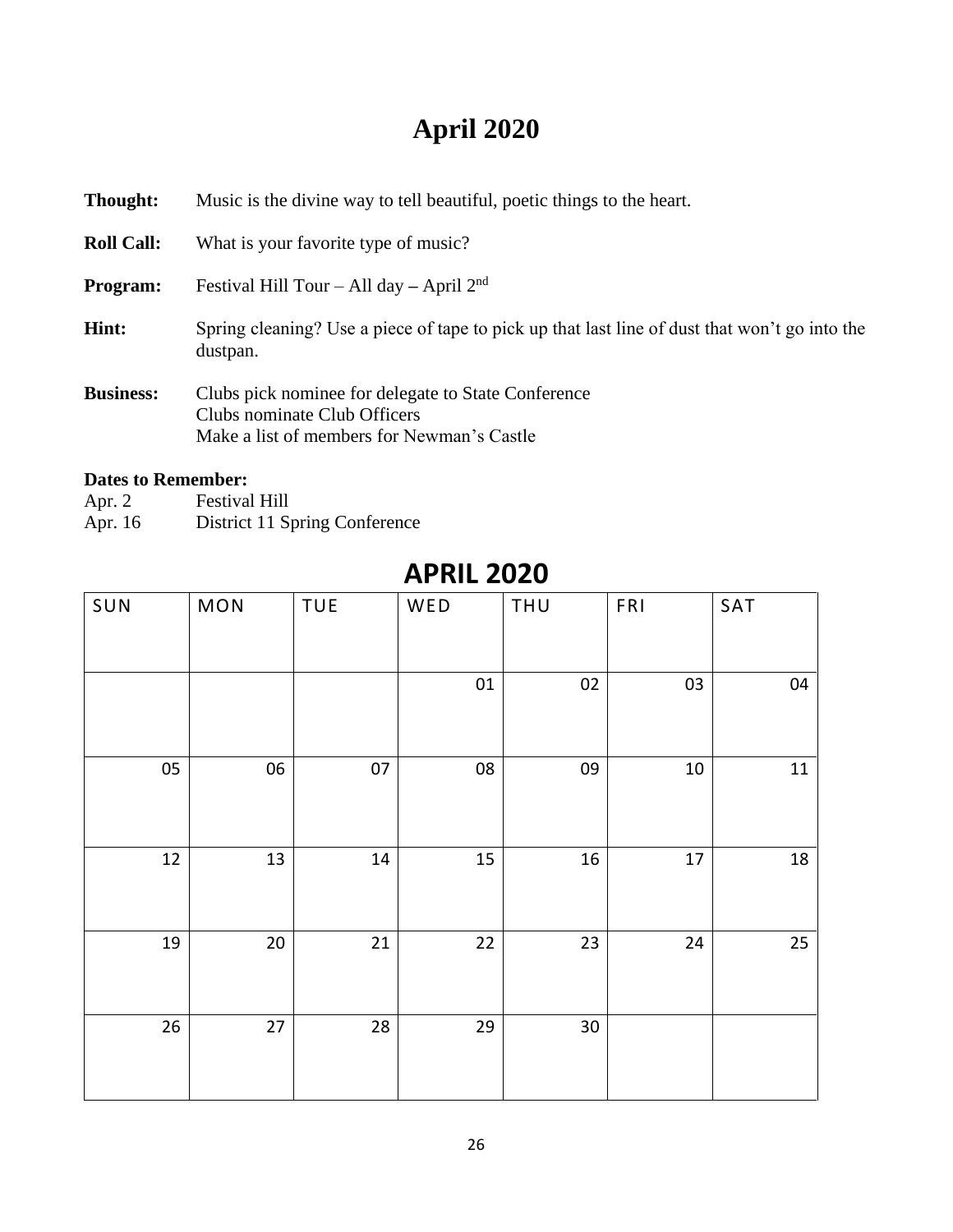### **May 2020**

| Thought:          | Never rule with your head but always with your heart.                                                                                                                                                                                                                                          |
|-------------------|------------------------------------------------------------------------------------------------------------------------------------------------------------------------------------------------------------------------------------------------------------------------------------------------|
| <b>Roll Call:</b> | If you could visit a castle of a former King or Queen, which one would you choose?                                                                                                                                                                                                             |
| Program:          | Newman's Castle Tour & Lunch at Kenny Store - May $20th$                                                                                                                                                                                                                                       |
| Hint:             | Microwaving cold citrus fruits for 15–20 seconds before juicing can double the juice you<br>get from them.                                                                                                                                                                                     |
| <b>Business:</b>  | Clubs elect officers $\&$ appoint committee members<br><b>Council President selects nominating Committee</b><br>Distribute Membership Forms (due at July Council Mtg)<br>Vice President presents programs for 2020-21 at Council Mtg<br>Elect delegates for State Convention (due July $1st$ ) |

#### **Dates to Remember:**

| May 20 | Tour of Newman's Castle & Eat at Kenney Store                                 |
|--------|-------------------------------------------------------------------------------|
| May 28 | Program Committee Mtg – 9:30 a.m. @ Extension Office – plan & design yearbook |
| May 28 | Council Mtg $@$ 2 p.m. $@$ Extension Office                                   |

| SUN    | <b>MON</b> | <b>TUE</b> | WED    | THU | FRI        | SAT    |
|--------|------------|------------|--------|-----|------------|--------|
|        |            |            |        |     | 01         | 02     |
| 03     | 04         | $05\,$     | 06     | 07  | ${\bf 08}$ | 09     |
| $10\,$ | 11         | 12         | 13     | 14  | 15         | $16\,$ |
| 17     | 18         | 19         | $20\,$ | 21  | 22         | 23     |
| 24     | 25         | 26         | 27     | 28  | 29         | $30\,$ |
| 31     |            |            |        |     |            |        |

### **May 2020**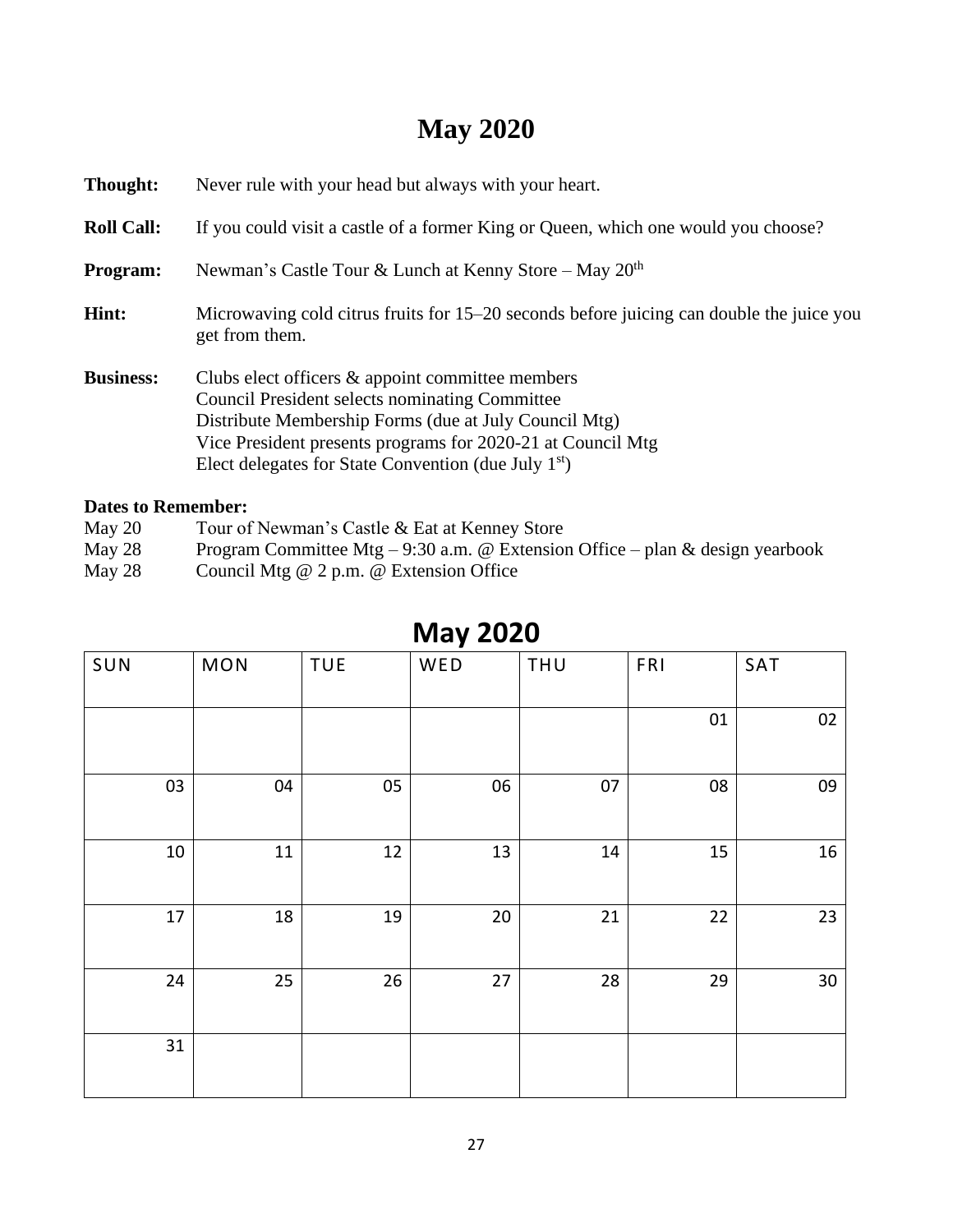### **June 2020**

| Thought:          | Stop, relax and count your blessings and surprise yourself.                                                                                                                |
|-------------------|----------------------------------------------------------------------------------------------------------------------------------------------------------------------------|
| <b>Roll Call:</b> | What's your favorite cookie?                                                                                                                                               |
| Program:          | Cookie Decorating with Pam O'Brian                                                                                                                                         |
| Hint:             | Get perfectly even cupcakes or cookies every time by using an ice cream scoop sprayed<br>with cooking spray to measure out the portions. You'll find it's much easier too! |
| <b>Business:</b>  | Club members complete membership forms for 2020-2021<br>Club members complete 2019-20 record form for p. 40 and turn into Club President by<br>June $12th$                 |

## **Dates to Remember:**<br>June 1 Messen

- Messenger Articles Due
- June 19 Cookie Decorating at 1:00 at Extension Office

| SUN | <b>MON</b> | <b>TUE</b> | WED    | THU    | FRI | SAT |
|-----|------------|------------|--------|--------|-----|-----|
|     | $01\,$     | 02         | 03     | 04     | 05  | 06  |
| 07  | 08         | 09         | $10\,$ | $11\,$ | 12  | 13  |
| 14  | 15         | 16         | $17\,$ | 18     | 19  | 20  |
| 21  | 22         | 23         | 24     | 25     | 26  | 27  |
| 28  | 29         | $30\,$     |        |        |     |     |
|     |            |            |        |        |     |     |
|     |            |            |        |        |     |     |

### **JUNE 2020**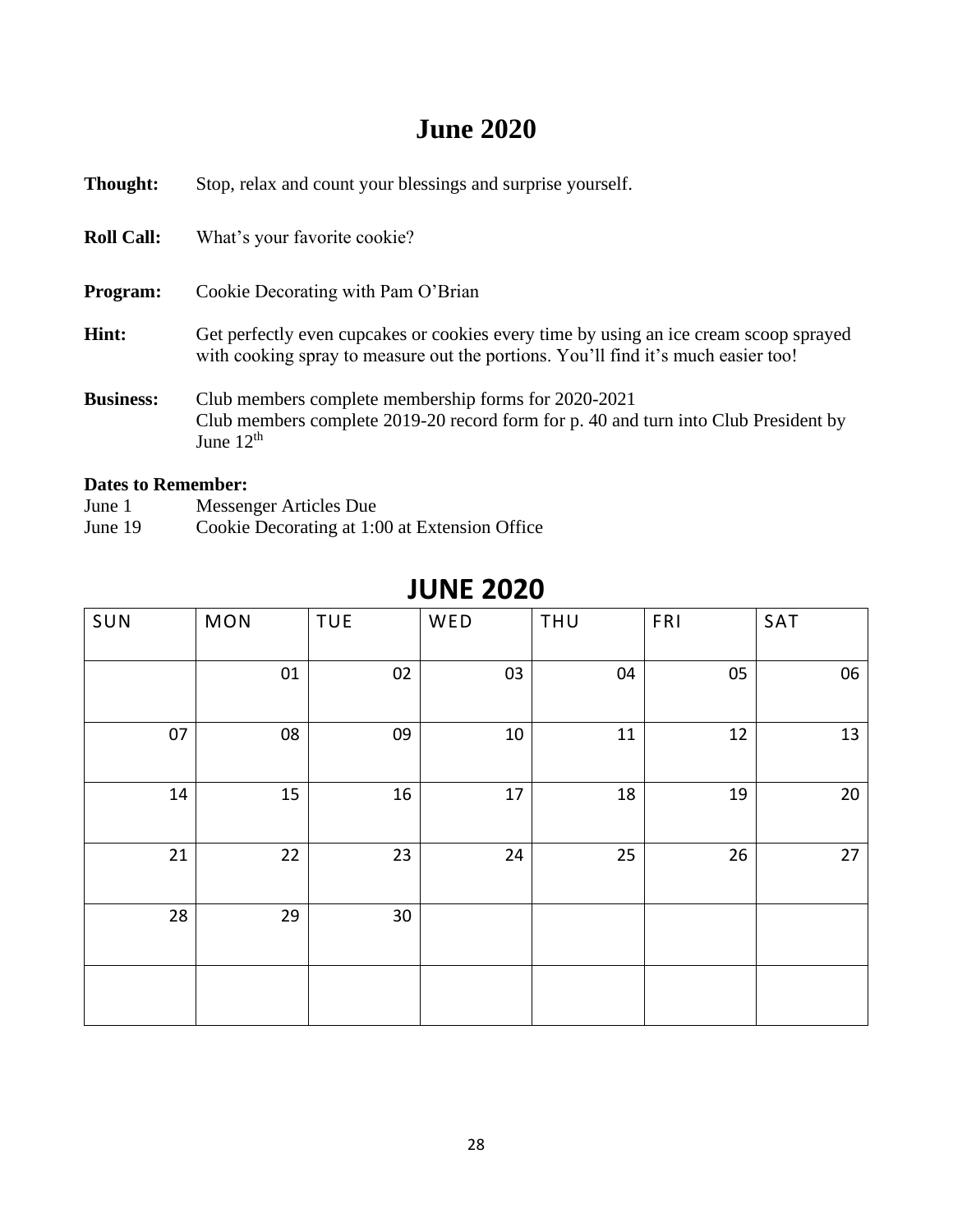### **July 2020**

| <b>Thought</b>   | One thing you can learn by watching the clock, it passes the time by keeping its hands<br>busy.                                                                                                                                                                      |
|------------------|----------------------------------------------------------------------------------------------------------------------------------------------------------------------------------------------------------------------------------------------------------------------|
| <b>Roll Call</b> | What do I plan to make for Christmas?                                                                                                                                                                                                                                |
| Program          | Cultural Arts – Mesh Poinsettia, English paper piecing, alcohol inking                                                                                                                                                                                               |
| <b>Hint</b>      | To avoid wasting leftover fresh herbs, chop them up, place in ice cube trays, then top<br>with olive oil. Cover with plastic wrap and freeze. When frozen, take them out and<br>transfer to a container. The perfect addition to roasts, soups, and mashed potatoes! |
| <b>Business</b>  | Council elect officers<br>Council President appoints Committee Chairmen<br>Council Approves Goals for 2020-21                                                                                                                                                        |

#### **Dates to Remember:**

| July 1    | Forms sent into District 11 for State Meeting           |
|-----------|---------------------------------------------------------|
| July $16$ | Cultural Arts Workshop at Extension Office at 1:00 p.m. |
| July 23   | Goals Committee Review at 9:30 a.m. @ Extension Office  |
| July 23   | Council Meeting at 2:00 p.m.                            |
|           |                                                         |

TBA Nursing Home Birthday Parties

| SUN | <b>MON</b> | <b>TUE</b> | WED | <b>THU</b> | FRI | SAT |
|-----|------------|------------|-----|------------|-----|-----|
|     |            |            | 01  | 02         | 03  | 04  |
| 05  | 06         | 07         | 08  | 09         | 10  | 11  |
| 12  | 13         | 14         | 15  | 16         | 17  | 18  |
| 19  | 20         | 21         | 22  | 23         | 24  | 25  |
| 26  | 27         | 28         | 29  | 30         | 31  |     |

### **JULY 2020**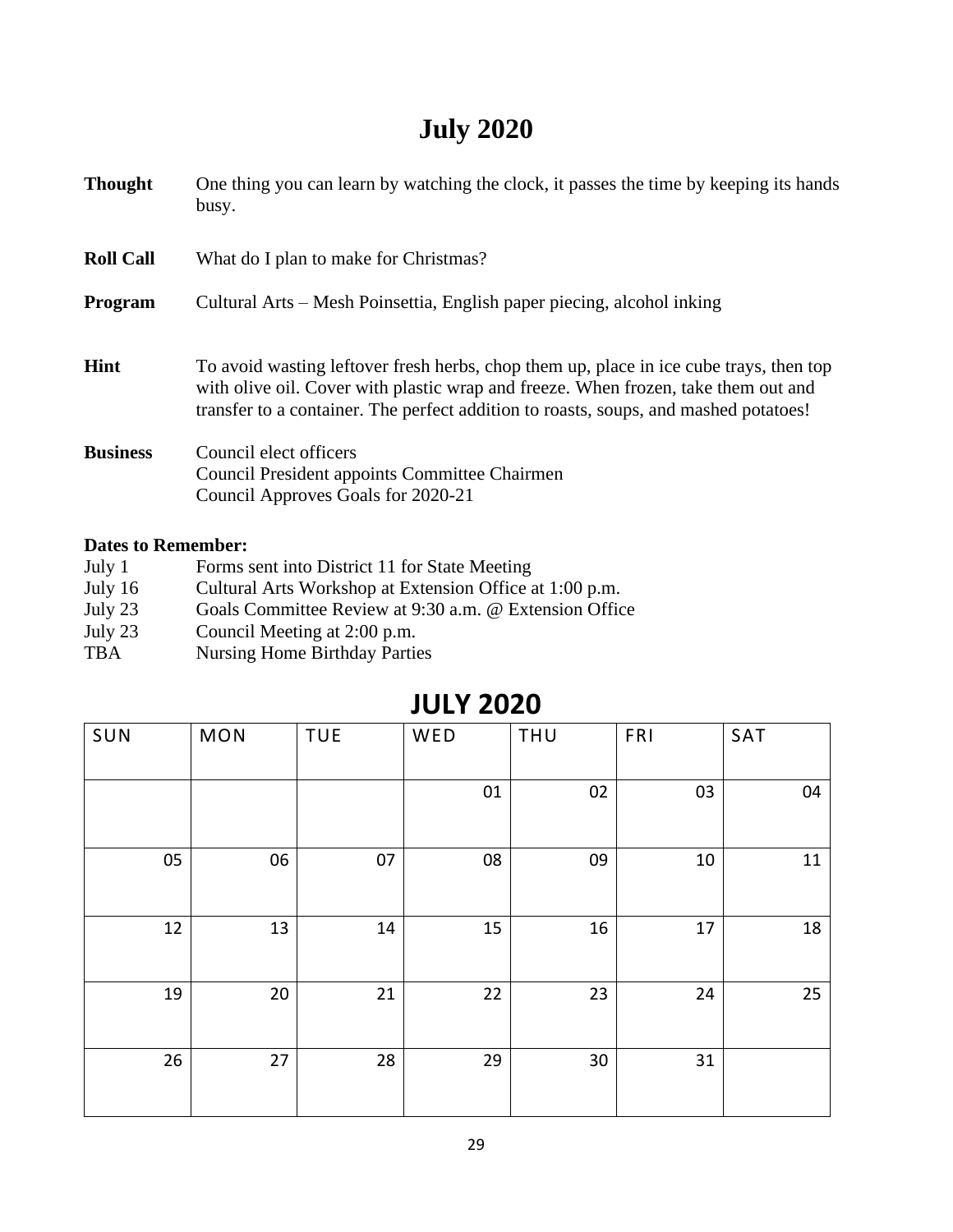### **August 2020**

**Thought:** Cultivate the art of Saying "Thank You".

**Roll Call:** Something you are thankful for.

**Program:** Club Picnics & Installation

**Hint:** If you seal an envelope and then realize you forgot to include something inside, just place your sealed envelope in the freezer for an hour or two. Voila! It unseals easily.

**Business:**

#### **Dates to Remember:**

TBA Picnics each club decides<br>TBA Installation Dinner **Installation Dinner** 

| SUN             | $\textsf{MON}{}$ | <b>TUE</b> | WED | THU    | FRI    | SAT        |
|-----------------|------------------|------------|-----|--------|--------|------------|
|                 |                  |            |     |        |        | ${\bf 01}$ |
|                 |                  |            |     |        |        |            |
| 02              | 03               | 04         | 05  | 06     | $07\,$ | ${\bf 08}$ |
|                 |                  |            |     |        |        |            |
| 09              | $10\,$           | 11         | 12  | 13     | $14\,$ | $15\,$     |
|                 |                  |            |     |        |        |            |
| 16              | 17               | 18         | 19  | $20\,$ | 21     | $22\,$     |
|                 |                  |            |     |        |        |            |
| $\overline{23}$ | 24               | 25         | 26  | 27     | 28     | 29         |
|                 |                  |            |     |        |        |            |
| 30              | 31               |            |     |        |        |            |
|                 |                  |            |     |        |        |            |

### **AUGUST 2020**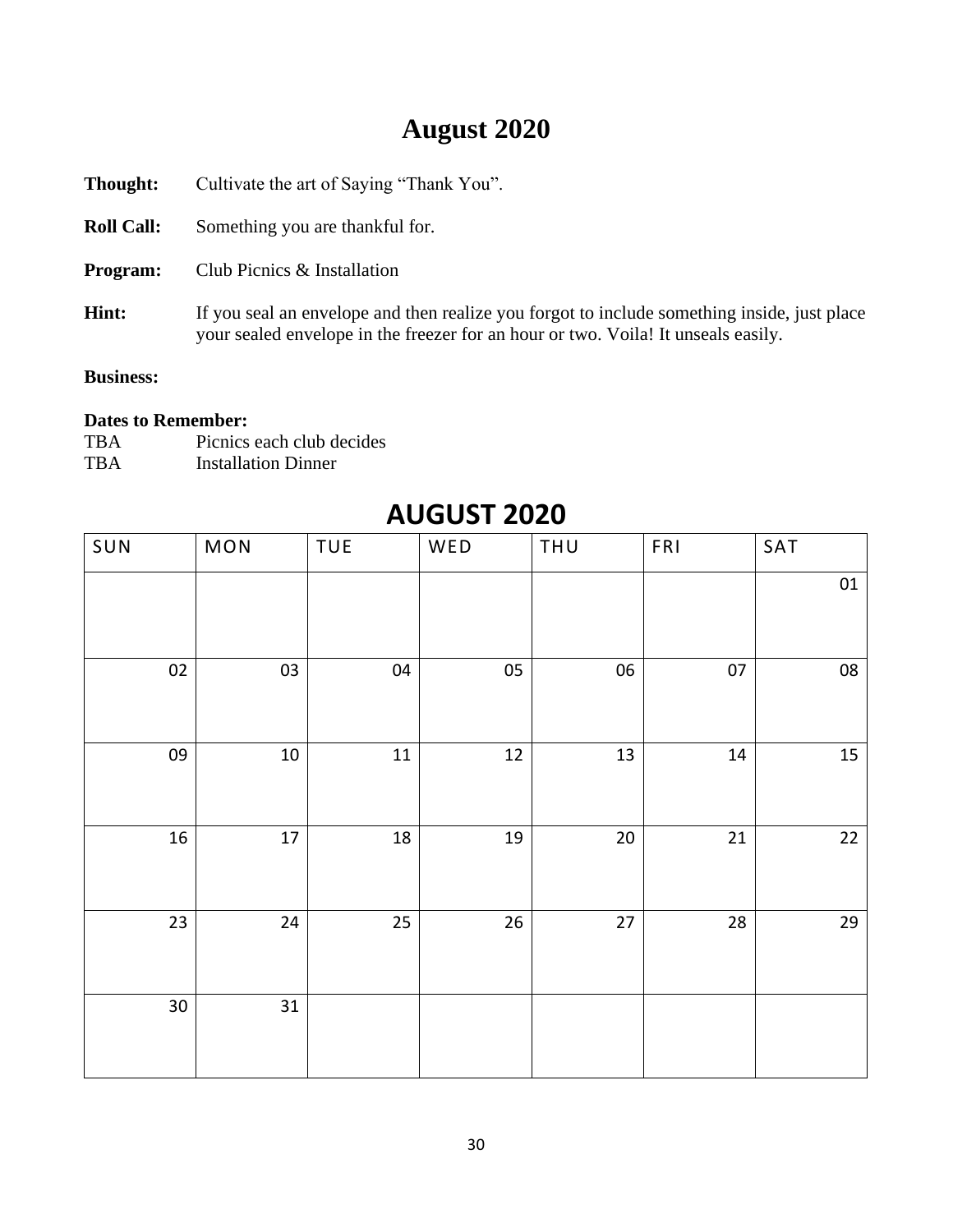### **September 2020**

| Thought:                  | If joys are shared, they increase. If sorrows are shared, they become less.                                                                                                               |
|---------------------------|-------------------------------------------------------------------------------------------------------------------------------------------------------------------------------------------|
| <b>Roll Call:</b>         | What is your happiness moment?                                                                                                                                                            |
| Program:                  | State Program – TBD                                                                                                                                                                       |
| Hint:                     | Freeze leftovers or ingredients such as ground beef in large Ziplock bags as flat as<br>possible. Not only will it save space in the freezer, but they will thaw more quickly as<br>well. |
| <b>Business:</b>          | Final Assignments for Fair                                                                                                                                                                |
| <b>Dates to Remember:</b> |                                                                                                                                                                                           |
|                           | $R_{out}$ 15 16 $R_{total}$ $C_{out}$ $C_{out}$ $T_{in}$ $L_{total}$ $L_{in}$ $L_{out}$ $R_{out}$ 14 $R_{out}$ 17th)                                                                      |

Sept. 15-16 State Conference (Lubbock – travel days Sept. 14 &  $17<sup>th</sup>$ )<br>Sept. 24 State Program @ 1 p.m.

- 
- Sept. 24 State Program @ 1 p.m.<br>Sept. 24 Council Meeting @ 2 p. Council Meeting  $@$  2 p.m.

| SUN  | <b>MON</b> | <b>TUE</b> | WED | THU    | FRI    | SAT    |
|------|------------|------------|-----|--------|--------|--------|
|      |            |            |     |        |        |        |
|      |            | $01\,$     | 02  | 03     | 04     | 05     |
|      |            |            |     |        |        |        |
| 06   | 07         | ${\bf 08}$ | 09  | $10\,$ | $11\,$ | $12\,$ |
| 13   | 14         | 15         | 16  | 17     | 18     | 19     |
| 20   | 21         | 22         | 23  | 24     | 25     | 26     |
| $27$ | 28         | 29         | 30  |        |        |        |

### **SEPTEMBER 2020**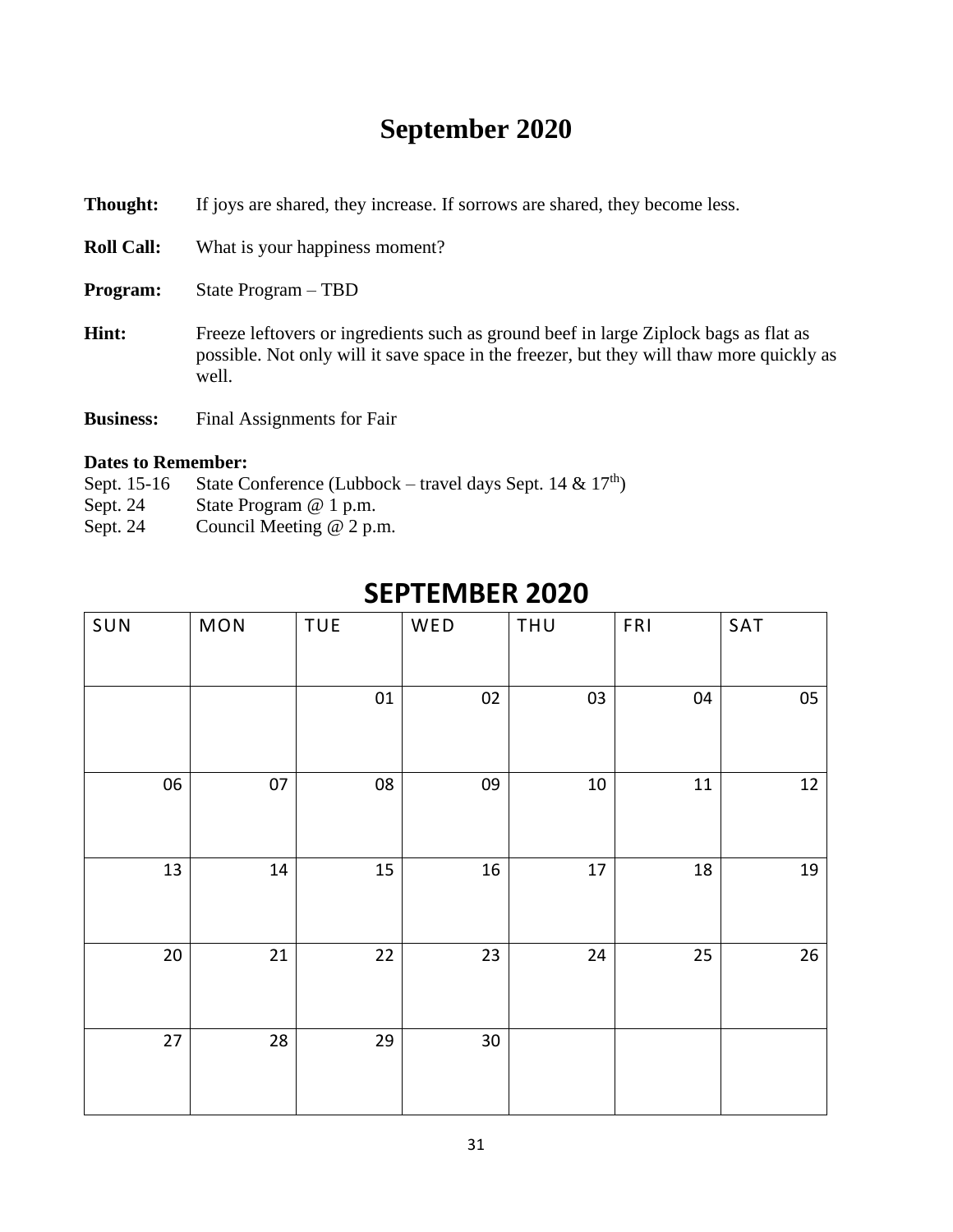# 

|                | <b>JANUARY</b>  |    |              |                |              |                | MAY            |               |                |              |             |                |              |            | SEPTEMBER       |              |                |              |                |             |
|----------------|-----------------|----|--------------|----------------|--------------|----------------|----------------|---------------|----------------|--------------|-------------|----------------|--------------|------------|-----------------|--------------|----------------|--------------|----------------|-------------|
| S              | M               | T  | W            | T              | F            | S              | S              | M             | T              | W            | T           | F              | S            | S          | M               | T            | W              | T            | F              | S           |
|                |                 |    | $\mathbf{1}$ | 2              | 3            | 4              |                |               |                |              |             | 1              | 2            |            |                 | 1            | $\overline{2}$ | 3            | 4              | 5           |
| 5              | 6               | 7  | 8            | 9              | 10           | 11             | 3              | 4             | 5              | 6            | 7           | 8              | 9            | 6          | 7               | 8            | 9              | 10           | 11             | 12          |
| 12             | 13              | 14 | 15           | 16             | 17           | 18             | 10             | 11            | 12             | 13           | 14          | 15             | 16           | 13         | 14              | 15           | 16             | 17           | 18             | 19          |
| 19             | 20              | 21 | 22           | 23             | 24           | 25             | 17             | 18            | 19             | 20           | 21          | 22             | 23           | 20         | 21              | 22           | 23             | 24           | 25             | 26          |
| 26             | 27              | 28 | 29           | 30             | 31           |                | 24             | 25            | 26             | 27           | 28          | 29             | 30           | 27         | 28              | 29           | 30             |              |                |             |
|                |                 |    |              |                |              |                | 31             |               |                |              |             |                |              |            |                 |              |                |              |                |             |
|                | <b>FEBRUARY</b> |    |              |                |              |                |                | <b>JUNE</b>   |                |              |             |                |              |            | <b>OCTOBER</b>  |              |                |              |                |             |
| S              | M               | T  | W            | T              | F            | S              | S              | M             | $\mathbf T$    | W            | T           | F              | S            | S          | M               | T            | W              | T            | F              | S           |
|                |                 |    |              |                |              | 1              |                | 1             | $\overline{2}$ | 3            | 4           | 5              | 6            |            |                 |              |                | 1            | $\overline{2}$ | 3           |
| $\overline{2}$ | 3               | 4  | 5            | 6              | 7            | 8              | 7              | 8             | 9              | 10           | 11          | 12             | 13           | 4          | 5               | 6            | $\overline{7}$ | 8            | 9              | 10          |
| 9              | 10              | 11 | 12           | 13             | 14           | 15             | 14             | 15            | 16             | 17           | 18          | 19             | 20           | 11         | 12              | 13           | 14             | 15           | 16             | 17          |
| 16             | 17              | 18 | 19           | 20             | 21           | 22             | 21             | 22            | 23             | 24           | 25          | 26             | 27           | 18         | 19              | 20           | 21             | 22           | 23             | 24          |
| 23             | 24              | 25 | 26           | 27             | 28           | 29             | 28             | 29            | 30             |              |             |                |              | 25         | 26              | 27           | 28             | 29           | 30             | 31          |
|                |                 |    |              |                |              |                |                |               |                |              |             |                |              |            |                 |              |                |              |                |             |
|                |                 |    |              |                |              |                |                |               |                |              |             |                |              |            |                 |              |                |              |                |             |
| <b>MARCH</b>   |                 |    |              |                |              |                | JULY           |               |                |              |             |                |              |            | <b>NOVEMBER</b> |              |                |              |                |             |
| S              | M               | T  | W            | T              | F            | S              | S              | M             | $\mathbf T$    | W            | T           | F              | S            | S          | M               | T            | W              | T            | F              | S           |
| 1              | $\overline{2}$  | 3  | 4            | 5              | 6            | 7              |                |               |                | $\mathbf{1}$ | 2           | 3              | 4            | 1          | 2               | 3            | 4              | 5            | 6              | 7           |
| 8              | 9               | 10 | 11           | 12             | 13           | 14             | 5              | 6             | $\overline{7}$ | 8            | 9           | 10             | 11           | 8          | 9               | 10           | 11             | 12           | 13             | 14          |
| 15             | 16              | 17 | 18           | 19             | 20           | 21             | 12             | 13            | 14             | 15           | 16          | 17             | 18           | 15         | 16              | 17           | 18             | 19           | 20             | 21          |
| 22             | 23              | 24 | 25           | 26             | 27           | 28             | 19             | 20            | 21             | 22           | 23          | 24             | 25           | 22         | 23              | 24           | 25             | 26           | 27             | 28          |
| 29             | 30              | 31 |              |                |              |                | 26             | 27            | 28             | 29           | 30          | 31             |              | 29         | 30              |              |                |              |                |             |
|                |                 |    |              |                |              |                |                |               |                |              |             |                |              |            |                 |              |                |              |                |             |
| APRIL          |                 |    |              |                |              |                |                | <b>AUGUST</b> |                |              |             |                |              |            | DECEMBER        |              |                |              |                |             |
| S              | $\mathbf M$     |    |              |                |              | T W T F S      |                | S M           |                | T W T F S    |             |                |              |            | S M             |              |                | T W T        | $\rm F$        | S.          |
|                |                 |    | $\mathbf{1}$ | $\overline{2}$ | $\mathbf{3}$ | $\overline{4}$ |                |               |                |              |             |                | $\mathbf{1}$ |            |                 | $\mathbf{1}$ | $\overline{2}$ | $\mathbf{3}$ | $\sqrt{4}$     | $\mathsf S$ |
| 5 <sub>1</sub> | $6\phantom{.}6$ |    | $7\quad 8$   | 9 <sub>o</sub> | 10           | $11\,$         |                | $2 \quad 3$   | $\overline{4}$ |              | $5\qquad 6$ | $\overline{7}$ | $\bf 8$      | $\sqrt{6}$ | $\overline{7}$  | $\bf 8$      | 9              | 10           | 11             | $12\,$      |
| 12             | 13              |    | 14 15        | 16             | 17           | 18             | 9 <sub>o</sub> | $10\,$        | 11             | 12           | 13          | 14             | 15           | 13         | 14              | 15           | 16             | 17           | 18             | 19          |
| 19             | 20              | 21 | 22           |                | 23 24        | 25             | 16             | 17            | 18             | 19           | 20          | 21             | 22           | 20         | 21              | 22           | 23             |              | 24 25          | 26          |
|                | 26 27 28 29 30  |    |              |                |              |                | 23             | 24            |                | 25 26 27     |             | 28             | 29           | 27         |                 | 28 29 30     |                | 31           |                |             |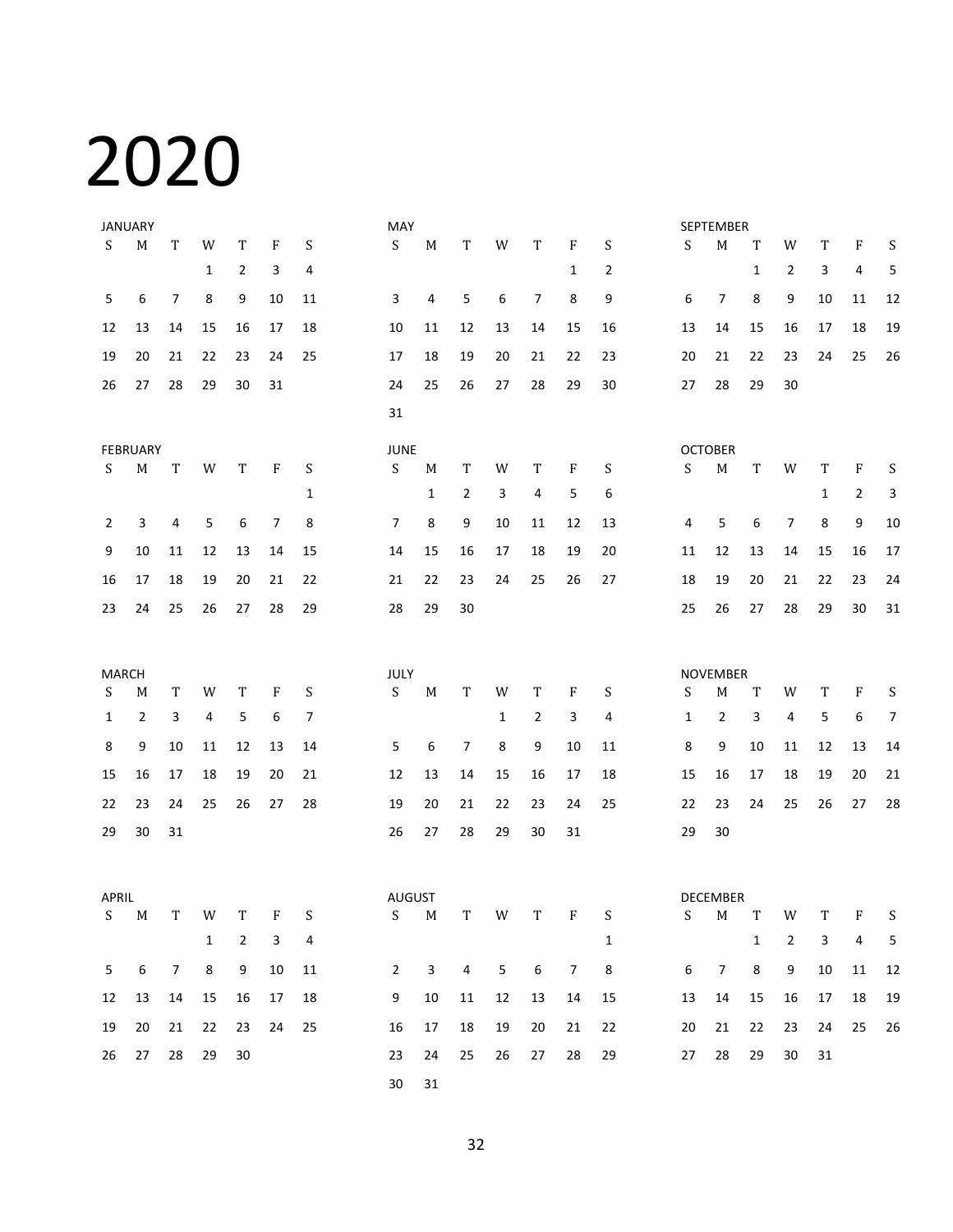# 

|                | <b>JANUARY</b>  |                  |                |                |                |              | MAY            |                |                         |                |             |       |                 |                | <b>SEPTEMBER</b> |                |             |                |                |                |
|----------------|-----------------|------------------|----------------|----------------|----------------|--------------|----------------|----------------|-------------------------|----------------|-------------|-------|-----------------|----------------|------------------|----------------|-------------|----------------|----------------|----------------|
| S              | M               | T                | W              | T              | F              | S            | S              | M              | T                       | W              | $\mathbf T$ | F     | S               | S              | M                | T              | W           | T              | F              | S              |
|                |                 |                  |                |                | 1              | 2            |                |                |                         |                |             |       | 1               |                |                  |                | 1           | 2              | 3              | 4              |
| 3              | 4               | 5                | 6              | 7              | 8              | 9            | 2              | 3              | 4                       | 5              | 6           | 7     | 8               | 5              | 6                | 7              | 8           | 9              | 10             | 11             |
| 10             | 11              | 12               | 13             | 14             | 15             | 16           | 9              | 10             | 11                      | 12             | 13          | 14    | 15              | 12             | 13               | 14             | 15          | 16             | 17             | 18             |
| 17             | 18              | 19               | 20             | 21             | 22             | 23           | 16             | 17             | 18                      | 19             | 20          | 21    | 22              | 19             | 20               | 21             | 22          | 23             | 24             | 25             |
| 24             | 25              | 26               | 27             | 28             | 29             | 30           | 23             | 24             | 25                      | 26             | 27          | 28    | 29              | 26             | 27               | 28             | 29          | 30             |                |                |
| 31             |                 |                  |                |                |                |              | 30             | 31             |                         |                |             |       |                 |                |                  |                |             |                |                |                |
|                | <b>FEBRUARY</b> |                  |                |                |                |              | <b>JUNE</b>    |                |                         |                |             |       |                 |                | <b>OCTOBER</b>   |                |             |                |                |                |
| S              | M               | T                | W              | T              | F              | S            | S              | M              | T                       | W              | T           | F     | S               | S              | M                | T              | W           | T              | F              | S              |
|                | 1               | 2                | 3              | 4              | 5              | 6            |                |                | $\mathbf{1}$            | $\overline{2}$ | 3           | 4     | 5               |                |                  |                |             |                | 1              | $\overline{2}$ |
| 7              | 8               | 9                | 10             | 11             | 12             | 13           | 6              | 7              | 8                       | 9              | 10          | 11    | 12              | 3              | 4                | 5              | 6           | 7              | 8              | 9              |
| 14             | 15              | 16               | 17             | 18             | 19             | 20           | 13             | 14             | 15                      | 16             | 17          | 18    | 19              | 10             | 11               | 12             | 13          | 14             | 15             | 16             |
| 21             | 22              | 23               | 24             | 25             | 26             | 27           | 20             | 21             | 22                      | 23             | 24          | 25    | 26              | 17             | 18               | 19             | 20          | 21             | 22             | 23             |
| 28             |                 |                  |                |                |                |              | 27             | 28             | 29                      | 30             |             |       |                 | 24             | 25               | 26             | 27          | 28             | 29             | 30             |
|                |                 |                  |                |                |                |              |                |                |                         |                |             |       |                 | 31             |                  |                |             |                |                |                |
|                |                 |                  |                |                |                |              |                |                |                         |                |             |       |                 |                |                  |                |             |                |                |                |
| <b>MARCH</b>   |                 |                  |                |                |                |              | JULY           |                |                         |                |             |       |                 |                | <b>NOVEMBER</b>  |                |             |                |                |                |
| S              | M               | T                | W              | T              | F              | S            | S              | M              | T                       | W              | T           | F     | S               | S              | M                | T              | W           | T              | F              | S              |
|                | 1               | 2                | 3              | 4              | 5              | 6            |                |                |                         |                | 1           | 2     | 3               |                | 1                | 2              | 3           | 4              | 5              | 6              |
| 7              | 8               | 9                | 10             | 11             | 12             | 13           | 4              | 5              | 6                       | 7              | 8           | 9     | 10              | 7              | 8                | 9              | 10          | 11             | 12             | 13             |
| 14             | 15              | 16               | 17             | 18             | 19             | 20           | 11             | 12             | 13                      | 14             | 15          | 16    | 17              | 14             | 15               | 16             | 17          | 18             | 19             | 20             |
| 21             | 22              | 23               | 24             | 25             | 26             | 27           | 18             | 19             | 20                      | 21             | 22          | 23    | 24              | 21             | 22               | 23             | 24          | 25             | 26             | 27             |
| 28             | 29              | 30               | 31             |                |                |              | 25             | 26             | 27                      | 28             | 29          | 30    | 31              | 28             | 29               | 30             |             |                |                |                |
|                |                 |                  |                |                |                |              |                |                |                         |                |             |       |                 |                |                  |                |             |                |                |                |
| APRIL          |                 |                  |                |                |                |              |                | <b>AUGUST</b>  |                         |                |             |       |                 |                | <b>DECEMBER</b>  |                |             |                |                |                |
| S              | M               |                  | T W            | T –            | $\mathbf{F}$   | S            | S <sub>s</sub> |                | M T W                   |                | T F         |       | S               | S.             | M                | $\mathbf{T}$   | W           | T              | F              | S.             |
|                |                 |                  |                | $\mathbf{1}$   | $\overline{2}$ | $\mathbf{3}$ |                |                |                         |                |             |       |                 |                |                  |                | $\mathbf 1$ | $\overline{2}$ | $\overline{3}$ | $\overline{4}$ |
| $\overline{4}$ | 5 <sub>1</sub>  | $\boldsymbol{6}$ | $\overline{7}$ | 8              | 9              | $10\,$       | 1              | $\overline{2}$ | $\overline{\mathbf{3}}$ |                | $4\quad 5$  | $6\,$ | $7\overline{ }$ | 5 <sub>5</sub> | $6\overline{6}$  | $\overline{7}$ | $\,8\,$     | 9              | $10\,$         | $11\,$         |
| 11             | 12              | 13               | 14             | 15             | 16             | 17           | 8              | 9              | $10\,$                  | 11             | 12          | 13    | 14              | 12             | 13               | 14             | 15          | 16             | 17             | 18             |
| 18             | 19              | 20               | 21             | 22             | 23             | 24           | 15             | 16             | 17                      | 18             | 19          | 20    | 21              | 19             | 20               | 21             | 22          |                | 23 24          | 25             |
| 25             | 26              |                  |                | 27  28  29  30 |                |              | 22             | 23             | 24                      |                | 25 26       | 27    | 28              | 26             | 27 28 29         |                |             |                | 30 31          |                |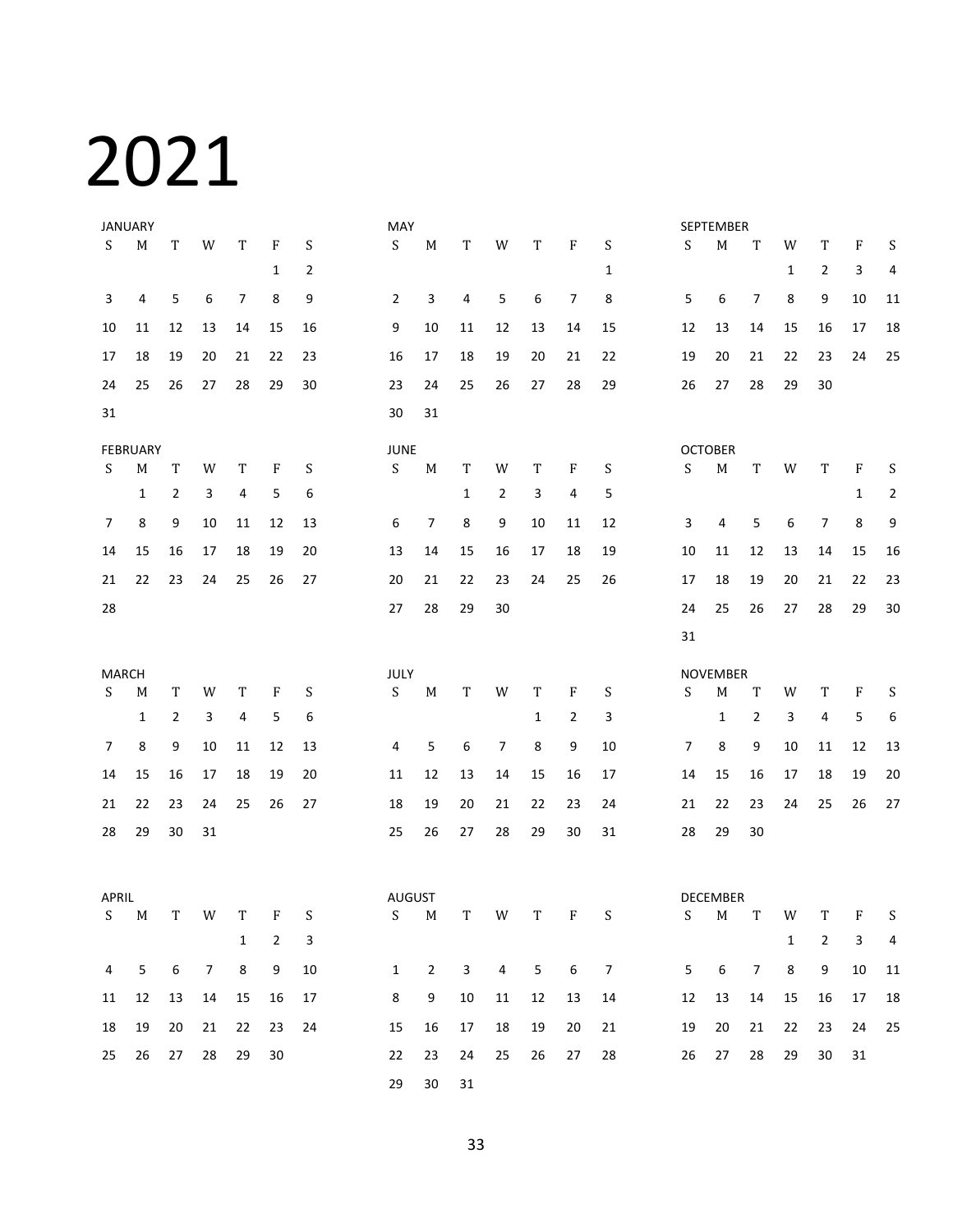### **Bleiblerville Club**

**Meetings: 2nd Thursday of Each Month Bleiblerville Volunteer Fire Department 7:00 P.M.**

#### *2019-2020 Officers*

|                                    | President Joan Buenger           |
|------------------------------------|----------------------------------|
|                                    | Vice President Doris Glenewinkel |
| Secretary Geraldine Siptak         |                                  |
|                                    |                                  |
| Association Delegate Carolyn Balke |                                  |
|                                    |                                  |

#### *Club Committee Chairman*

| Program Doris Glenewinkel         |  |
|-----------------------------------|--|
| County Fair Geraldine Siptak      |  |
|                                   |  |
| Finance Doris Glenewinkel         |  |
| Cultural Arts Joan Buenger        |  |
| Community ServiceDanita Schovajsa |  |
|                                   |  |
| Care and Concern Judy Schulz      |  |

### **Bleiblerville Members**

| <b>Last Name</b> | <b>First Name</b> | Phone        | Birthday |
|------------------|-------------------|--------------|----------|
| <b>Balke</b>     | Annette           | 979-836-5984 | 7/16     |
| <b>Balke</b>     | Carolyn           | 979-830-0796 | 1/11     |
| <b>Balke</b>     | Marian            | 979-249-6382 | 3/23     |
| <b>Buenger</b>   | Joan              | 979-357-2406 | 3/23     |
| Dierking         | Marilyn           | 979-836-7454 | 6/12     |
| Glenewinkel      | Doris             | 979-836-8222 | 10/1     |
| Schovajsa        | Danita            | 979-836-9186 | 11/30    |
| Schulz           | Judy              | 979-277-4012 | 6/17     |
| Siptak           | Geraldine         | 979-357-4449 | 8/27     |
| Sorich           | Jo Ann            | 979-865-0806 | 6/25     |
| Winkelmann       | Audrau            | 979-357-2018 | 7/21     |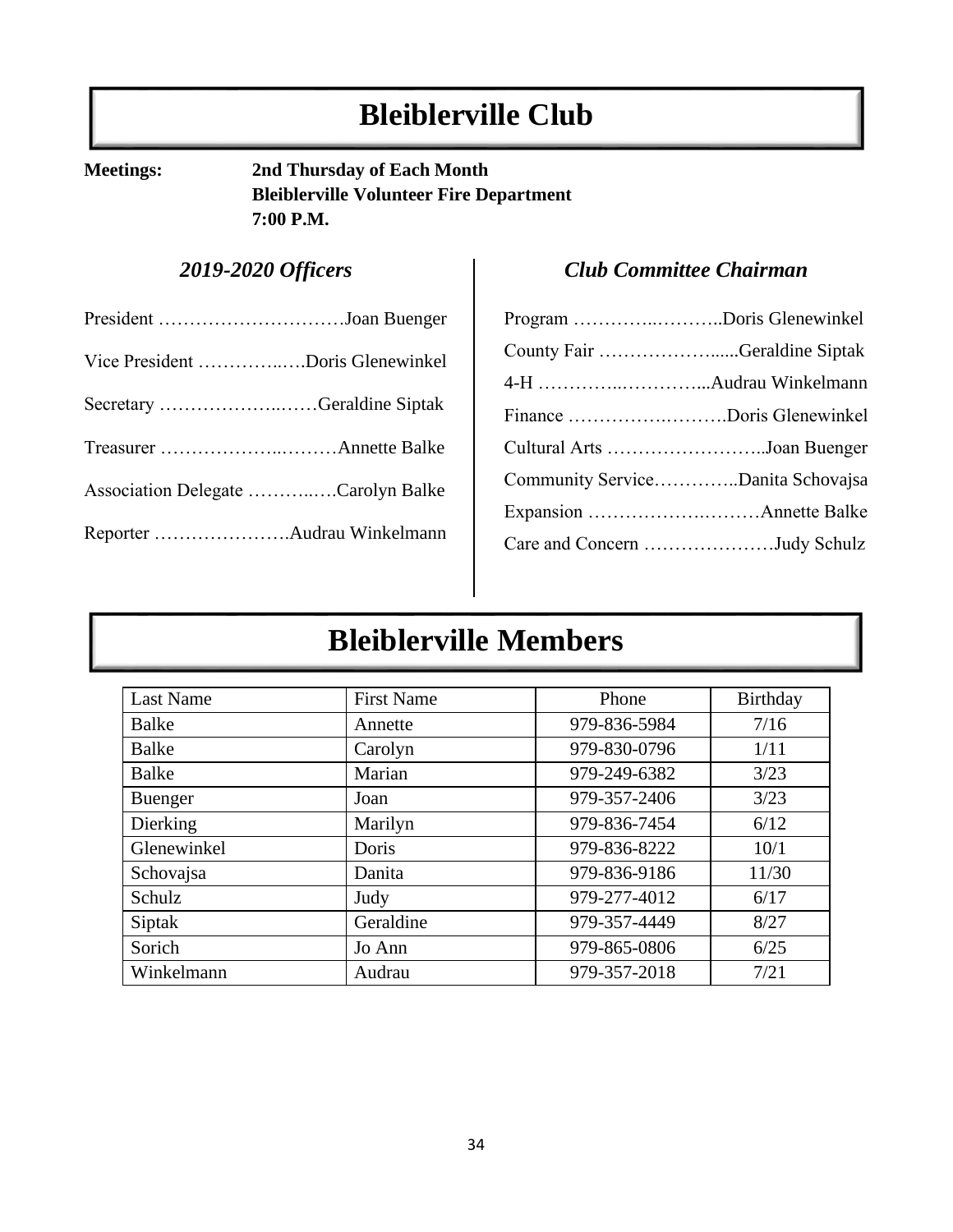### **North Austin County Club**

**Meetings: 1st Tuesday of each Month In Members' Homes TBA – Either 4:00 p.m. or 7:00 p.m.**

### *2019-2020 Officers*

| President Jessie Kokemor             |  |
|--------------------------------------|--|
|                                      |  |
|                                      |  |
|                                      |  |
| Association Delegate Malinda Schramm |  |
|                                      |  |

#### *Club Committee Chairman*

| Community ServiceJessie Kokemor |  |
|---------------------------------|--|
|                                 |  |
|                                 |  |
|                                 |  |

### **North Austin County Members**

| <b>Last Name</b> | <b>First Name</b> | Phone        | <b>Birthday</b> |
|------------------|-------------------|--------------|-----------------|
| Henske           | Ellen             | 979-203-3854 | 3/11            |
| Howard           | Sheila            | 979-203-4751 | 4/22            |
| Kokemor          | Jessie            | 979-836-9722 | 12/12           |
| Kokemor          | Vernice           | 979-865-2093 | 9/24            |
| Quinteros        | Knellen           | 979-337-4527 | 11/29           |
| Schramm          | Malinda           | 979-836-9798 | 4/5             |
| <b>Smentek</b>   | Mary              | 713-876-7102 | 12/29           |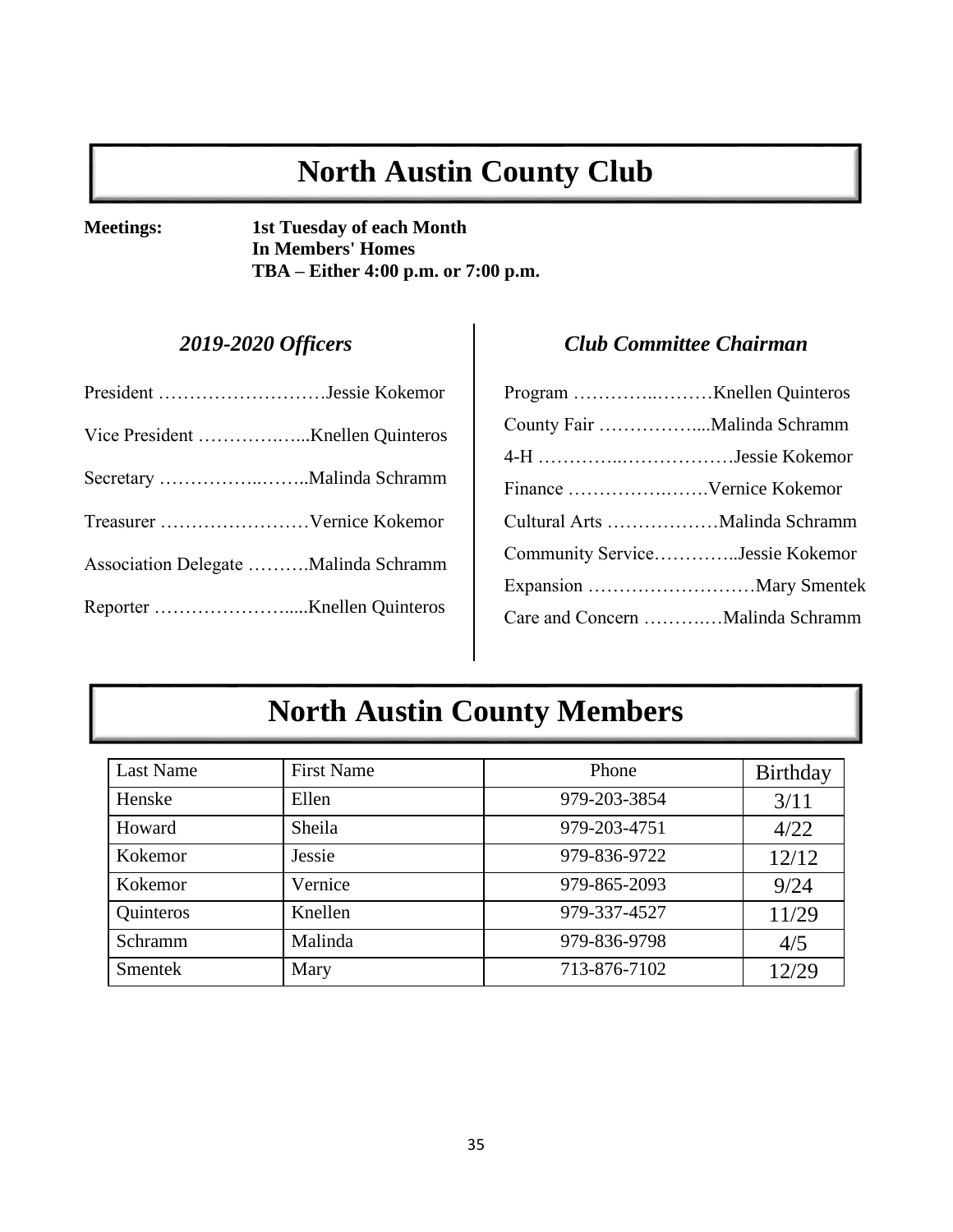### **Sealy Moonlighters Club**

#### **Meetings: The Last Monday of each Month Hill Community Center 6:30 p.m.**

#### *2019-2020 Officers*

| President Gladys Frank            |  |
|-----------------------------------|--|
|                                   |  |
|                                   |  |
|                                   |  |
| Association Delegate Barbara Vohs |  |
|                                   |  |

#### *Club Committee Chairman*

| Community ServiceGladys Frank |
|-------------------------------|
|                               |
| Care and Concern Gladys Frank |
|                               |

### **Sealy Moonlighters Members**

| Last Name   | <b>First Name</b> | Phone        | <b>Birthday</b> |
|-------------|-------------------|--------------|-----------------|
| Frank       | Gladys            | 979-885-2477 | 1/7             |
| George      | Marie             | 979-627-7148 | 1/22            |
| Landrum     | Karen             | 979-885-2107 | 8/3             |
| McAlexander | Patty             | 979-885-2015 | 10/13           |
| McCarthy    | Lora              | 979-885-2042 | 10/24           |
| Vohs        | <b>Barbara</b>    | 713-516-2704 | 5/10            |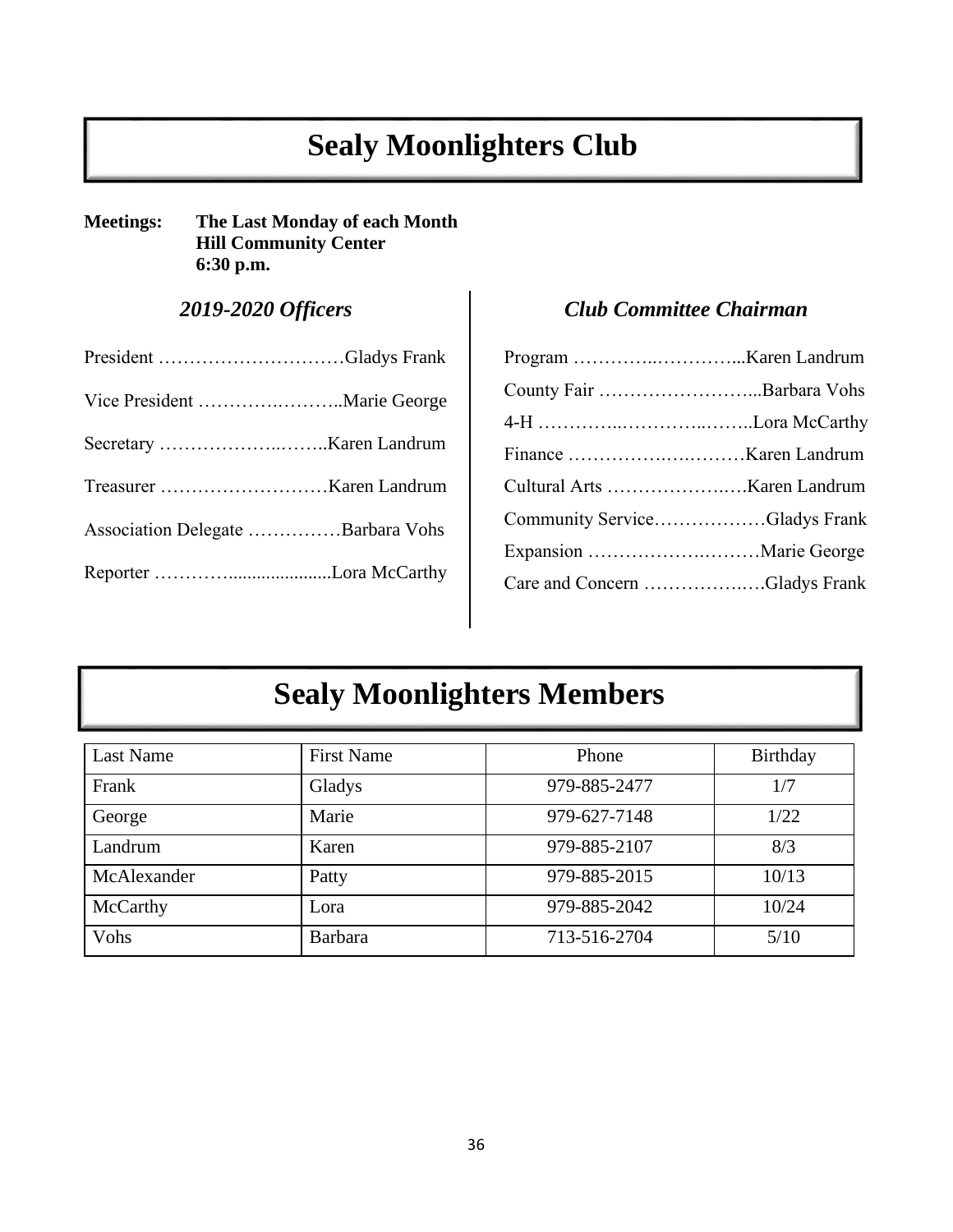### **Wallis Club**

#### **Meetings: 1st Monday of each Month United Methodist Church 6:30 p.m.**

*2019-2020 Officers*

| Vice President Tracy Semmler      |  |
|-----------------------------------|--|
| Secretary Eugenia Kulhanek        |  |
|                                   |  |
| Association Delegate Evelyn Kieke |  |
|                                   |  |

#### *Club Committee Chairman*

| Program Gloria Havemann          |  |
|----------------------------------|--|
| County Fair Gloria Havemann      |  |
|                                  |  |
|                                  |  |
| Cultural Arts Gloria Havemann    |  |
| Community ServiceGloria Havemann |  |
| Expansion Eugenia Kulhanek       |  |
|                                  |  |
|                                  |  |

### **Wallis Members**

| Last Name    | <b>First Name</b> | Phone        | Birthday |
|--------------|-------------------|--------------|----------|
| <b>Brown</b> | <b>Barbara</b>    | 979-478-6334 | 8/24     |
| <b>Byas</b>  | Pat               | 713-449-3663 | 8/12     |
| Havemann     | Gloria            | 979-478-6406 | 7/20     |
| Kieke        | Evelyn            | 979-478-6584 | 11/12    |
| Kulhanek     | Eugenia           | 979-478-6213 | 9/20     |
| <b>Minks</b> | Rosalee           | 979-478-6569 | 3/28     |
| Semmler      | Tracy             | 979-398-1437 | 11/5     |
| Wilke        | Evelyn            | 979-478-6556 | 6/25     |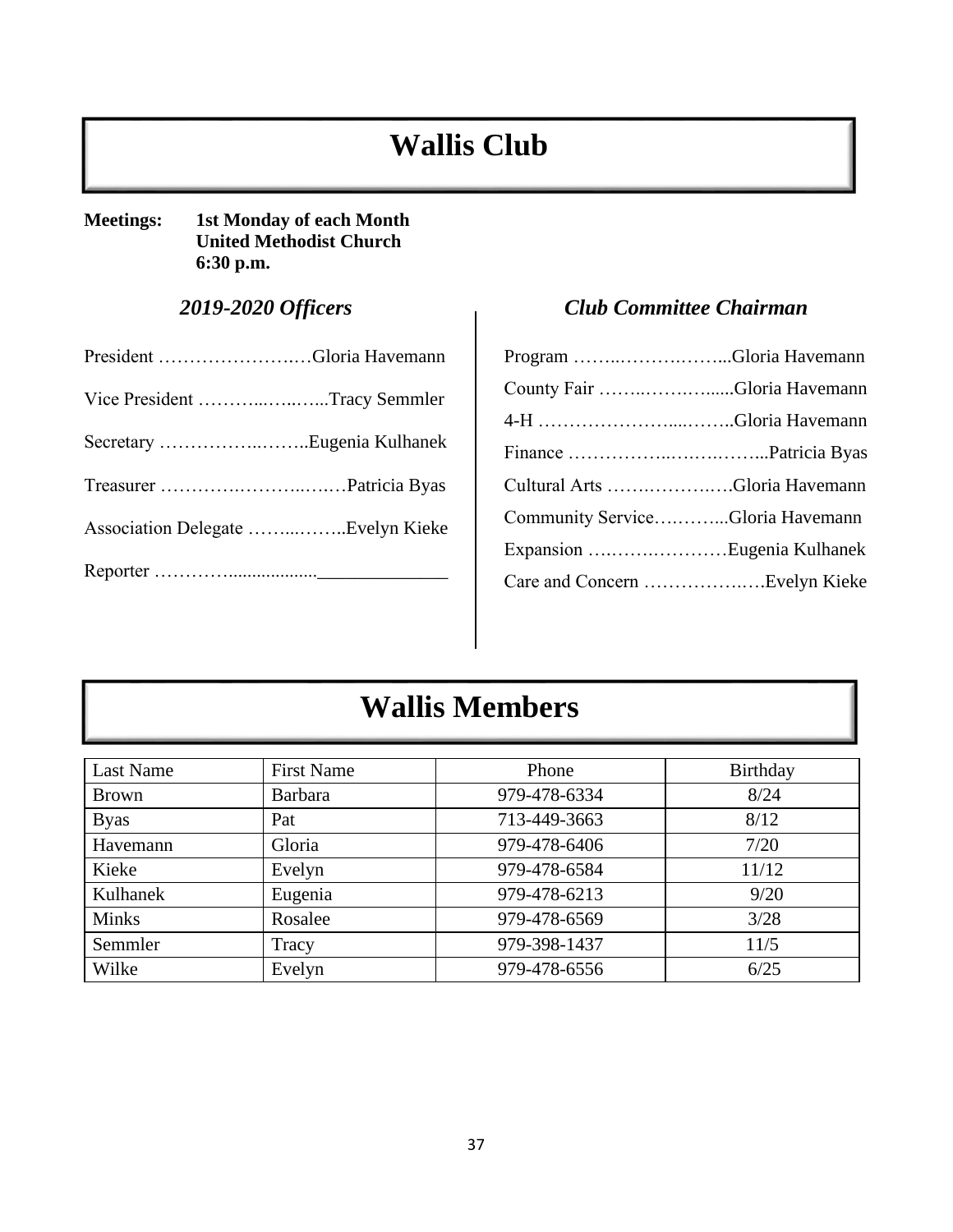### **West End Club**

#### **Meetings: Second Monday of each Month Industry City Building 7:00 p.m.**

#### *2019-2020 Officers*

| President JoAnn Reichle        |  |
|--------------------------------|--|
| Vice President Betty Lehmann   |  |
|                                |  |
|                                |  |
| Association Delegate Gaye Farr |  |
|                                |  |

#### *Club Committee Chairman*

| County Fair Debra Kollman      |  |
|--------------------------------|--|
|                                |  |
|                                |  |
| Cultural Arts Debra Kollman    |  |
| Community ServiceLois Schubert |  |
| Expansion JoAnn Reichle        |  |
| Care and Concern Delores Kuehn |  |

### **West End Members**

| <b>Last Name</b> | <b>First Name</b> | Phone        | Birthday |
|------------------|-------------------|--------------|----------|
| Allee            | Pat               | 979-865-5671 | 9/1      |
| Coufal           | Verna             | 979-966-3365 | 10/28    |
| Farr             | Gaye              | 979-357-2321 | 6/28     |
| Kollman          | Debra             | 979-992-3588 | 4/10     |
| Kuehn            | Delores           | 979-357-2295 | 6/6      |
| Lehmann          | <b>Betty</b>      | 979-836-8291 | 12/15    |
| <b>Marx</b>      | Kay               | 979-992-3572 | 1/5      |
| Meyers           | Mable             | 281-224-5511 | 8/4      |
| Moldt            | Erika             | 979-987-1208 | 3/20     |
| Neumann          | Gloria            | 979-357-2346 | 12/27    |
| O'Brian          | Pamela            | 979-820-5027 | 5/19     |
| Reichle          | JoAnn             | 979-551-1511 | 1/21     |
| Rudloff          | Waldine           | 979-357-2195 | 11/7     |
| Schramm          | Cheryl            | 979-357-4714 | 4/3      |
| Schubert         | Lois              | 979-357-2173 | 8/23     |
| Schulz           | Bonnie            | 979-992-3324 | 5/5      |
| Slator           | Cindy             | 979-357-2498 | 10/1     |
| Thiel            | <b>Betty Ann</b>  | 979-357-4626 | 12/7     |
| Woods            | Sharon            | 713-504-5423 | 8/2      |
| Zimmerman        | Barney            | 979-278-3364 | 4/20     |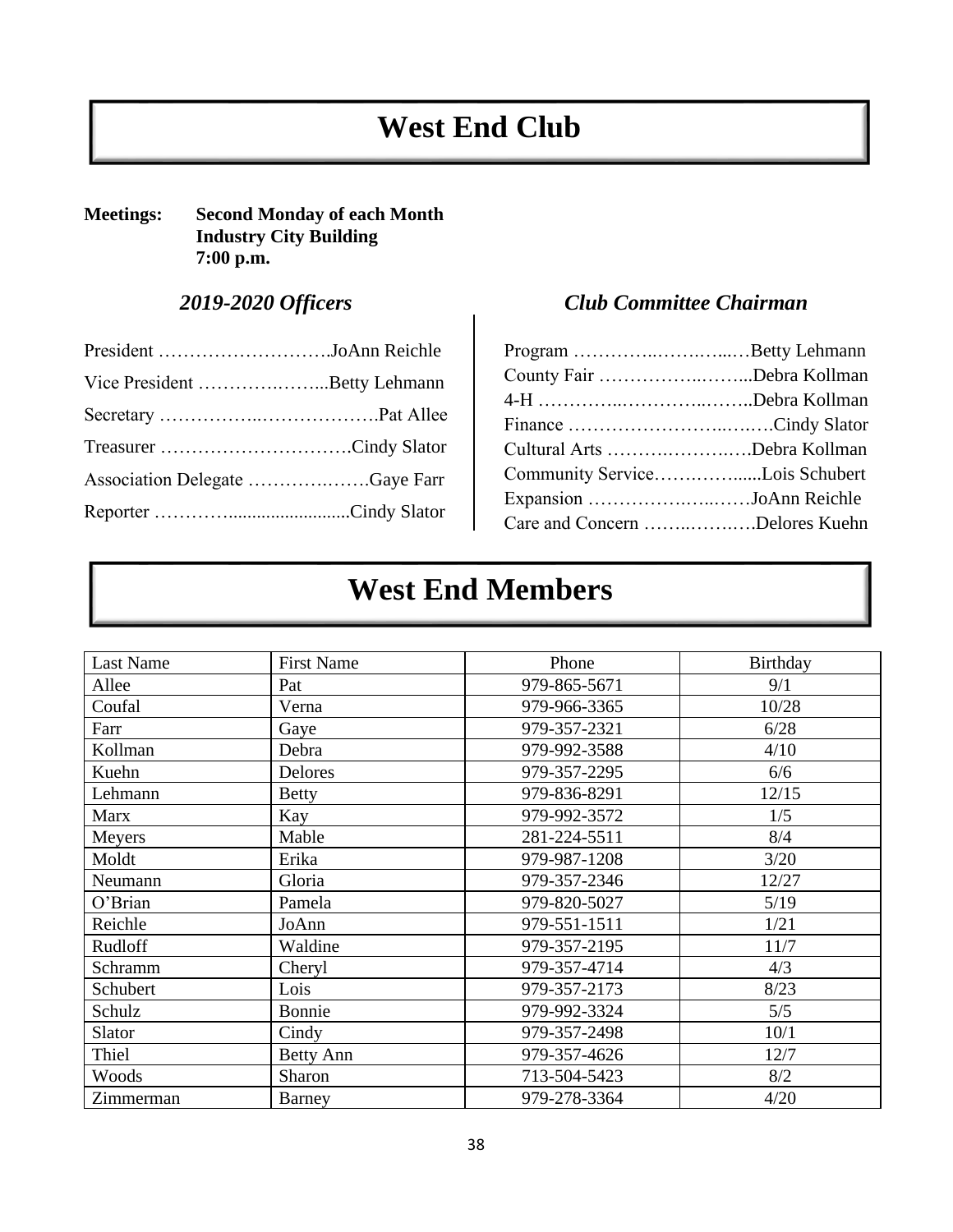### **Members - At - Large**

| Last Name        | <b>First Name</b> | Phone | <b>Birthday</b> |
|------------------|-------------------|-------|-----------------|
| <b>Grawunder</b> | <b>Birdie</b>     |       | 9/25            |
| Reddick          | Ida Mae           |       | 5/15            |
| Sklar            | Maxine            |       | 2/1             |
| Kutra            | Ursula            |       | 10/12           |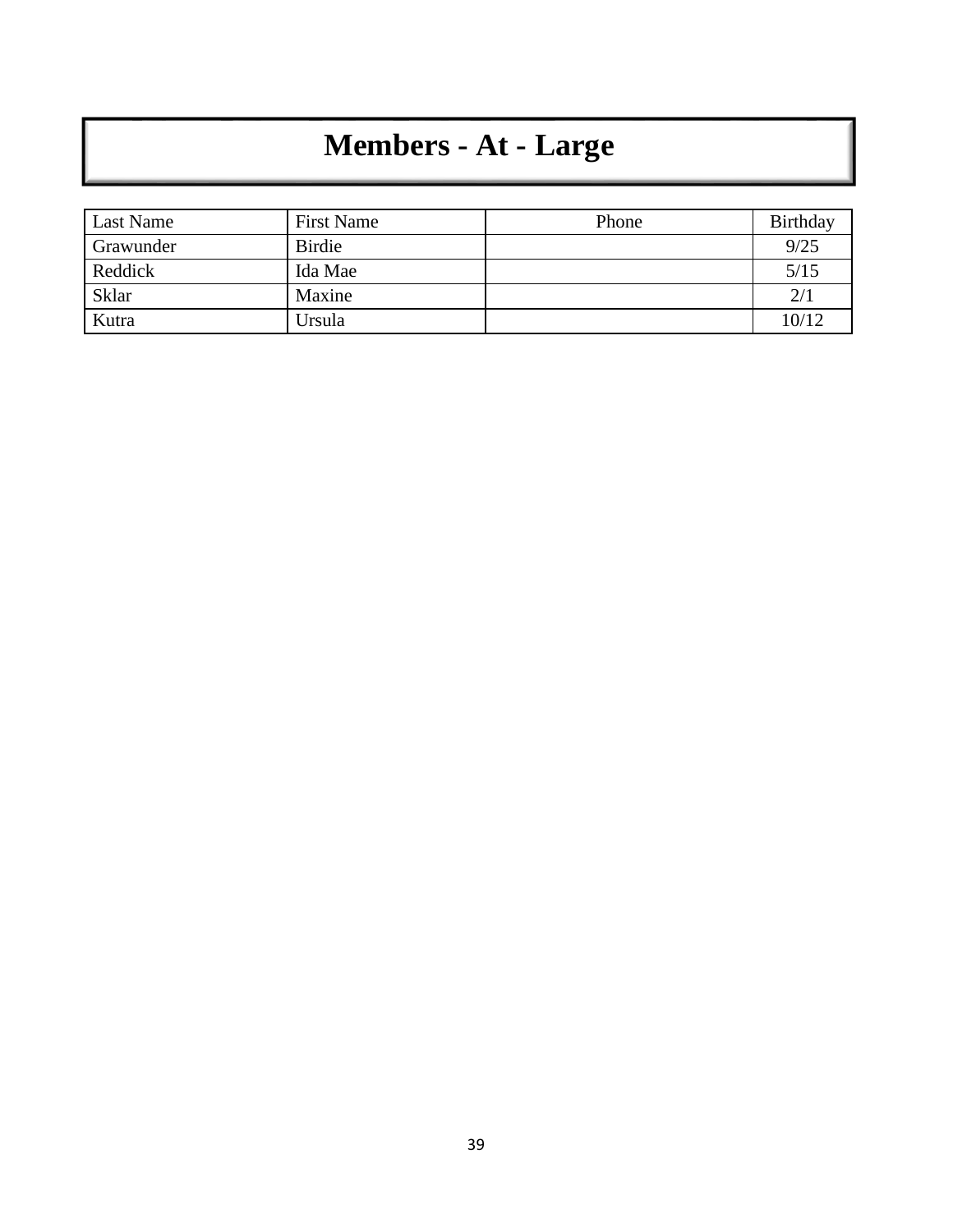| <b>2019 - 2020 RECORD FORM</b>              |      |     |      |     |            |     |     |     |     |     |     |      |
|---------------------------------------------|------|-----|------|-----|------------|-----|-----|-----|-----|-----|-----|------|
|                                             | July | Aug | Sept | Oct | <b>Nov</b> | Dec | Jan | Feb | Mar | Apr | May | June |
| Pecan Bake Sale                             |      |     |      |     |            |     |     |     |     |     |     |      |
| <b>Baked Potato Luncheon</b>                |      |     |      |     |            |     |     |     |     |     |     |      |
| <b>Officer Installation</b>                 |      |     |      |     |            |     |     |     |     |     |     |      |
| <b>Attend Council</b>                       |      |     |      |     |            |     |     |     |     |     |     |      |
| Commissioners' Luncheon                     |      |     |      |     |            |     |     |     |     |     |     |      |
| Work at Nursing Home Party                  |      |     |      |     |            |     |     |     |     |     |     |      |
| <b>Enter Items in Cultural Arts Contest</b> |      |     |      |     |            |     |     |     |     |     |     |      |
| Work with 4-H Club or Activity              |      |     |      |     |            |     |     |     |     |     |     |      |
| <b>Recruit New Members</b>                  |      |     |      |     |            |     |     |     |     |     |     |      |
| <b>Attend Spring Conference</b>             |      |     |      |     |            |     |     |     |     |     |     |      |
| <b>Attend State Meeting</b>                 |      |     |      |     |            |     |     |     |     |     |     |      |
| Wood Painting in March                      |      |     |      |     |            |     |     |     |     |     |     |      |
| Field Trip in April                         |      |     |      |     |            |     |     |     |     |     |     |      |
| <b>July Cultural Arts</b>                   |      |     |      |     |            |     |     |     |     |     |     |      |
| Enter Items in County Fair                  |      |     |      |     |            |     |     |     |     |     |     |      |
| Judge at County Fair                        |      |     |      |     |            |     |     |     |     |     |     |      |
| Donate for Fair Auction                     |      |     |      |     |            |     |     |     |     |     |     |      |
| <b>Attend Monthly Club Meeting</b>          |      |     |      |     |            |     |     |     |     |     |     |      |
| Distribute Cards in December                |      |     |      |     |            |     |     |     |     |     |     |      |
| <b>Attend County Wide Program</b>           |      |     |      |     |            |     |     |     |     |     |     |      |
| Work at County Fair                         |      |     |      |     |            |     |     |     |     |     |     |      |
| <b>County Fair Review Meeting</b>           |      |     |      |     |            |     |     |     |     |     |     |      |
| <b>Fall District Training</b>               |      |     |      |     |            |     |     |     |     |     |     |      |
| Contribute to Operation XMAS Child          |      |     |      |     |            |     |     |     |     |     |     |      |
| <b>Attend Program or Goals Meeting</b>      |      |     |      |     |            |     |     |     |     |     |     |      |

Note: Form was changed to reflect that Council President must submit report by July 15 to District Director.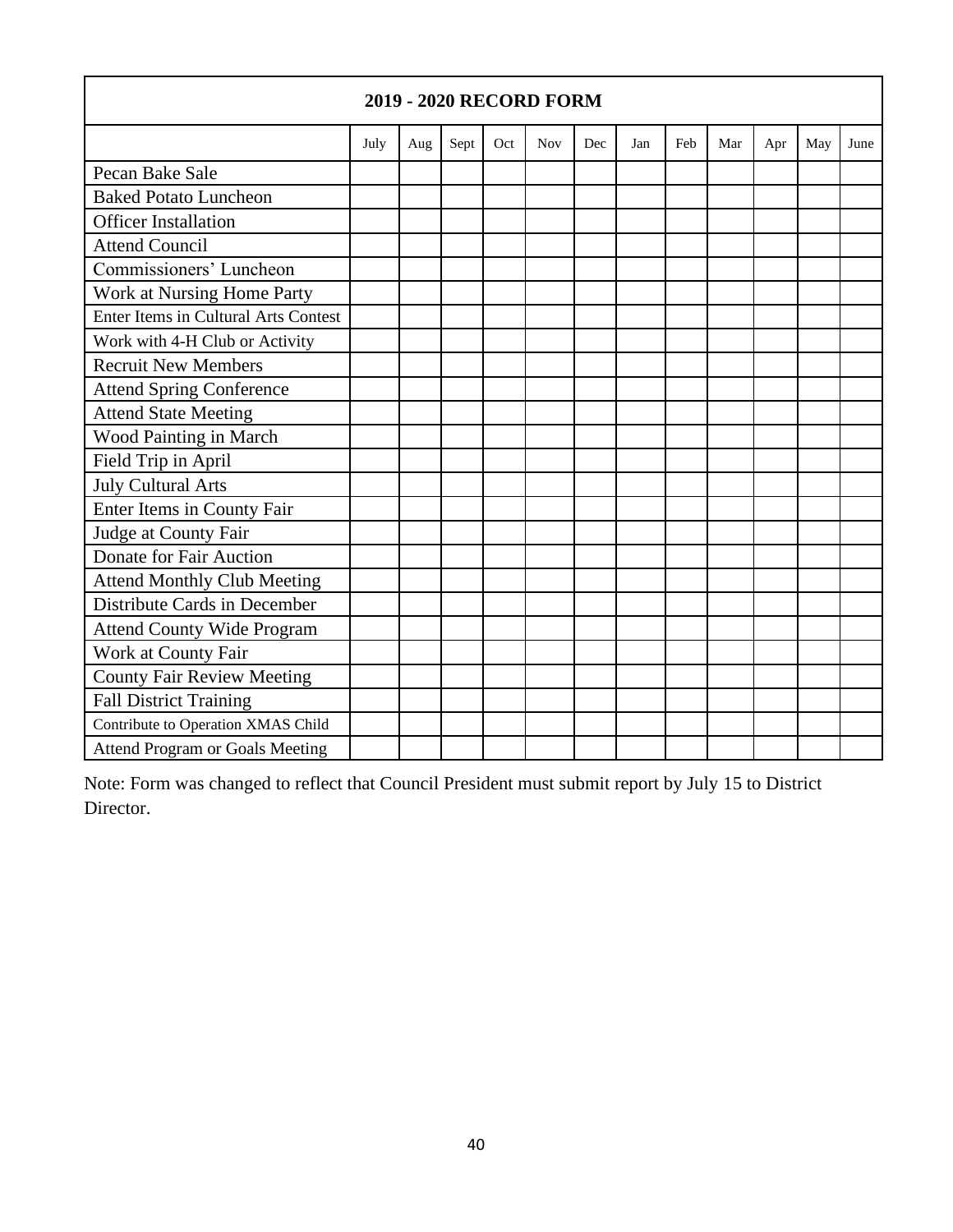| 2019-2020 TEEA Members of Austin County |                    |                         |                         |                    |              |                   |  |
|-----------------------------------------|--------------------|-------------------------|-------------------------|--------------------|--------------|-------------------|--|
| <b>Name</b>                             |                    | <b>Address</b>          | <b>City</b>             | Club               | <b>Phone</b> | <b>Cell Phone</b> |  |
| 1.                                      | Allee, Pat         | P. O. Box 469           | Bellville, TX 77418     | West End           | 979-865-5671 | 713-907-0639      |  |
| 2.                                      | Balke, Annette     | P.O. Box 1              | Bleiblerville, TX 78931 | Bleiblerville      | 979-836-5984 | 979-451-2241      |  |
| 3.                                      | Balke, Carolyn     | P.O. Box 25             | Bleiblerville, TX 78931 | Bleiblerville      | 979-830-0796 | 979-251-4745      |  |
| 4.                                      | Balke, Marian      | P. O. Box 10            | Bleiblerville, TX 78931 | Bleiblerville      | N/A          | 979-249-6382      |  |
| 5.                                      | Brown, Barbara     | <b>Box 39</b>           | Wallis, TX 77485        | Wallis             | 979-478-6334 | N/A               |  |
| 6.                                      | Buenger, Joan      | P.O. Box 133            | Industry, TX 78944      | Bleiblerville      | 979-357-2406 | 979-877-5018      |  |
| 7.                                      | Byas, Pat          | 5707 Guyler             | Wallis, TX 77485        | Wallis             | N/A          | 713-449-3663      |  |
| 8.                                      | Coufal, Verna      | 16416 Fordtran Blvd     | Fayetteville, TX 78944  | West End           | N/A          | 979-966-3365      |  |
| 9.                                      | Dierking, Marilyn  | 17230 Williams Creek Rd | Bleiblerville, TX 78931 | Bleiblerville      | 979-836-7454 | N/A               |  |
| 10.                                     | Farr, Gaye         | 18714 St Hwy 159W       | New Ulm, TX 78950       | West End           | 979-357-2321 | 281-794-2605      |  |
|                                         | 11. Frank, Gladys  | 515 Maler               | Sealy, TX 77474         | Sealy Moonlighters | 979-885-2477 | 281-770-9892      |  |
| 12.                                     | George, Marie      | 714 Atchison St.        | Sealy, TX 77474         | Sealy Moonlighters | 979-627-7148 | N/A               |  |
| 13.                                     | Glenewinkel, Doris | 17147 FM 109            | Brenham, TX 77833       | Bleiblerville      | 979-836-8222 | 979-251-4911      |  |
| 14.                                     | Havemann, Gloria   | 2059 Johnston Rd.       | Wallis, TX 77485        | Wallis             | 979-478-6406 | 979-472-0936      |  |
| 15.                                     | Henske, Ellen      | 7697 S. Rocky Rd.       | Brenham, TX 77833       | North Austin Co    | N/A          | 979-203-3854      |  |
|                                         | 16. Howard, Sheila | 112 Ahrens Ave          | Brenham, TX 77833       | North Austin Co    | N/A          | 979-203-4751      |  |
|                                         | 17. Kieke, Evelyn  | P.O. Box 67             | Wallis, TX 77485        | Wallis             | 979-478-6584 | 832-520-5353      |  |
| 18.                                     | Kokemor, Jessie    | 7518 FM 2754            | Brenham, TX 77833       | North Austin Co    | 979-836-9722 | 979-830-3656      |  |
| 19.                                     | Kokemor, Vernice   | 6577 Old 36 Road        | Bellville, TX 77418     | North Austin Co    | 979-865-2093 | N/A               |  |
|                                         | 20. Kollman, Debra | 21068 FM 1094           | New Ulm, TX 78950       | West End           | 979-992-3588 | 979-277-2008      |  |
|                                         | 21. Kuehn, Delores | PO Box 97               | Industry, TX 78944      | West End           | 979-357-2295 | 979-277-8124      |  |
| 22.                                     | Kulhanek, Eugenia  | P.O. Box 125            | Wallis, TX 77485        | Wallis             | 979-478-6213 | 979-478-6610      |  |
|                                         | 23. Landrum, Karen | 7736 Hillboldt Rd       | Cat Spring, TX 78933    | Sealy Moonlighters | 979-885-2107 | 979-877-8045      |  |
| 24.                                     | Lehmann, Betty     | 8700 Lehmann Lane       | Brenham, TX 77833       | West End           | 979-836-8291 | N/A               |  |
|                                         | 25. Marx, Kay      | P.O. Box 1297           | New Ulm, TX 78950       | West End           | 979-992-3572 | N/A               |  |
| 26.                                     | McAlexander. Patty | 3315 Outlet Center      | Sealy, TX 77474         | Sealy Moonlighters | N/A          | 979-885-2015      |  |
| 27.                                     | McCarthy, Lora     | 406 7 <sup>th</sup> St. | Sealy, TX 77474         | Sealy Moonlighters | 979-885-2042 | N/A               |  |
| 28.                                     | Meyers, Mable      | 831 Main St.            | Industry, TX 78944      | West End           | 281-224-5511 | 281-224-5511      |  |
| 29.                                     | Minks, Rosalee     | 12819 Hwy. 36           | Wallis, TX 77485        | Wallis             | 979-478-6569 | N/A               |  |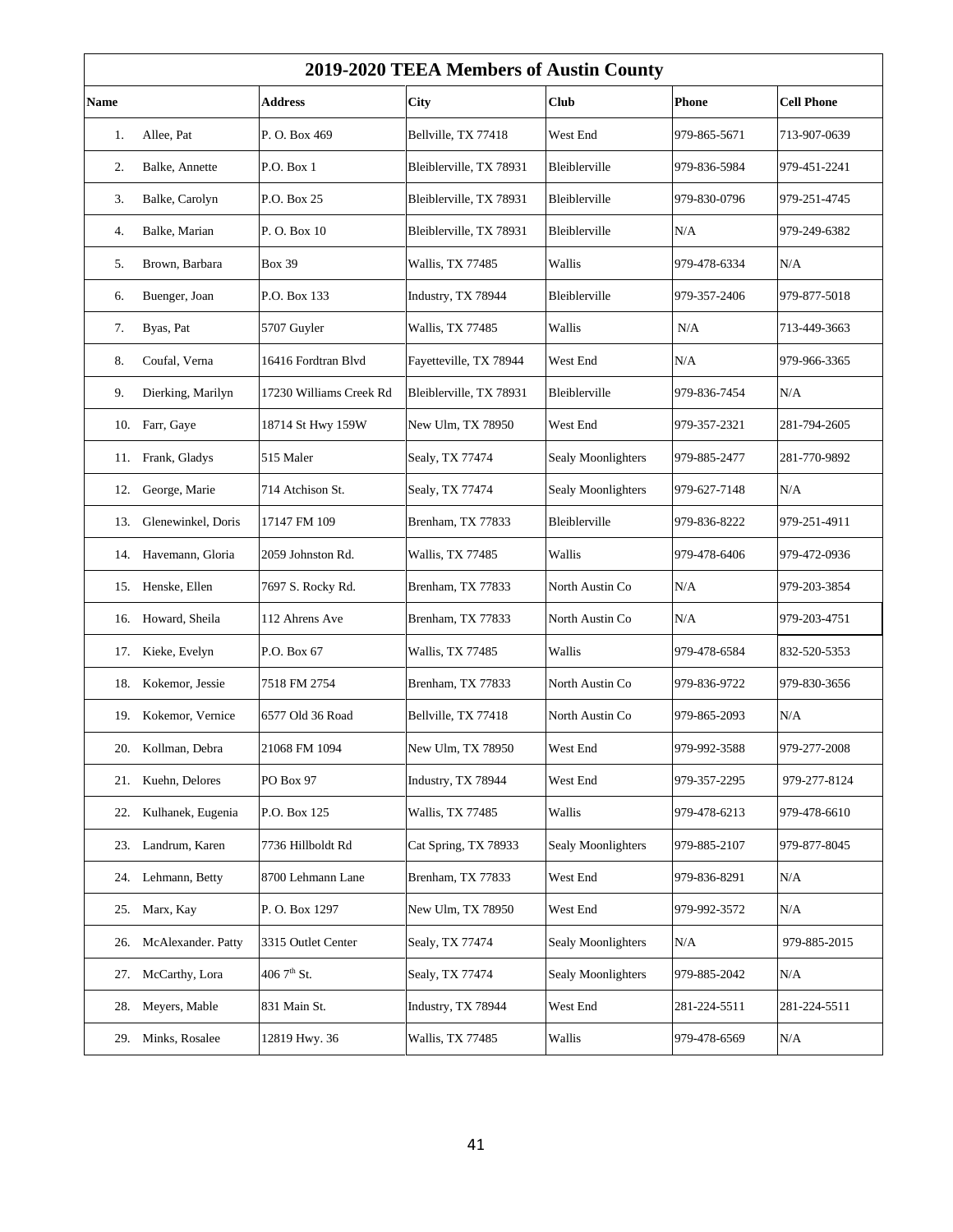|     | 30. Moldt, Erika      | 557 Fordtran Rd        | New Ulm, TX 78950       | West End           | 979-987-1208 | 281-881-4981 |
|-----|-----------------------|------------------------|-------------------------|--------------------|--------------|--------------|
|     | 31. Neumann, Gloria   | 7340 Mieth Rd.         | New Ulm, TX 78950       | West End           | 979-357-2346 | 713-817-1592 |
|     | 32. O'Brian, Pamela   | 1169 FM 1457           | New Ulm, TX 78950       | West End           | 979-820-5027 | N/A          |
| 33. | Quinteros, Knellen    | 11251 Dierking Rd.     | Brenham, TX 77833       | North Austin Co    | N/A          | 979-337-4527 |
| 34. | Reichle, JoAnn        | 12395 Thielemann Rd.   | Industry, TX 78944      | West End           | N/A          | 979-551-1511 |
|     | 35. Rudloff, Waldine  | 351 Buenger Rd.        | Industry, TX 78944      | West End           | 979-357-2195 | 979-525-9051 |
| 36. | Schramm, Cheryl       | 688 Tiemann Rd.        | New Ulm, TX 78950       | West End           | 979-357-4714 | 979-885-9361 |
| 37. | Schramm, Malinda      | P.O. Box 4             | Bleiblerville, TX 78931 | North Austin Co    | 979-836-9798 | 979-203-5589 |
| 38. | Schovajsa, Danita     | 1359 Cemetery Rd       | Bellville, TX 77418     | Bleiblerville      | 979-836-9186 | 979-451-0546 |
| 39. | Schubert, Lois        | 7688 Rinn Rd           | New Ulm, TX 78950       | West End           | 979-357-2173 | 979-224-6178 |
| 40. | Schulz, Bonnie        | 24745 Bastrop St       | New Ulm, TX 78950       | West End           | 979-992-3324 | 979-451-0951 |
| 41. | Schulz, Judy          | P. O. Box 116          | Bleiblerville, TX 78931 | Bleiblerville      | N/A          | 979-277-4012 |
| 42. | Semmler, Tracy        | 2059 Johnston Rd.      | Wallis, TX 77485        | Wallis             | 979-478-6406 | 979-398-1437 |
| 43. | Siptak, Geraldine     | 551 Zettel Rd.         | New Ulm, TX 78950       | Bleiblerville      | 979-357-4449 | 979-277-8599 |
| 44. | Slator, Cindy         | 2064 Eckermann Rd.     | New Ulm, TX 78950       | West End           | 979-357-2498 | N/A          |
| 45. | Smentek, Mary         | 155 Dogwood Trl        | Bellville, TX 77418     | North Austin Co    | N/A          | 713-876-7102 |
| 46. | Sorich, Joanne        | 6173 Hwy 159 W         | Bellville, TX 77418     | Bleiblerville      | 979-865-0806 | 713-205-0985 |
| 47. | Thiel, Betty Ann      | PO Box 305             | Industry, TX 78944      | West End           | 979-357-4626 | 979-251-4959 |
| 48. | Vohs, Barbara         | 1668 FM 949            | Alleyton, TX 78935      | Sealy Moonlighters | N/A          | 713-516-2704 |
| 49. | Wilke, Evelyn         | P.O. Box 87            | Wallis, TX 77485        | Wallis             | 979-478-6556 | N/A          |
| 50. | Winkelmann, Audrau    | 15442 Hwy 159W         | New Ulm, TX 78950       | Bleiblerville      | 979-357-2018 | 979-451-2437 |
| 51. | Woods, Sharon         | P.O. Box 1288          | New Ulm, TX 78950       | West End           | N/A          | 713-504-5423 |
|     | 52. Zimmerman, Barney | 7080 Great Oaks Circle | Burton, TX 77835        | West End           | 979-278-3364 | N/A          |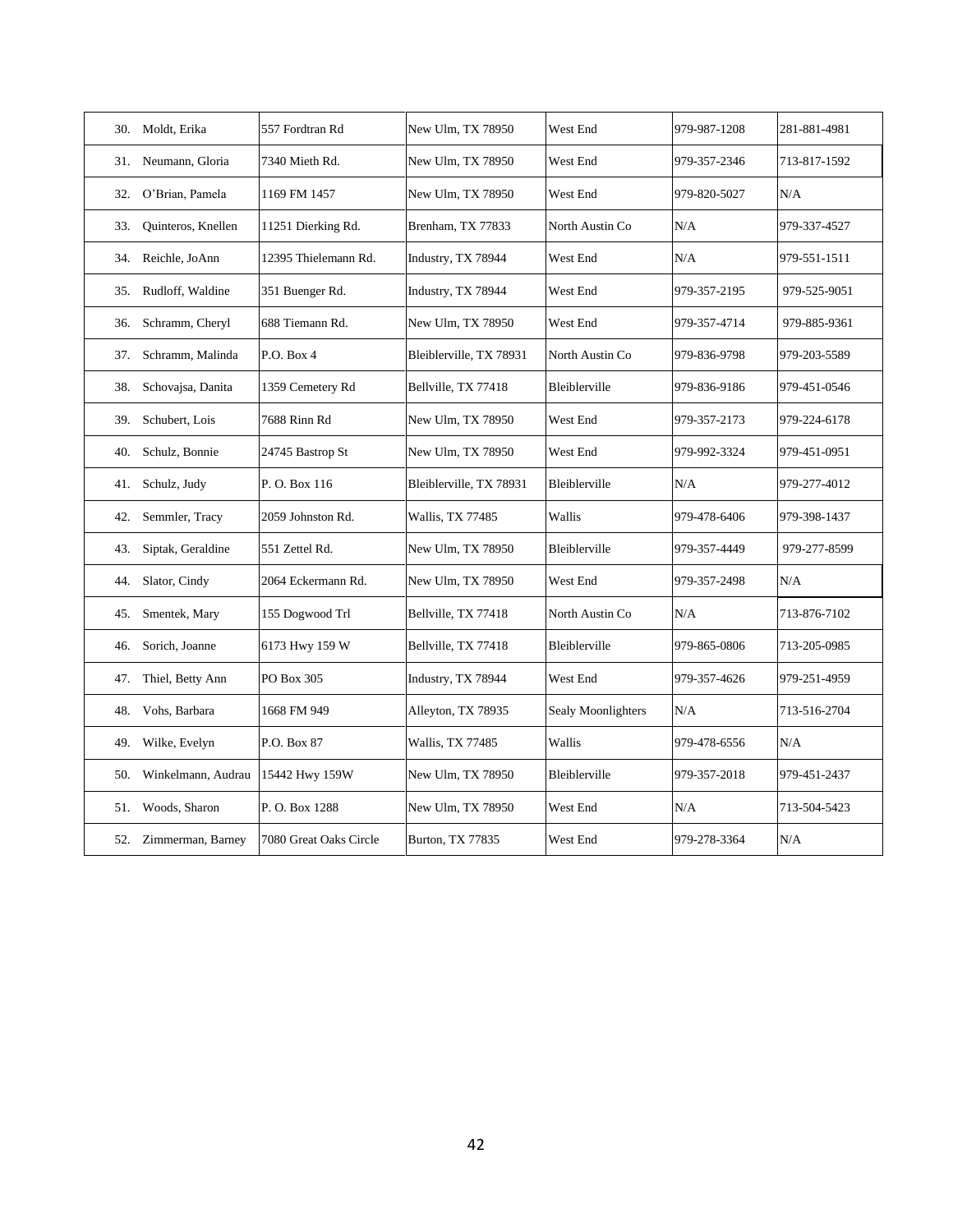## **Notes**

| - |  |  |
|---|--|--|
|   |  |  |
|   |  |  |
|   |  |  |
|   |  |  |
|   |  |  |
|   |  |  |
| - |  |  |
|   |  |  |
|   |  |  |
|   |  |  |
|   |  |  |
|   |  |  |
|   |  |  |